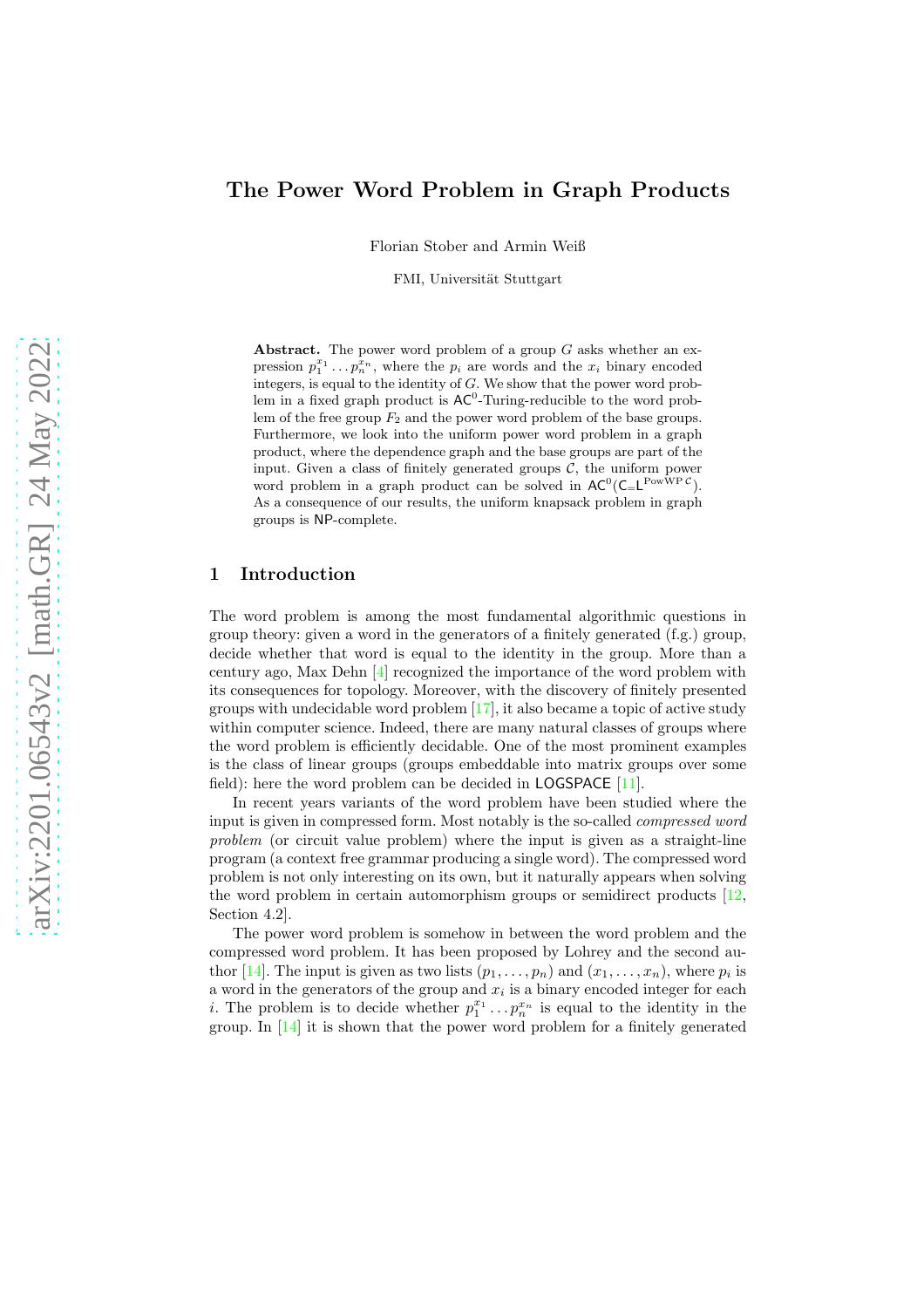free group is  $AC^0$ -Turing reducible to the word problem in the free group with two generators  $F_2$ ; thus, essentially, it is as difficult as the word problem.

In this work we study the power word problem in right-angled Artin groups and graph products: A right-angled Artin group (RAAG, also known as graph group or free partially commutative group) is a free group subject to relations that certain generators commute. Graph products, introduced by Green in 1990 [\[8](#page-11-1)], are a generalization of RAAGs: Let  $(\mathcal{L}, I)$  be an undirected simple graph and let  $G_{\alpha}$  for  $\alpha \in \mathcal{L}$  be groups. The graph product  $GP(\mathcal{L}, I; (G_{\alpha})_{\alpha \in \mathcal{L}})$ is the free product of the  $G_{\alpha}$  subject to the relations that  $g \in G_{\alpha}$  and  $h \in G_{\beta}$ commute whenever  $(\alpha, \beta) \in I$ . In particular, RAAGs are graph products where all  $G_{\alpha}$  are infinite cyclic groups.

Since RAAGs are linear, their word problem can be solved in LOGSPACE (see  $[5]$ ). Moreover, in  $[10]$ , Kausch gave a precise characterization of the complexity of the word problem in RAAGs and graph products – both in the case that the group is fixed and in the case that the (in-)dependence graph and the groups  $G_{\alpha}$  are part of the input (the so-called *uniform* case). In the easiest case, for a fixed RAAG, he showed that the word problem is  $\mathsf{uAC}^0$ -Turing reducible to the word problem in the free group with two generators  $F_2$  (meaning that it can be decided by a DLOGTIME-uniform family of bounded-depth, polynomial-size Boolean circuits with oracle gates for the word problem in  $F_2$ ). Moreover, in the uniform case for graph products, the word problem can be solved in the counting logspace class  $C_{\leq}$  with an oracle for the (uniform) word problem in the base groups  $G_{\alpha}$ .

On the other hand, the compressed word problem of a fixed graph product is polynomial time Turing reducible to the compressed word problem in the base groups [\[9\]](#page-12-5). Moreover, for a fixed non-abelian RAAG it is P-complete [\[12](#page-12-2)]. Whether the uniform compressed word problem in RAAGs is solvable in poly-nomial time is posed as an open problem in [\[13\]](#page-12-6).

In this work, we fill the gaps in this picture for the power word problem in RAAGs and graph products. Our approach follows the outline in [\[14\]](#page-12-3) for free groups. However, we have to overcome several additional difficulties: indeed, the main part of this paper considers the construction and computation of a certain "nice" normal form of the input. Moreover, we have to adapt the algorithms and proofs from [\[10](#page-12-4)] for the word problem to some restricted variant of the power word problem. Altogether this leads us to the following results:

<span id="page-1-0"></span>**Theorem A.** Let  $G = \text{GP}(\mathcal{L}, I; (G_\alpha)_{\alpha \in \mathcal{L}})$  be a graph product of f.g. groups. The power word problem in G can be decided in  $\mathsf{uAC}^0$  with oracle gates for the word problem in  $F_2$  and for the power word problems in the base groups  $G_\alpha$ .

<span id="page-1-1"></span>**Theorem B.** Let  $C$  be a non-trivial class of f.g. groups. The uniform power word problem for graph products, where  $(\mathcal{L}, I)$  and  $G_{\alpha} \in \mathcal{C}$  for  $\alpha \in \mathcal{L}$  are part of the input, can be decided in  $\mathsf{uAC}^0(\mathsf{C}_{\mathsf{=}L}^{\text{PowWP}\mathcal{C}})$  where PowWPC denotes the uniform power word problem for the class  $C$ .

**Corollary C.** Let G be a RAAG. The power word problem in G is  $\mu$ AC<sup>0</sup>-Turing reducible to the word problem in the free group  $F_2$  and, thus, in LOGSPACE.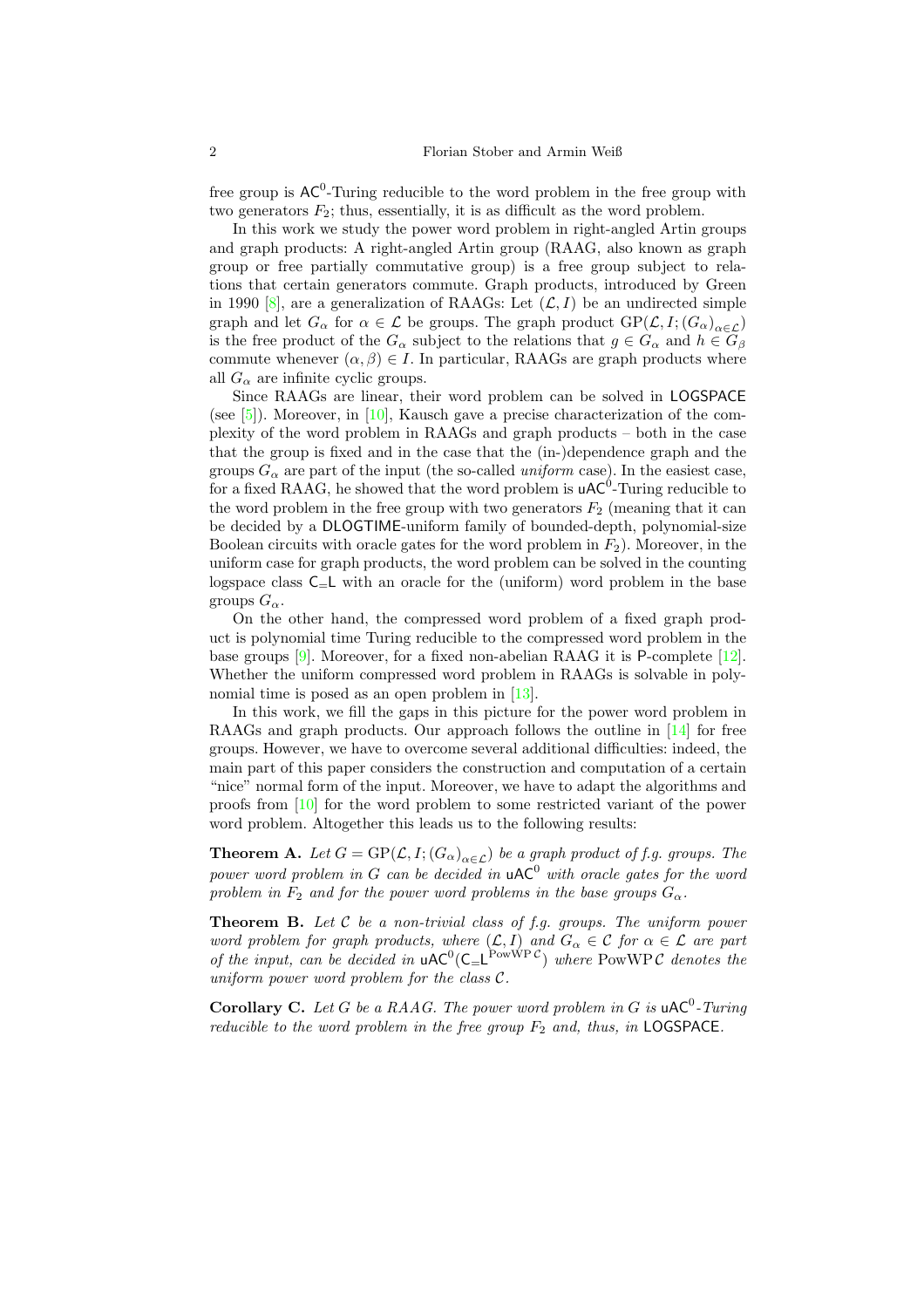The knapsack problem is a classical optimization problem. Myasnikov et al. have formulated the decision variant of the knapsack problem for a group  $G$ : Given  $g_1, \ldots, g_n, g \in G$ , decide whether there are  $x_1, \ldots, x_n \in \mathbb{Z}$ , with  $x_i \geq 0$ , such that  $g_1^{x_1} \dots g_n^{x_n} =_G g$  [\[16](#page-12-7)]. Lohrey and Zetzsche have studied the knapsack problem for fixed RAAGs showing, in particular, that, if G is a RAAG with independence relation I and I contains an induced subgraph  $C_4$  or  $P_4$ , then the knapsack problem for  $G$  is NP-complete [\[15\]](#page-12-8). However, membership of the uniform version of the knapsack problem for RAAGs in NP remained open. Using our results on the power word problem, solves this missing piece:

<span id="page-2-1"></span>Corollary D. The uniform knapsack problem for RAAGs is NP-complete: On the input of a RAAG G (given as alphabet  $\Sigma$  and independence relation  $I \subseteq \Sigma \times$  $\Sigma$ ) and  $g_1, \ldots, g_n, g \in G$ , it can be decided in NP whether there are  $x_1, \ldots, x_n \in G$  $\mathbb{Z}$  with  $x_i \geq 0$  such that  $g_1^{x_1} \ldots g_n^{x_n} =_G g$ .

This work is based on the first author's master thesis [\[18\]](#page-12-9). Due to lack of space most proofs are omitted and can be found in the appendix.

### <span id="page-2-0"></span>2 Preliminaries

The free monoid over  $\Sigma$  is the set of words  $M(\Sigma) = \Sigma^*$  together with the concatenation operation. Its identity is the empty word 1. An element of  $\Sigma$  is called a *letter*. For  $A \subseteq \Sigma$  we write  $|w|_A$  for the number of letters from A in w and we set  $|w| = |w|_{\Sigma}$ . A word  $w = w_1 \cdots w_n$  has period k if  $w_i = w_{i+k}$  for all i.

Let M be a monoid. We write  $x =_M y$  to indicate equality in M (as opposed to equality as words). Let  $x =_M uwv$  for some  $x, u, w, v \in M$ ; we say u is a prefix, w is a factor and v is a suffix of x. We call u a proper prefix if  $u \neq x$ . Similarly, w is a proper factor if  $w \neq x$  and v is a proper suffix if  $v \neq x$ . An element  $u \in M$  is *primitive* if  $u \neq_M v^k$  for any  $v \in M$  and  $k > 1$ . Two elements  $u, v \in M$  are transposed if there are  $x, y \in M$  such that  $u =_M xy$  and  $v =_M yx$ . We call  $u$  and  $v$  conjugate if they are related by a series of transpositions. For a transposition in a free monoid we use the term cyclic permutation. Two elements  $u, v \in \Sigma^*$  are related by a cyclic permutation if and only if they are conjugate.

By  $F_2$  we denote the free group with two generators. If G is a group, then  $u, v \in G$  are conjugate if and only if there is a  $g \in G$  such that  $u = g^{-1}vg$ .

The (Power) Word Problem. Let G be a group with a presentation over the alphabet  $\Sigma$ . The *word problem* WP(G) is to decide for  $w \in \Sigma^*$  whether  $w = G$  1. A power word is a word  $w = w_1^{x_1} \dots w_n^{x_n}$ , where  $w_1, \dots, w_n \in \Sigma^*$  is a list of words and  $x_1, \ldots, x_n \in \mathbb{Z}$  is a list of binary encoded integers. The *power word* problem PowWP(G) is to decide whether  $w = G 1$ , where w is a power word. Let  $\mathcal C$  be a class of groups. We write PowWP  $\mathcal C$  for the uniform power word problem for groups in C: on input of  $G \in \mathcal{C}$  and a power word w, decide whether  $w = G 1$ .

*Circuit Complexity.* A language  $L \subseteq \{0,1\}^*$  is  $AC^0$ -Turing-reducible to  $K \subseteq$ {0, 1} ∗ if there is a family of constant-depth, polynomial-size Boolean circuits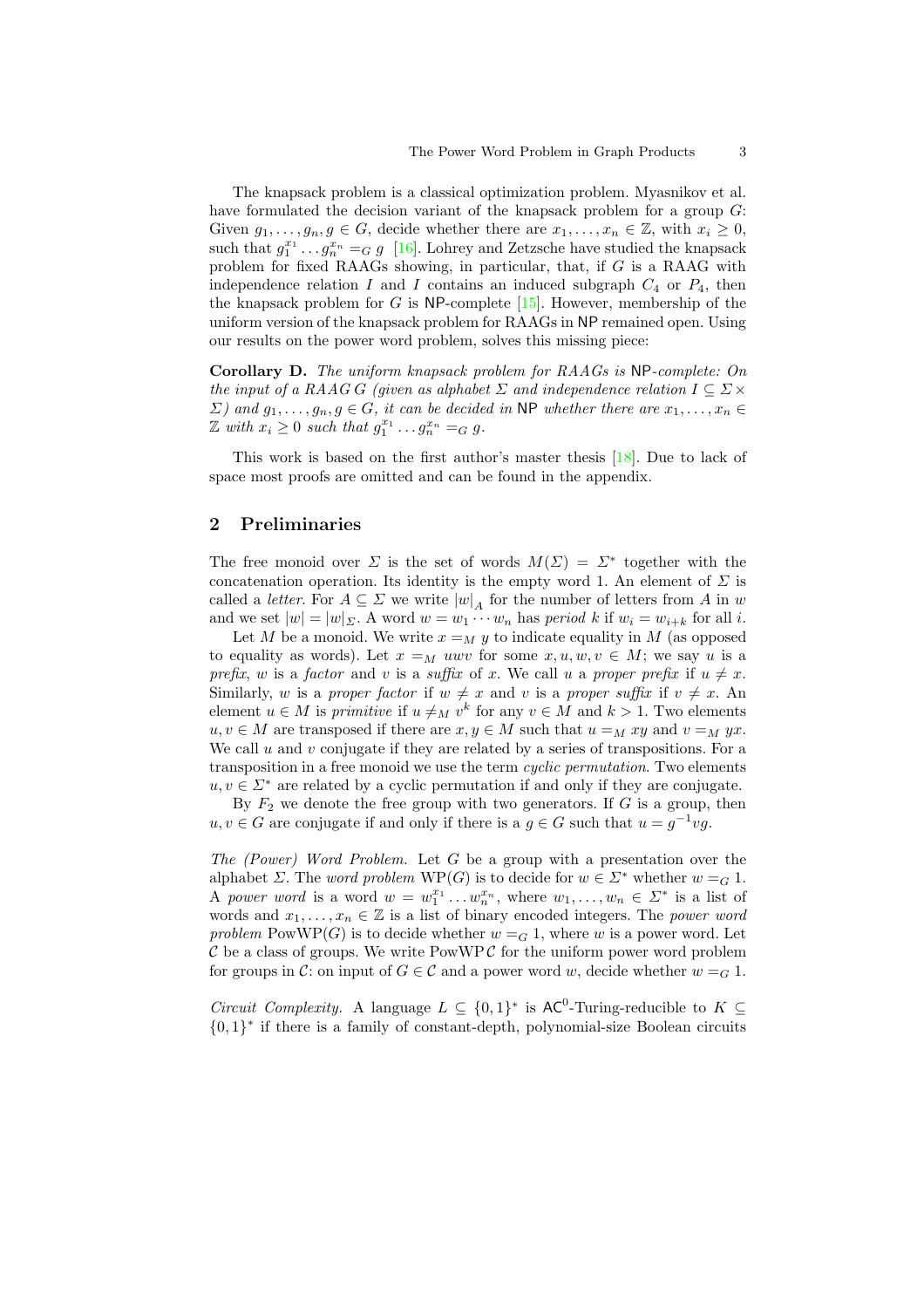with oracle gates for K deciding L. More precisely,  $L \subseteq \{0,1\}^*$  belongs to  $\mathsf{AC}^0(K)$  if there exists a family  $(\tilde{C}_n)_{n\geq 0}$  of circuits which, apart from the input gates  $x_1, \ldots, x_n$  are built up from not, and, or, and oracle gates for K (which output 1 if and only if their input is in  $K$ ). All gates may have unbounded fan-in, but there is a polynomial bound on the number of gates and wires and a constant bound on the depth (length of a longest path). In the following, we only consider **DLOGTIME-uniform**  $AC^0(K)$  **for which we write uAC<sup>0</sup>(K). For more details on** these definitions we refer to [\[19\]](#page-12-10). We may use oracle gates from a finite class of languages C. We write  $A \in \mathsf{uAC}^0(\mathcal{C})$  to indicate that A can be decided in  $\mathsf{uAC}^0$ with oracle gates for the problems in  $\mathcal{C}$ .

Counting Complexity Classes. Counting complexity classes are built on the idea of counting the number of accepting and rejecting paths of a Turing machine. For a non-deterministic Turing machine  $M$ , let accept<sub>M</sub> denote the number of accepting paths and let  $reject_M$  denote the number of rejecting paths. We define gap<sub>M</sub> = accept<sub>M</sub> – reject<sub>M</sub>. The class of functions GapL and the class of languages  $C_{\leq}L$  are defined as follows:

$$
\text{GapL} = \left\{ \text{gap}_M \mid \text{Iw is a non-deterministic, logarithmic space-bounded} \right\}
$$

$$
\text{C}_{=}\text{L} = \{ L \mid \text{There is } f \in \text{GapL with } \forall_{w \in \Sigma^*} : w \in L \Longleftrightarrow f(w) = 0 \}
$$

We write  $\mathsf{GapL}^K$  and  $\mathsf{C}_\mathsf{=} \mathsf{L}^K$  to denote the corresponding classes where the Turing machine  $M$  is equipped with an oracle for the language  $K$ . We have the following relationships of  $C_{=}L$  with other complexity classes – see e.g., [\[1\]](#page-11-3).

$$
\mathsf{uTC}^0\!=\!\mathsf{uAC}^0(\mathrm{WP}(\mathbb{Z}))\!\subseteq\!\mathsf{uAC}^0(\mathrm{WP}(F_2))\!\subseteq\!\mathsf{LOGSPACE}\!\subseteq\!\mathsf{NL}\!\subseteq\!\mathsf{C}_\!=\!\mathsf{L}\!\subseteq\!\mathsf{uAC}^0(\mathsf{C}_\!=\!\mathsf{L})
$$

Rewriting Systems. A relation  $S \subseteq \Sigma^* \times \Sigma^*$ , where  $\Sigma$  is an alphabet, is called a rewriting system. We use the notation  $l \to r$  to denote that  $(l, r) \in S$ . Based on the set S, the rewriting relation  $\Rightarrow$  is defined by  $u \Rightarrow v$  whenever there are  $(l, r) \in S$  and  $p, q \in \Sigma^*$  with  $u = \tilde{pl}q$  and  $v = prq$ .

Let  $\frac{+}{s}$  define the transitive closure and  $\frac{+}{s}$  the reflexive, transitive closure. We write  $u \stackrel{\leq k}{\Rightarrow} v$  to denote that u can be rewritten to v using at most k steps. We say that a word  $w \in \Sigma^*$  is *irreducible* w.r.t. S if there is no  $v \in \Sigma^*$  with  $w \implies v$ . The set of irreducible words is denoted as IRR(S) =  $\{w \in \Sigma^* \mid w \text{ is irreducible}\}.$ 

Partially Commutative Monoids. Let  $M(\Sigma) = \Sigma^*$  be the free monoid over the set of generators  $\Sigma$ . Let  $I \subseteq \Sigma \times \Sigma$  be symmetric and irreflexive. The partially commutative monoid defined by  $(\Sigma, I)$  is  $M(\Sigma, I) = M(\Sigma)/\{ab = ba \mid (a, b) \in$  $I$ . Thus, the relation I describes which generators commute; it is called the commutation relation or independence relation. The relation  $D = (\Sigma \times \Sigma) \setminus I$  is called *dependence relation* and  $(\Sigma, D)$  is called *dependence graph*.

Elements of a partially commutative monoid can represented by a directed acyclic graph: Let  $w = u_1 \dots u_n$  with  $u_i \in \Sigma$ . Each  $u_i$  is a node in the graph;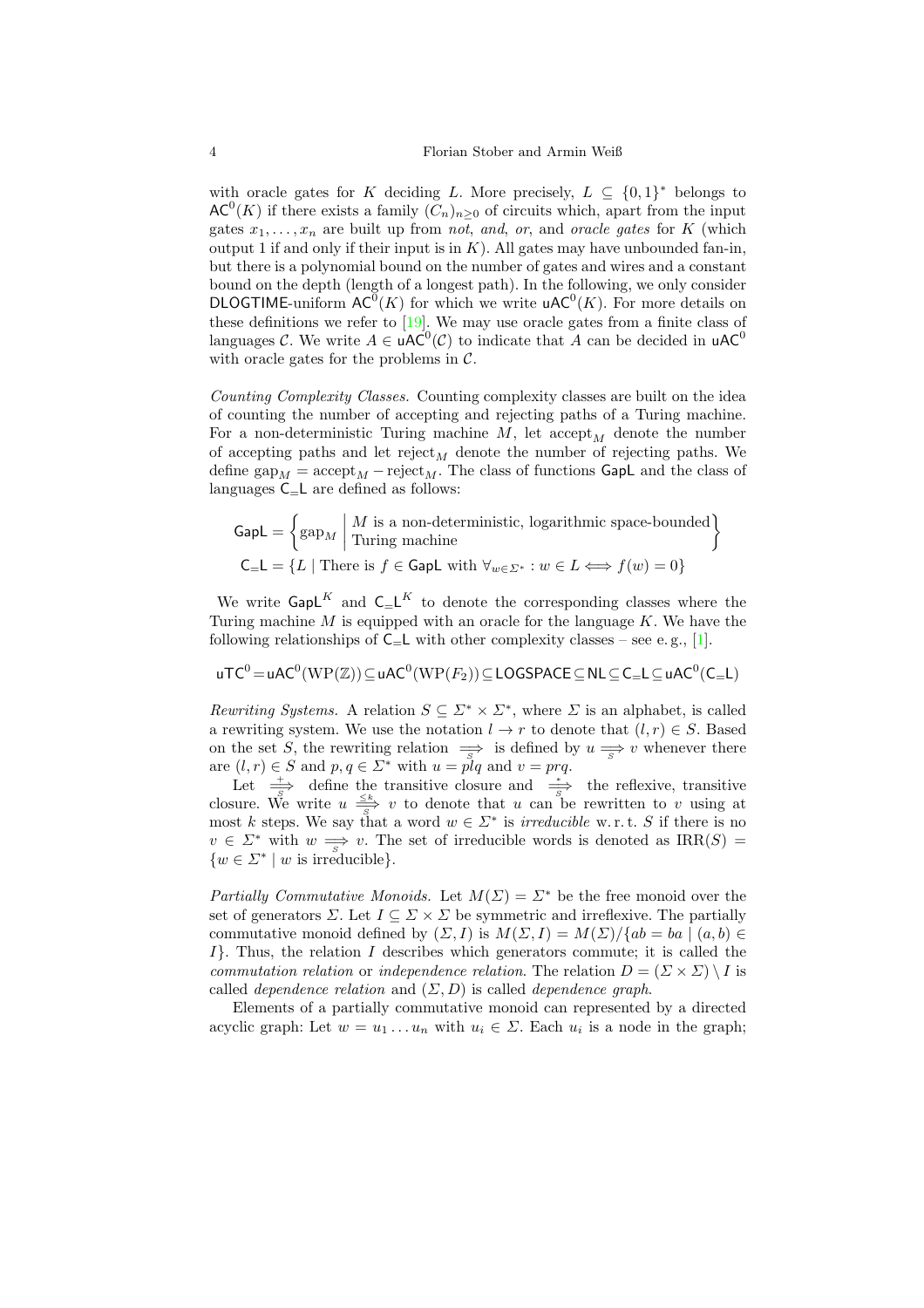there is an edge  $u_i \to u_j$  if and only if  $i < j$  and  $(u_i, u_j) \in D$ . Some  $v \in M(\Sigma, I)$ is said to be *connected* if this directed acyclic graph is weakly connected  $-$  or, equivalently, if the induced subgraph of  $(\Sigma, D)$  consisting only of the letters occurring in  $v$  is connected.

Graph Products. Let  $(G_{\alpha})_{\alpha \in \mathcal{L}}$  be a family of groups and  $I \subseteq \mathcal{L} \times \mathcal{L}$  be an irreflexive, symmetric relation (the independence relation). The graph product  $GP(\mathcal{L}, I; (G_\alpha)_{\alpha \in \mathcal{L}})$  is defined as the free product of the  $G_\alpha$  modulo the relations that  $G_{\alpha}$  and  $G_{\beta}$  commute whenever  $(\alpha, \beta) \in I$ .

For representing a graph product, we use  $\Gamma = \bigcup_{\alpha \in \mathcal{L}} (G_{\alpha} \setminus \{1\})$  as an alphabet. For  $u, v \in G_\alpha$  we write [uv] for the element obtained by multiplying uv in  $G_{\alpha}$  (whereas uv denotes the two-letter word in  $\Gamma^*$ ). For  $w \in \Gamma$ we define  $\text{alpha}(w) = \alpha$  where  $w \in G_\alpha$ . For  $\mathbf{u} = u_1 \dots u_k \in \Gamma^*$  we define  $alph(\mathbf{u}) = \{alph(u_1), \ldots, alph(u_k)\}.$  We extend the independence relation over  $\Gamma \times \Gamma$  by  $I = \{(u, v) \mid (\text{alph}(u), \text{alph}(v)) \in I\}$  and even further to  $I \subseteq \Gamma^* \times \Gamma^*$ by  $(u, v) \in I$  whenever  $(\alpha, \beta) \in I$  for all  $\alpha \in \text{alph}(u)$  and  $\beta \in \text{alph}(v)$ . Hence,

$$
GP(\mathcal{L}, I; (G_{\alpha})_{\alpha \in \mathcal{L}}) = \langle \Gamma \mid uv = [uv] \text{ for } u, v \in G_{\alpha}; uv = vu \text{ for } (u, v) \in I \rangle.
$$

We represent elements of a graph product by elements of the corresponding partially commutative monoid  $M(\Gamma, I)$ . The canonical homomorphism  $M(\Gamma, I) \to \mathrm{GP}(\mathcal{L}, I; (G_\alpha)_{\alpha \in \mathcal{L}})$  is surjective. A reduced representative of a group element is a representative of minimum length. Equivalently,  $w \in M(\Gamma, I)$  is reduced if there is no two-letter factor uv of w such that  $\text{alph}(u) = \text{alph}(v)$ . A word  $w \in \Gamma^*$  is called *reduced* if its image in  $M(\Gamma, I)$  is reduced. A word  $w \in \Gamma^*$ is called *cyclically reduced* if for all  $u, v \in \Gamma^*$  with  $w =_{M(\Gamma, I)} uv$  the transposed word vu is reduced. Let S be the rewriting system for  $G$  defined by the following relations, where  $a, b \in \Gamma$  and  $\mathbf{u} \in \Gamma^*$ .

<span id="page-4-1"></span>(\*) 
$$
a\mathbf{u}b \rightarrow [ab]\mathbf{u}
$$
 if  $alpha(a) = alpha(b)$  and  $(a, \mathbf{u}) \in I$ 

<span id="page-4-0"></span>Then  $w \in \Gamma^*$  is reduced if and only if  $w \in \text{IRR}(S)$ . Moreover, observe that  $w \stackrel{*}{\Longrightarrow} 1$  if and only if  $w =_G 1$ .

Remark 1. Let  $G = GP(\mathcal{L}, I; (G_{\alpha})_{\alpha \in \mathcal{L}})$  and  $M = M(\Gamma, I)$  and  $u, v \in \Gamma^*$ . If  $u =_M v$ , then also  $u =_G v$ . Moreover, if u and v are reduced, then  $u =_M v$  if and only if  $u =_G v$ .

Since  $\Gamma$  might be an infinite alphabet, for inputs of algorithms, we need to encode elements of  $\Gamma$  over a finite alphabet. For  $\alpha \in \mathcal{L}$  let  $\Sigma_{\alpha}$  be an alphabet for  $G_{\alpha}$  (i.e., there is a surjective homomorphism  $\Sigma_{\alpha}^* \to G_{\alpha}$ ). Then, clearly every element of  $\Gamma$  can be represented as a word over  $\Sigma = \bigcup_{\alpha \in \mathcal{L}} \Sigma_{\alpha}$ . However, in general, representatives are not unique. To decide whether two words  $w, v \in \Sigma^*_\alpha$ represent the same element of  $\Gamma$  is the word problem of  $G_{\alpha}$ .

## 3 Cyclic normal forms and conjugacy

In this section we develop various tools concerning combinatorics on traces, which later we will use to solve the power word problem in graph products.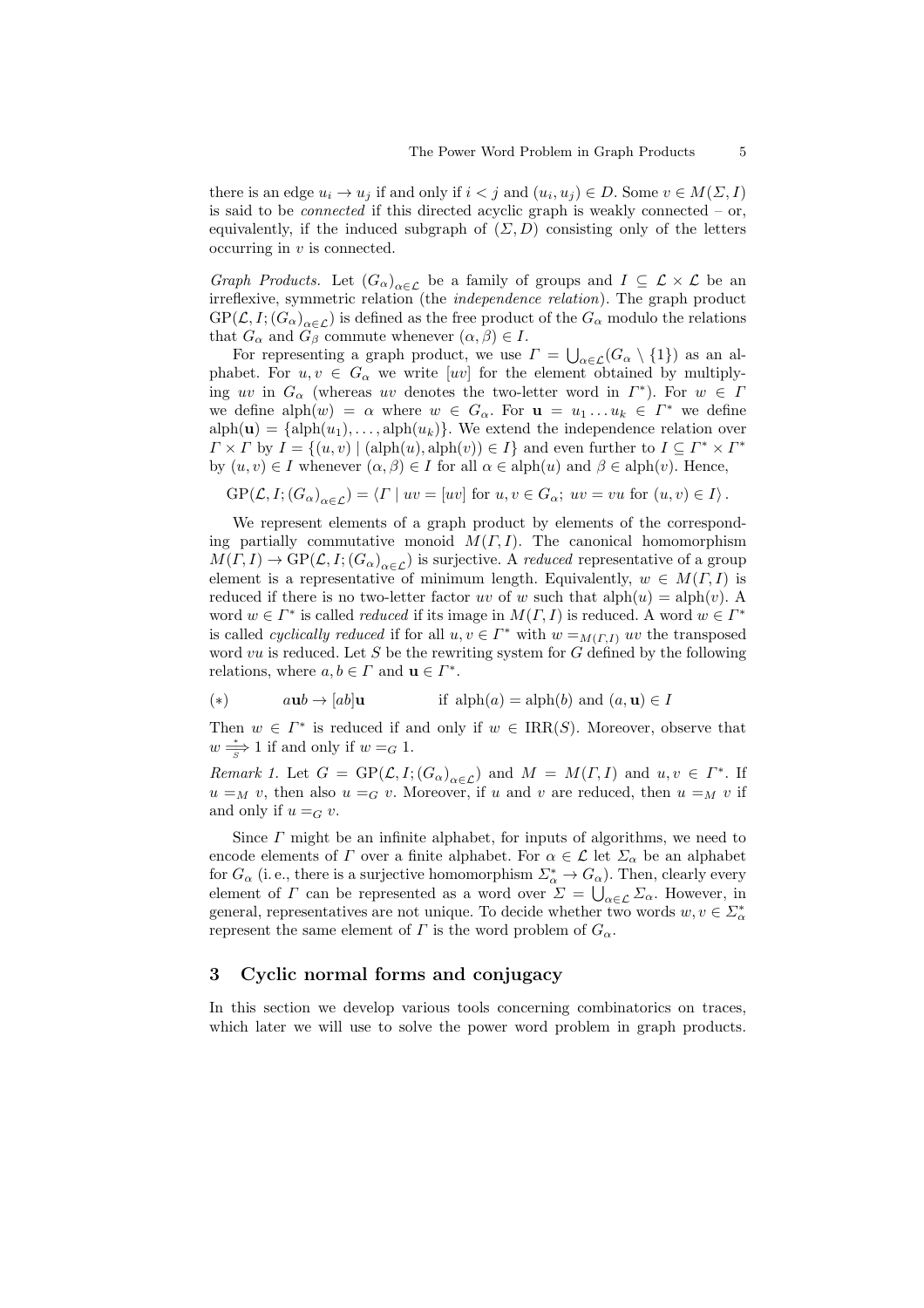In particular, we aim for some special kind of cyclic normal forms ensuring uniqueness within a conjugacy class (see [Definition 9](#page-6-0) below).

Cyclic Normal Forms. By  $\leq_{\mathcal{L}}$  we denote a linear order on the set  $\mathcal{L}$ . The lengthlexicographic normal form of  $g \in G$  is the reduced representative  $\text{nf}_G(g) = w \in$  $\Gamma^*$  for g that is lexicographically smallest. Note that this normal form is on the level of  $\Gamma$ . Each letter of  $\Gamma$  still might have different representations over the alphabet  $\Sigma$  as outlined above.

<span id="page-5-1"></span>**Definition 2.** Let  $w \in \Gamma^*$  be cyclically reduced. We say w is a cyclic normal form if w is a length-lexicographic normal form and all its cyclic permutations are length-lexicographic normal forms.

Cyclic normal forms have been introduced in [\[3](#page-11-4)] for RAAGs. Moreover, by [\[3](#page-11-4)], given an element which has a cyclic normal form, it can be computed in linear time. In [Theorem 5](#page-5-0) below, we show that they also exist in the case of graph products and that they also can be computed efficiently. It is easy to see that every cyclic normal form is connected(see [Remark 21\)](#page-14-0). To emphasize the importance of being connected we always require connectedness explicitly in the following. In particular, not every element has a cyclic normal form. Moreover, there can be more than one cyclic normal per conjugacy class; however, by [Definition 2](#page-5-1) they are all cyclic permutations of each other.

<span id="page-5-2"></span>We make use of the following two crucial properties of cyclic normal forms. The proof of [Lemma 3](#page-5-2) follows the outline given in [\[3\]](#page-11-4) for RAAGs.

**Lemma 3.** Let  $u, v \in \Gamma^*$  be cyclic normal forms with  $|\text{alph}(u)|$ ,  $|\text{alph}(v)| \geq 2$ . Then u and v are conjugate (in  $G$ ) if and only if u is a cyclic permutation of v (as words over  $\Gamma$ ).

<span id="page-5-3"></span>**Lemma 4.** Let  $u \in \Gamma^*$  be a connected cyclic normal form with  $|\text{alph}(u)| \geq 2$ . If  $u =_G v^k$ , then  $\text{nf}_G(v)$  is a cyclic normal form and  $u = \text{nf}_G(v)^k$  (as words).

<span id="page-5-0"></span>Theorem 5. In the following, w is cyclically reduced and connected.

- Let  $G = \text{GP}(\mathcal{L}, I; (G_{\alpha})_{\alpha \in \mathcal{L}})$  be a graph product of f.g. groups. Then computing a cyclic normal form conjugate to  $w \in \Gamma^*$  is in  $uTC^0 \subseteq uAC^0(WP(F_2)).$
- $-$  Given a non-trivial class of f.g. groups C, computing a cyclic normal form conjugate to  $w \in G = \text{GP}(\mathcal{L}, I; (G_\alpha)_{\alpha \in \mathcal{L}})$ , where  $(\mathcal{L}, I)$  and  $G_\alpha \in \mathcal{C}$  for  $\alpha \in \mathcal{L}$  are part of the input, is in uAC<sup>0</sup>(NL).

*Proof (Sketch)*. We use the fact, that if  $v$  is cyclically reduced and conjugate to  $w^{|\mathcal{L}|}$ , then v is already transposed to  $w^{|\mathcal{L}|}$  (which is not true for w itself). Therefore, the cyclic normal form can be computed with the following algorithm:

- 1. Compute the length-lexicographic normal form  $\tilde{w} = \text{nf}_G(w^{|\mathcal{L}|}).$
- 2. Let  $\tilde{w} = ydz$ , where  $d \in G_\alpha$  such that  $\alpha$  is maximal w.r.t.  $\leq_{\mathcal{L}} y \in (\Gamma \setminus G_\alpha)^*$ and  $z \in \Gamma^*$ . Compute the cyclic permutation dzy. That is, rotate the first occurrence of  $d$  to the front.
- 3. Compute the length-lexicographic normal form of dzy. We have  $\text{nf}_G(dzy) =$  $u^{|\mathcal{L}|}$ , where u is a cyclic normal form conjugate to w.

The complexity of the algorithm is dominated by the computation of the lengthlexicographic normal form, see [\[10,](#page-12-4) Theorem 6.3.7, Theorem 6.3.13]. $\Box$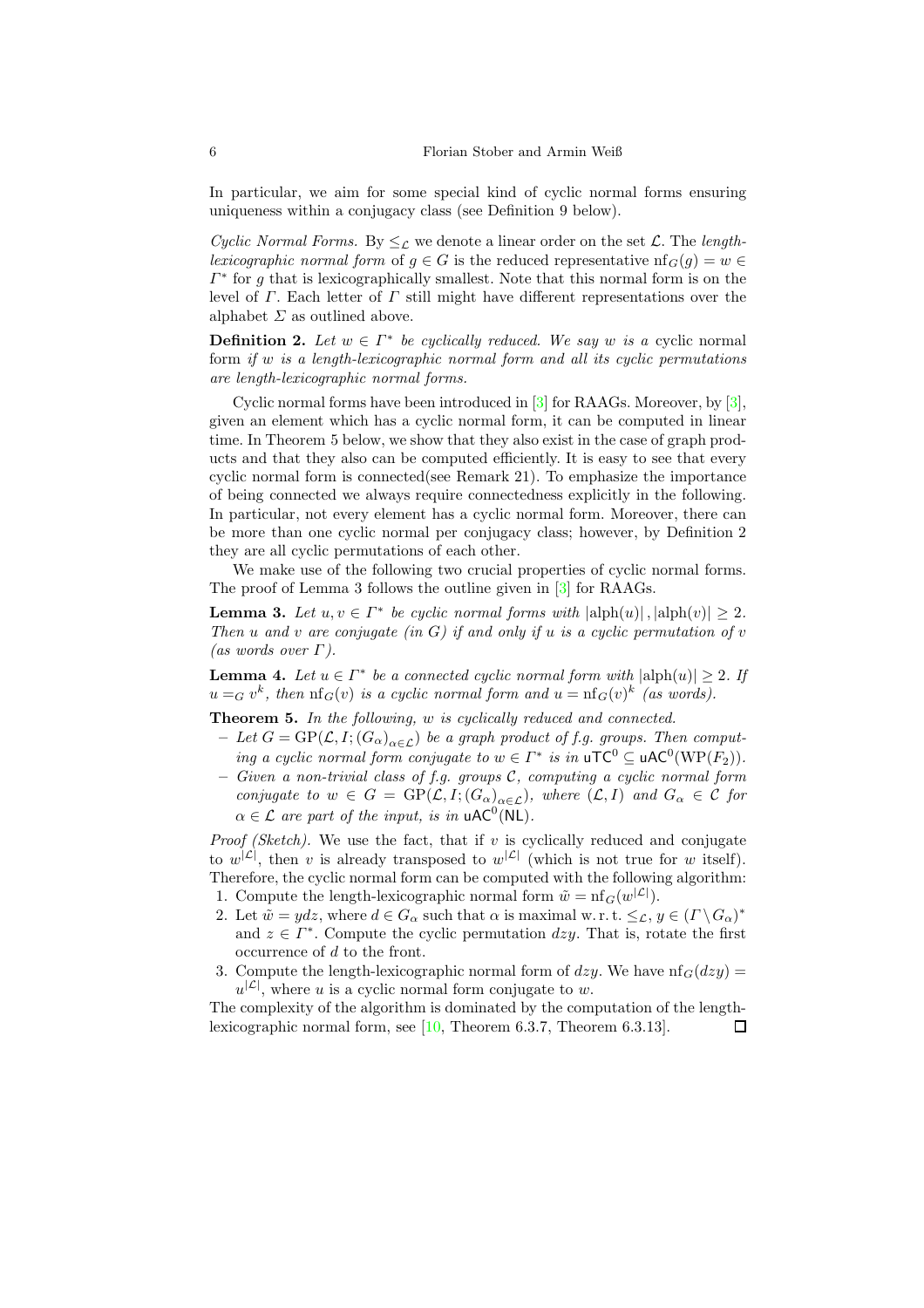<span id="page-6-3"></span>Factors, Suffixes and Prefixes. Next we characterize the shape of a prefix, suffix or factor of a power in a graph product (denoted as above). We write  $\sigma = |\mathcal{L}|$ .

**Lemma 6.** Let  $p \in M(\Gamma, I)$  be connected,  $k \in \mathbb{N}$ . Then we have:

- (i) Every prefix w of  $p^k$  can be written as  $w = p^x w_1 \cdots w_s$  where  $x \in \mathbb{N}, s < \sigma$ and  $w_i$  is a proper prefix of p for each i.
- (ii) Every suffix u of  $p^k$  can be written as  $u = u_1 \cdots u_t p^x$  where  $x \in \mathbb{N}$ ,  $t < \sigma$ and  $u_i$  is a proper suffix of p for each i.
- (iii) Given a factor v of  $p^k$  at least one of the following is true.
	- $v = v_1 \cdots u_a v_1 \cdots v_b w_1 \cdots w_c$  where  $a, b, c \in \mathbb{N}, a+b+c \leq 2\sigma-2, u_i$  is a proper suffix of p for  $1 \leq i \leq a$ ,  $v_i$  is a proper factor of p for  $1 \leq i \leq b$ and  $w_i$  is a proper prefix of p for  $1 \leq i \leq c$ .
	- $v = v_1 \cdots u_a p^b w_1 \cdots w_c$  where  $a, b, c \in \mathbb{N}$ ,  $a, c < \sigma$ ,  $u_i$  is a proper suffix of p for  $1 \leq i \leq a$  and  $w_i$  is a proper prefix of p for  $1 \leq i \leq c$ .

Projections to Free Monoids. We define a projection to a direct product of free monoids similar to [\[20\]](#page-12-11). Let  $\mathcal{A} = \{ \Gamma_\alpha \cup \Gamma_\beta \mid (\alpha, \beta) \in D \}$ . For  $A_i \in \mathcal{A}$  let  $\pi_i: \Sigma^* \to A_i^*$  be the projection to the free monoid  $A_i^*$ , defined by  $\pi_i(a) = a$ for  $a \in A_i$  and  $\pi_i(a) = 1$  otherwise. We define  $\Pi : \Sigma^* \to A_1^* \times \cdots \times A_k^*, w \mapsto$  $(\pi_1(w), \ldots, \pi_k(w))$ . By [Remark 1](#page-4-0) the following lemmata presented in [\[6\]](#page-11-5) for trace monoids hold also for reduced representatives in graph products of groups.

<span id="page-6-4"></span>**Lemma 7 (Proposition 1.2 in [\[6](#page-11-5)]).** For reduced  $u, v \in M = M(\Sigma, I)$  we have  $u =_M v$  if and only if  $\Pi(u) = \Pi(v)$ .

<span id="page-6-1"></span>**Lemma 8 (Proposition 1.7 in [\[6](#page-11-5)]).** Let  $w \in M = M(\Sigma, I)$  and  $t > 1$ . Then, there is  $u \in \Sigma^*$  with  $w = M u^t$  if and only if there is  $a \in \prod A_i^*$  with  $\Pi(w) = a^t$ .

We are going to apply [Lemma 8](#page-6-1) to the situation that  $G = GP(\mathcal{L}, I; (G_{\alpha})_{\alpha \in \mathcal{L}})$ is a graph product of groups and  $w \in \Gamma^*$  is cyclically reduced, connected, and  $|\text{alph}(w)| \geq 2$ . Then, for any  $t > 1$  there exists  $u \in \Gamma^*$  with  $w =_G u^t$  if and only if there is  $a \in \prod A_i^*$  with  $\Pi(w) = a^t$ .

<span id="page-6-0"></span>Conjugacy. For the rest of this section let  $G = GP(\mathcal{L}, I; (G_{\alpha})_{\alpha \in \mathcal{L}})$  be a graph product and  $M(\Gamma, I)$  as in [Section 2.](#page-2-0)

**Definition 9.** Let  $\Omega$  be the set of all  $w \in \Gamma^*$  satisfying the following properties:  $|\text{alph}(w)| \geq 2$  (in particular,  $w \neq_G 1$ ),

- $w$  is cyclically reduced,
- $w$  represents a primitive and connected element of  $M(\Gamma, I)$ ,
- $w$  is a cyclic normal form,
- w is minimal w.r.t.  $\leq_{\mathcal{L}}$  among its cyclic permutations and the cyclic permutations of a cyclic normal form of its inverse.

<span id="page-6-2"></span>The crucial property of  $\Omega$  is that each  $w \in \Omega$  is a unique representative for its conjugacy class and the conjugacy class of its inverse. That leads us to the following theorem, which is central to solving the power word problem in graph products (see [Lemma 15](#page-9-0) below). The intuition behind it is that, if there are two powers  $p^x$  and  $q^y$ , where  $p, q \in \Omega$  and  $q \neq p$ , then in  $p^x q^y$  only a small number of letters can cancel out. Conversely, if a sufficiently large suffix of  $p^x$  cancels with a prefix of  $q^y$ , then  $p = q$ . In the end this will allow us to decrease all the exponents of p simultaneously as described in [Definition 18.](#page-10-0)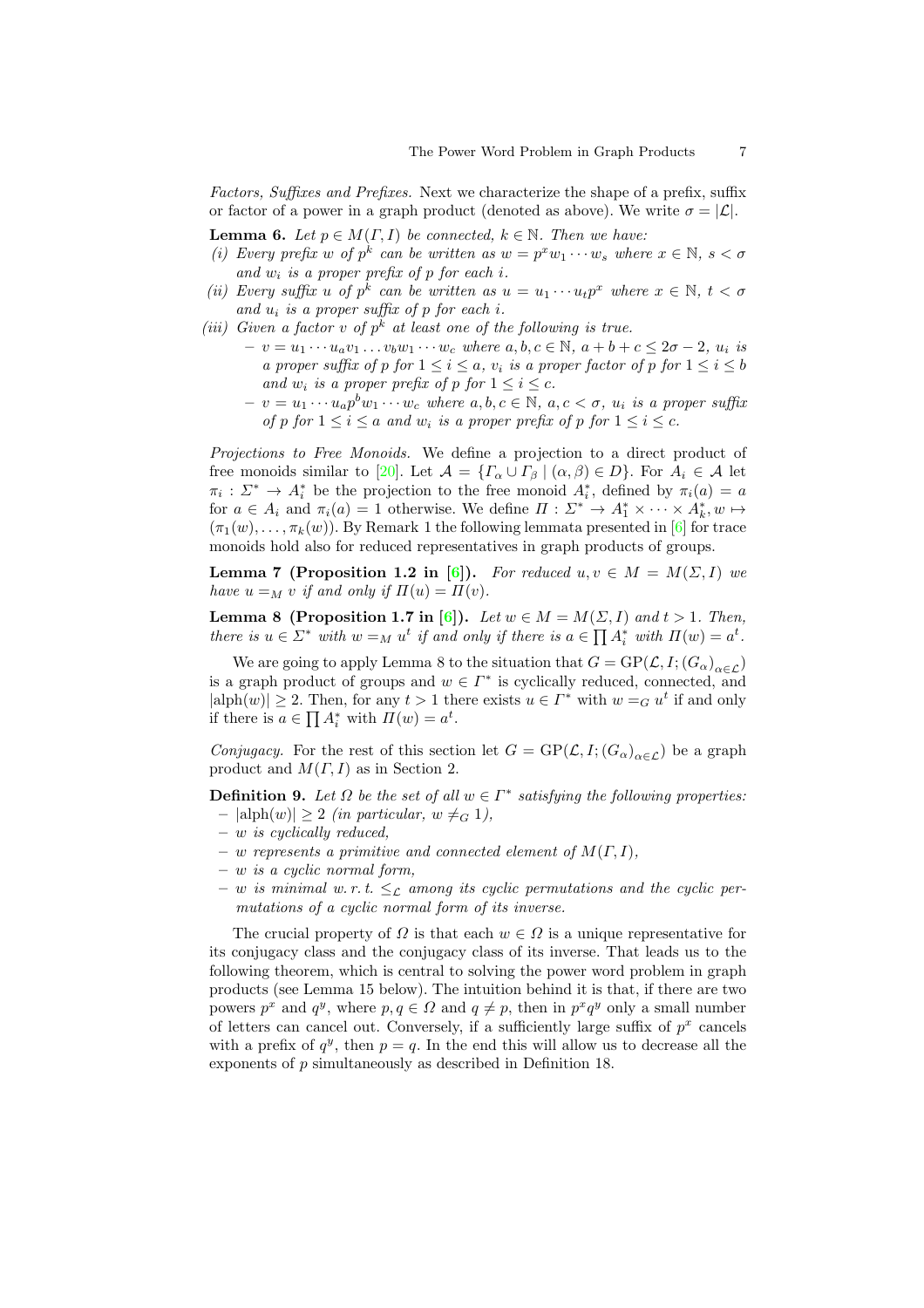**Theorem 10.** Let  $p, q \in \Omega$ , and  $x, y \in \mathbb{Z}$ . Moreover, let u be a factor of  $p^x$  and v a factor of  $q^y$  (read as elements of  $M(\Gamma, I)$ ) such that u and v are reduced and  $uv = G 1$ . If  $|u| = |v| > 2\sigma(|p| + |q|)$ , then  $p = q$ .

<span id="page-7-0"></span>We derive [Theorem 10](#page-6-2) from the following lemma. Note that, if  $p$  is connected,  $p^x$  is cyclically reduced if and only if p is cyclically reduced and  $|\text{alph}(p)| \geq 2$ .

**Lemma 11.** Let  $p, q, v \in M(\Gamma, I), x, y \in \mathbb{N}$  such that p and q are primitive and connected,  $p^x$  and  $q^y$  are cyclically reduced and have a common factor v. If  $p^2$  and  $q^2$  are factors of v, then for all i the projections  $\pi_i(p)$  and  $\pi_i(q)$  are conjugate as words.

*Proof.* We define  $J_v = \{i \mid \text{alph}(A_i) \subseteq \text{alph}(v)\} = \{i \mid \text{alph}(\pi_i(v))\} = 2\}$ . For each  $i \in J_v$  we write  $\pi_i(p) = \tilde{p}_i^{s_i}$  and  $\pi_i(q) = \tilde{q}_i^{r_i}$  where  $\tilde{p}_i$  and  $\tilde{q}_i$  are primitive. As v is a common factor of  $p^x$  and  $q^y$ , its projection  $\pi_i(v)$  is a common factor of  $\pi_i(p^x) = \tilde{p}_i^{s_i x}$  and  $\pi_i(q^y) = \tilde{q}_i^{r_i y}$ . Thus  $\pi_i(v)$  has periods  $|\tilde{p}_i|$  and  $|\tilde{q}_i|$ . Since  $p^2$  is a factor of v,  $\pi_i(p^2)$  is a factor of  $\pi_i(v)$ . This yields the lower bound  $2|\tilde{p}_i|$ , and by symmetry  $2|\tilde{q}_i|$ , on the length of  $\pi_i(v)$ . Combining those we obtain  $|\pi_i(v)| \ge \max\{2|\tilde{p}_i|, 2|\tilde{q}_i|\} \ge |\tilde{p}_i| + |\tilde{q}_i| \ge |\tilde{p}_i| + |\tilde{q}_i| - 1$ . By the theorem of Fine and Wilf [\[7](#page-11-6)], we have that  $|\tilde{p}_i| = |\tilde{q}_i|$ . As p is a factor of v, we have that  $\tilde{p}_i$  is a factor of  $\pi_i(v)$  and transitively of  $\pi_i(q^y) = \tilde{q}_i^{r_i \cdot y}$ . Hence,  $\tilde{p}_i$  and  $\tilde{q}_i$  are conjugate.

Assume that for some *i* we have  $s_i \neq r_i$ . Then, there are  $\lambda$  and  $\mu$  such that  $\lambda s_i = \mu r_i$ . W.l.o.g. let  $\mu \neq 1$  and  $\gcd\{\lambda, \mu\} = 1$ . Now  $\mu$  divides  $s_i$ . Let J be the set of indices  $j \in J_v$  such that  $\lambda s_j = \mu r_j$ . Clearly  $i \in J$ . Let  $\ell$  be an index such that  $A_{\ell} \cap A_j \neq \emptyset$  for some j in J. Let  $\{\alpha\} = \text{alph}(A_{\ell} \cap A_j)$ . We write  $|w|_{\alpha}$  for  $|w|_{\Gamma_{\alpha}}$ . We have  $s_{\ell}|\tilde{p}_{\ell}|_{\alpha} = |p|_{\alpha} = s_{j}|\tilde{p}_{j}|_{\alpha}$ . Similarly, we have  $r_{\ell}|\tilde{q}_{\ell}|_{\alpha} = |q|_{\alpha} = r_j|\tilde{q}_j|_{\alpha}$ , which is equivalent to  $r_{\ell}|\tilde{p}_{\ell}|_{\alpha} = r_j|\tilde{p}_j|_{\alpha}$  (as  $\tilde{p}_i$  and  $\tilde{q}_i$  are conjugate for all *i*). Thus, we obtain  $\lambda s_{\ell} |\tilde{p}_{\ell}|_{\alpha} = \lambda s_{j} |\tilde{p}_{j}|_{\alpha} = \mu r_{j} |\tilde{p}_{j}|_{\alpha} = \mu r_{\ell} |\tilde{p}_{\ell}|_{\alpha}$ . Since  $|\tilde{p}_{\ell}|_{\alpha} \neq 0$ , we conclude  $\lambda s_{\ell} = \mu r_{\ell}$ . As p is connected, we obtain  $J = J_v$  by induction. Thus, every  $s_i$  is divisible by  $\mu$ , and by [Lemma 8](#page-6-1) we can write  $p = u^{\mu}$ contradicting p being primitive.  $\Box$ 

The proof idea for [Theorem 10](#page-6-2) is as follows: We use the length bound from [Lemma 6](#page-6-3) in order to show that the requirements of [Lemma 11](#page-7-0) are satisfied. After applying that lemma, we show that  $p$  and  $q$  are conjugate using [Lemma 7.](#page-6-4) From the definition of  $\Omega$  it follows that  $p = q$ .

## 4 The Power Word Problem in Graph Products

In this section we show our main results: In order to solve the power word problem, we follow the outline of [\[14\]](#page-12-3). In particular, our proof also consists of three major steps:

– In a preprocessing step we replace all powers with powers of elements of  $\Omega$ .

– We define a symbolic rewriting system which we use to prove correctness.

– We define the shortened word, replacing each exponent with a smaller one, bounded by a polynomial in the input.

Here we rely on [Theorem 10](#page-6-2) instead of [\[14](#page-12-3), Lemma 11], an easy fact about words.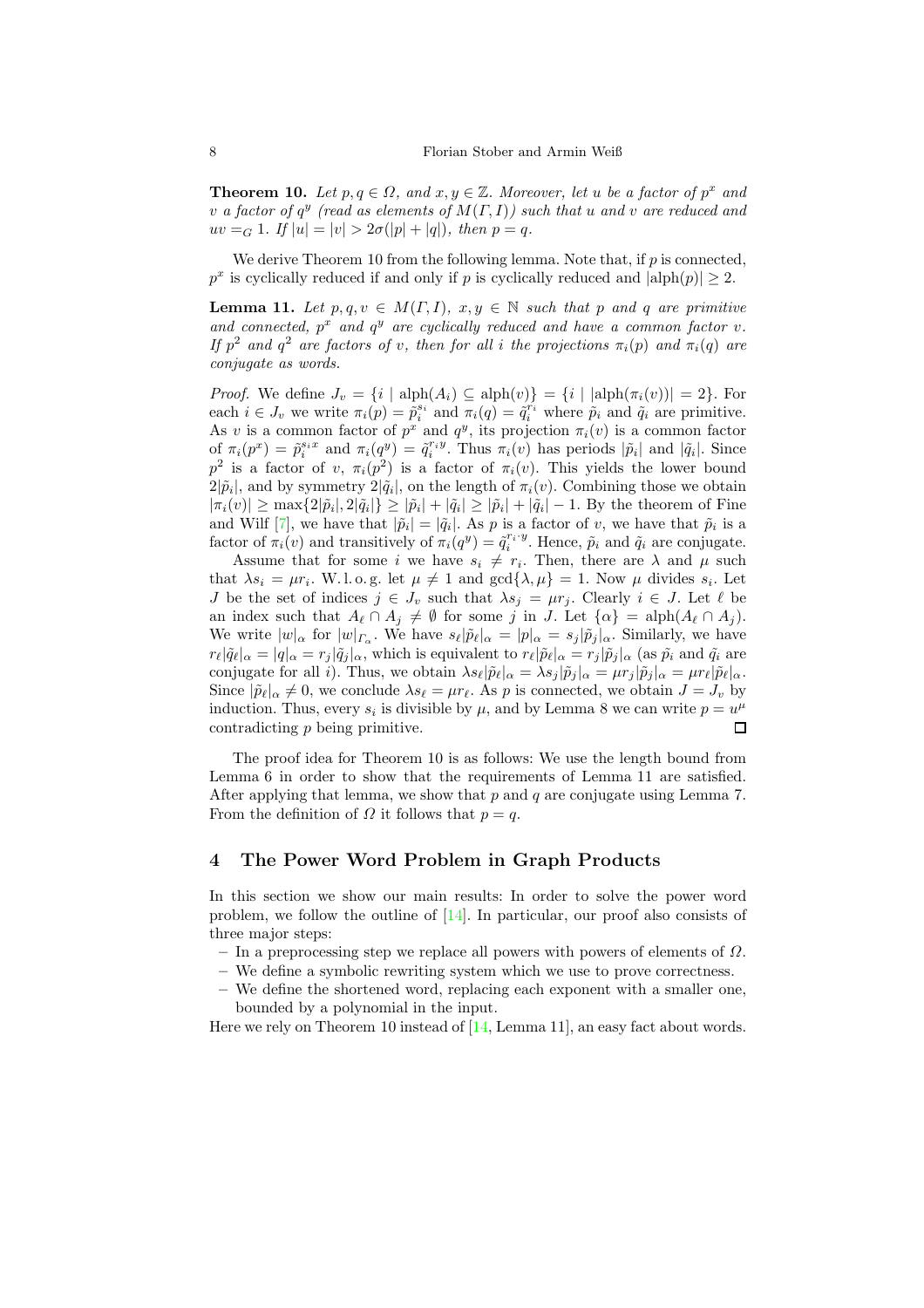The Simple Power Word Problem. Let  $G = \text{GP}(\mathcal{L}, I; (G_\alpha)_{\alpha \in \mathcal{L}})$  be a graph product. A simple power word is a word  $w = w_1^{x_1} \dots w_n^{x_n}$ , where  $w_1, \dots, w_n \in \Gamma$ (each  $w_i$  again encoded over the finite alphabet  $\Sigma$  as outlined above) and  $x_1, \ldots, x_n \in \mathbb{Z}$  is a list of binary encoded integers. Note that this is more restrictive than a power word: We only allow powers of elements in a single base group. The simple power word problem  $SPowWP(G)$  is to decide whether  $w = G_1$ , where w is a simple power word.

The following result on the complexity of the simple power word problem is obtained by using the corresponding algorithm for the word problem [\[10,](#page-12-4) Theorem 5.6.5, Theorem 5.6.14] and replacing the oracles for the word problem of the base groups with oracles for the power word problem in the base groups.

#### <span id="page-8-1"></span>**Proposition 12.** For the simple power word problem the following holds.

- Let  $G = \text{GP}(\mathcal{L}, I; (G_\alpha)_{\alpha \in \mathcal{L}})$  be a graph product of f.g. groups. Then  $SPowWP(G) \in \mathsf{uAC}^0(\{WP(F_2)\} \cup \{PowWP(G_\alpha) \mid \alpha \in \mathcal{L}\}).$
- Let  $\mathcal C$  be a non-trivial class of f.g. groups,  $G = \text{GP}(\mathcal L, I; (G_\alpha)_{\alpha \in \mathcal L})$ . Then  $\text{SPowWP}(\text{GP }\mathcal{C}) \in \mathsf{C} = \mathsf{L}^{\text{PowWP }\mathcal{C}}.$

Preprocessing. Let  $G = \text{GP}(\mathcal{L}, I; (G_\alpha)_{\alpha \in \mathcal{L}})$  be a graph product of f.g. groups. We define the alphabet  $\tilde{\Gamma} = \Gamma \times \mathbb{Z}$ , where  $(v, z)$  represents the letter  $v^z$ . Note that  $\Gamma$  is the alphabet of the simple power word problem in G. During preprocessing, the input is transformed into the form  $w = u_0 p_1^{x_1} u_1 \dots p_n^{x_n} u_n$ , where  $p_i \in \Omega$  and  $u_i \in \tilde{\Gamma}^*$  for all i. We denote the uniform word problem for graph products with base groups in  $\mathcal C$  by WP GP  $\mathcal C$ .

<span id="page-8-0"></span>Lemma 13. The preprocessing can be reduced to the word problem.

- Let  $G = \text{GP}(\mathcal{L}, I; (G_{\alpha})_{\alpha \in \mathcal{L}})$  be a graph product of f.g. groups. Then computing the preprocessing is in  $\mathsf{uAC}^0(\mathrm{WP}(G),\mathrm{WP}(F_2)).$
- Let C be a non-trivial class of f.g. groups. Given  $w \in G = \text{GP}(\mathcal{L}, I; (G_\alpha)_{\alpha \in \mathcal{L}})$ , where  $(\mathcal{L}, I)$  and  $G_{\alpha} \in \mathcal{C}$  for  $\alpha \in \mathcal{L}$  are part of the input, the preprocessing can be done in  $uAC^0(WP$  GP C, NL).

Proof (Sketch). The preprocessing consists of several steps: First, we reduce all powers  $p_i$  cyclically using [\[10,](#page-12-4) Lemma 7.3.4]. Next, we replace the powers by their connected components. In the uniform case this requires to solve the (undirected) path connectivity problem, which is in  $NL$ . Then, we replace each element of  $\Gamma$ by a unique (but arbitrary) representative over the finite alphabet  $\Sigma$ . After that we can compute cyclic normal forms using [Theorem 5](#page-5-0) and replace a power p by the lexicographically minimal cyclic permutation of this cyclic normal form. By [Lemma 3](#page-5-2) this gives us a unique representative for each conjugacy class. Finally, in order to make the powers primitive, we use [Lemma 4.](#page-5-3)  $\Box$ 

Symbolic Rewriting System. Let  $G = \text{GP}(\mathcal{L}, I; (G_\alpha)_{\alpha \in \mathcal{L}})$  be a graph product of f.g. groups. Let S denote the rewriting system from (\*). As before, let  $\sigma = |\mathcal{L}|$ . Recall that we defined the input alphabet of the simple power word problem  $\tilde{\Gamma} = \Gamma \times \mathbb{Z}$ . A letter  $(v, z) \in \tilde{\Gamma}$  is interpreted as  $v^z$ . In  $\tilde{\Gamma}^*$  we can have powers of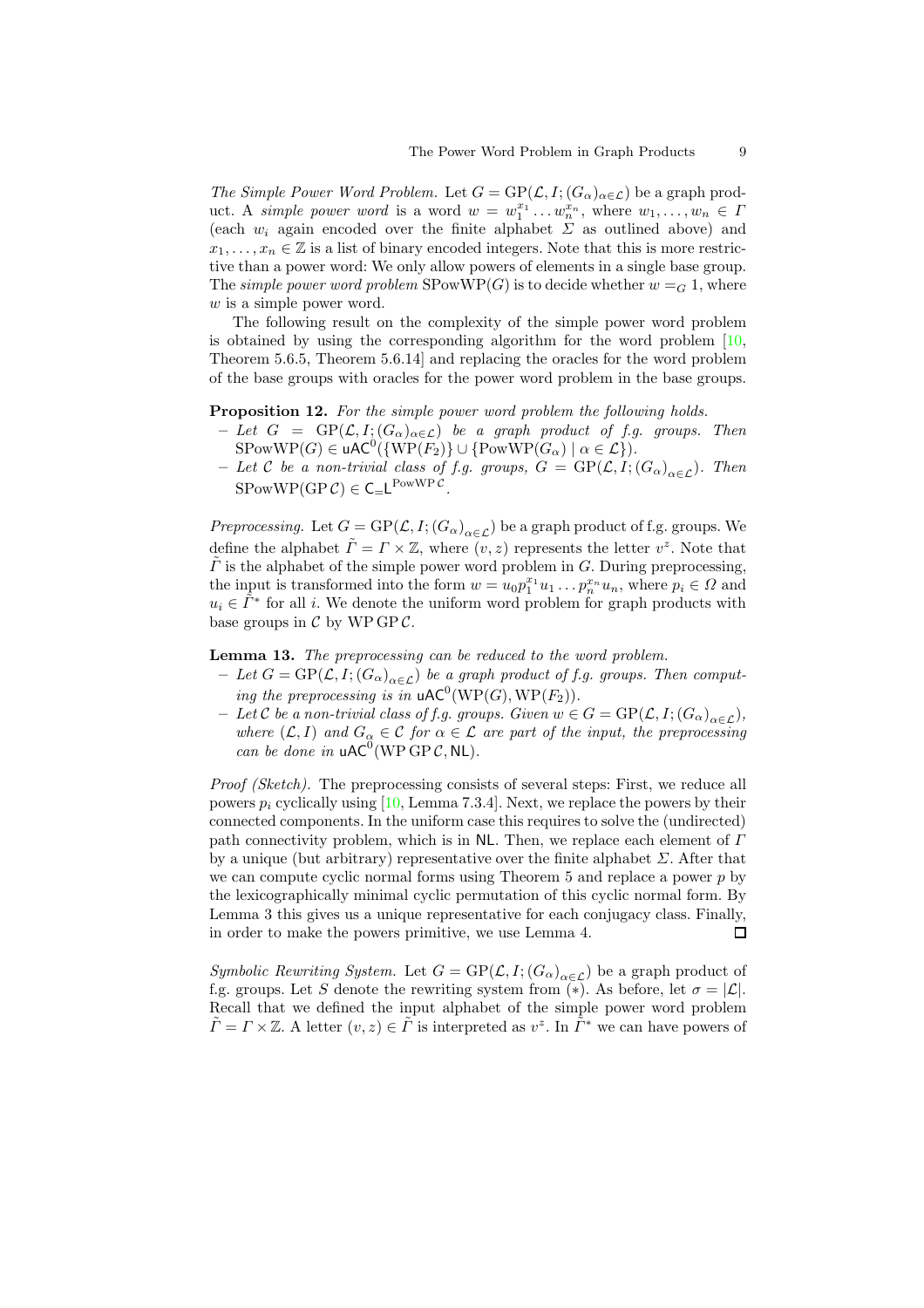individual letters (which are words in the base groups), but not powers of words containing letters from multiple base groups. For some  $x \in \mathbb{Z} \setminus \{0\}$  we denote by sgn  $x \in \{\pm 1\}$  the sign of x. We define the alphabet  $\Delta$  by  $\Delta' = \bigcup_{p \in \Omega} \Delta_p$ ,  $\Delta'' = \tilde{\Gamma}$  and  $\Delta = \Delta' \cup \Delta''$ , where for  $p \in \Omega$ 

$$
\Delta_p = \left\{ \beta p^x \alpha \middle| \begin{aligned} &x \in \mathbb{Z}, \\ &\alpha \in \text{IRR}(S) \text{ is a prefix of } p^{\sigma \text{ sgn } x} \text{ and } p^{\text{ sgn } x} \text{ is no prefix of } \alpha, \\ &\beta \in \text{IRR}(S) \text{ is a suffix of } p^{\sigma \text{ sgn } x} \text{ and } p^{\text{ sgn } x} \text{ is no suffix of } \beta. \end{aligned} \right\}
$$

The rewriting system T over  $\Delta^*$  is defined by the following rules, where  $\beta p^x \alpha$ ,  $\delta p^y \gamma$ ,  $\delta q^y \gamma \in \Delta'$ ;  $a, b \in \Delta''$ ;  $r \in \Delta''^*$ ;  $d, e \in \mathbb{Z}$ ;  $0 \le k \le \sigma$ ;  $a_i \in \Delta''$  and  $\mathbf{u} \in \Delta^*$ .

- <span id="page-9-6"></span>(1)  $\beta p^x \alpha \mathbf{u} \delta p^y \gamma \to \beta p^{x+y+d} \gamma \mathbf{u}$  if  $\alpha \delta \stackrel{*}{\Rightarrow} p^d$  and  $(p, \mathbf{u}) \in I$  $\gamma$ **u** if  $\alpha \delta \stackrel{*}{\Rightarrow} p^d$
- <span id="page-9-1"></span>(2)  $\beta p^x \alpha \mathbf{u} \delta p^y \gamma \rightarrow \beta p^{x-d} \alpha' a_1 \cdots a_k \mathbf{u} \delta' p^{y-e} \gamma$ if  $((\nexists c \in \mathbb{Z} : \alpha \delta \xrightarrow[s]{*} p^c)$  or  $(p, \mathbf{u}) \notin I)$ ,  $\beta p^x \alpha \mathbf{u} \in \text{IRR}(S)$ ,  $\mathbf{u}\delta p^y \gamma \in \text{IRR}(S)$ , and  $p^x \alpha \mathbf{u} \delta p^y \stackrel{+}{\Rightarrow} p^{x-d} \alpha' a_1 \cdots a_k \mathbf{u} \delta' p^{y-e} \in \text{IRR}(S)$

<span id="page-9-2"></span>(3) 
$$
\beta p^x \alpha \mathbf{u} \delta q^y \gamma \rightarrow \beta p^{x-d} \alpha' a_1 \cdots a_k \mathbf{u} \delta' q^{y-e} \gamma
$$
  
if  $p \neq q$  and  $p^x \alpha \mathbf{u} \delta q^y \stackrel{+}{\Rightarrow} p^{x-d} \alpha' a_1 \cdots a_k \mathbf{u} \delta' q^{y-e} \in \text{IRR}(S)$ 

<span id="page-9-3"></span>(4) 
$$
\beta p^x \alpha \to r
$$
 if  $\beta \alpha \stackrel{*}{\Rightarrow} r \in \text{IRR}(S)$  and  $x = 0$ 

<span id="page-9-4"></span>(5) 
$$
a\mathbf{u}\beta p^x\alpha \rightarrow a'\mathbf{u}\beta' p^{x-d}\alpha
$$

if 
$$
(a, \mathbf{u}) \in I
$$
 and  $a\mathbf{u}\beta p^x \stackrel{+}{\Rightarrow} a'\mathbf{u}\beta' p^{x-d} \in \text{IRR}(S)$ 

<span id="page-9-5"></span>(6) 
$$
\beta p^x \alpha \mathbf{u} a \rightarrow \beta p^{x-d} \alpha' \mathbf{u} a'
$$
  
if  $(a, \mathbf{u}) \in I$  and  $p^x \alpha \mathbf{u} a \stackrel{+}{\Rightarrow} p^{x-d} \alpha' \mathbf{u} a' \in \text{IRR}(S)$ 

<span id="page-9-7"></span>(7) 
$$
aub \rightarrow ru
$$
 if  $(a, \mathbf{u}) \in I$ ,  $alpha(a) = \alpha \ln(b)$ , and  $r = [ab]$ 

We define the projection  $\pi : \Delta^* \to \Gamma^*$  by  $\pi(a, k) = a^k$  for  $(a, k) \in \Delta''$  and  $\pi(\beta p^x\alpha) = \beta p^x\alpha$  for  $\beta p^x\alpha \in \Delta'$  and  $\pi(w) = \pi(w_1) \dots \pi(w_n)$ . We write  $|w|_p$  to emphasize that  $w$  is a word in  $\Gamma^*$ . The following fact about  $T$  is crucial.

<span id="page-9-8"></span>**Lemma 14.** For  $u \in \Delta^*$  we have  $\pi(u) = G 1$  if and only if  $u \stackrel{*}{\overline{T}} 1$ .

<span id="page-9-0"></span>Lemma 15. The following length bounds hold:

- Rule [\(2\)](#page-9-1):  $|d| < 2\sigma$  and  $|e| < 2\sigma$
- Rule [\(3\)](#page-9-2):  $|d| \leq 4\sigma |q|_F$  and  $|e| \leq 4\sigma |p|_F$
- Rule [\(4\)](#page-9-3): |r|<sup>Γ</sup> < 2(σ − 1)|p|<sup>Γ</sup>
- Rules [\(5\)](#page-9-4) and [\(6\)](#page-9-5):  $|d| \leq 1$

*Proof (Sketch)*. When applying rule [\(3\)](#page-9-2) we have a suffix  $\alpha''$  of  $p^x \alpha$  and a prefix  $\delta''$  of  $\delta q^y$  such that  $\alpha'' \delta'' \stackrel{*}{\Rightarrow} a_1 \dots a_k$ . The *Γ*-length of the suffix of  $\alpha''$  that cancels with a prefix of  $\delta''$  is at most  $2\sigma(|p|_F + |q|_F)$ . Otherwise, we would have  $p = q$  by [Theorem 10](#page-6-2) contradicting  $p \neq q$ . Considering the additional letters  $a_1, \ldots, a_k$  and the bound on  $|\alpha'|_F$  from [Lemma 6,](#page-6-3) we obtain  $|d| < 4\sigma |q|_F$ . The bound on  $|e|$  follows by symmetry. The other cases follow similarly.  $\Box$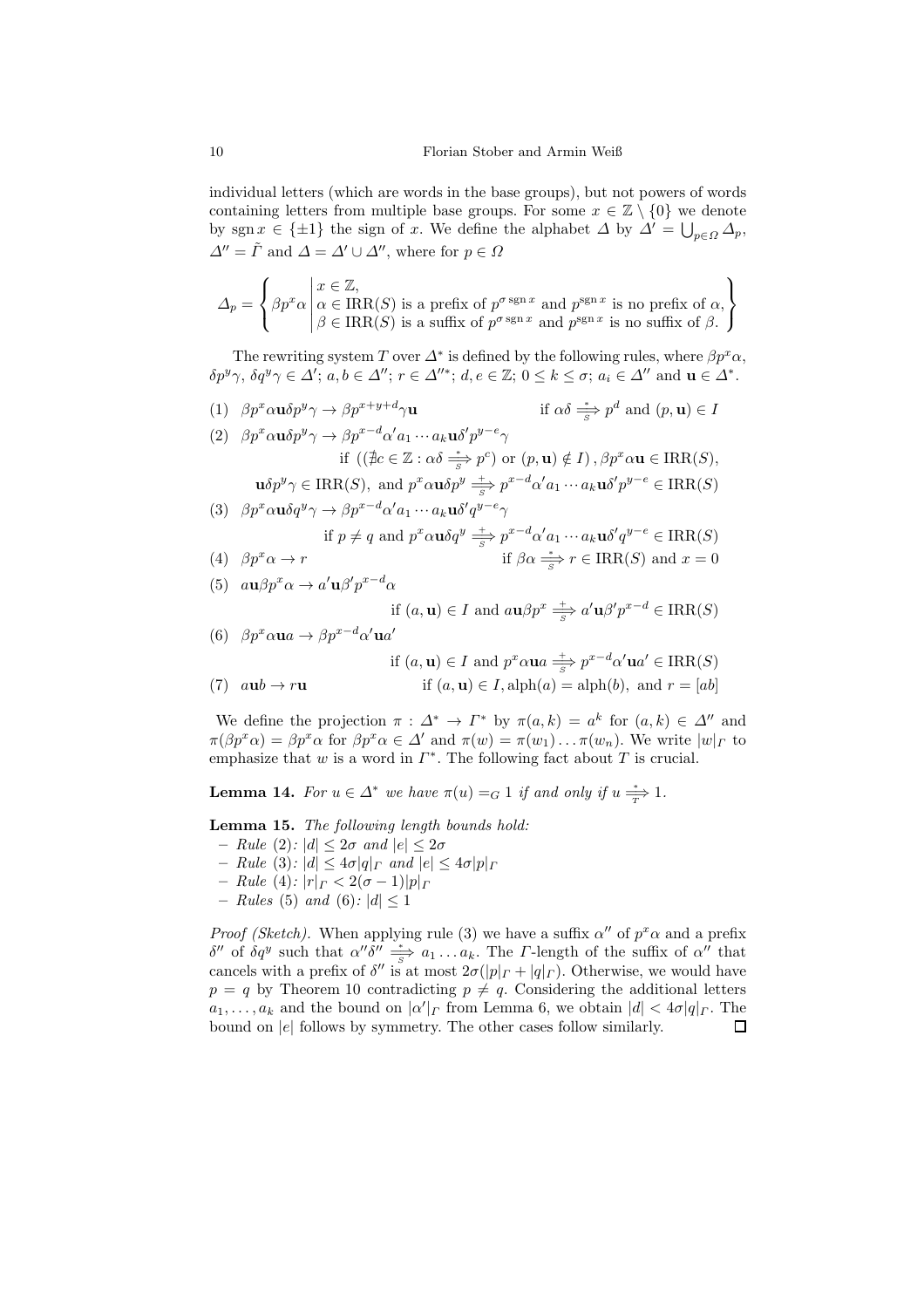<span id="page-10-1"></span>Let  $w = w_1 \dots w_n \in \Delta^*$ . We define  $\mu(w) = \max\{|p|_r \mid w_i = \beta p^x \alpha \in \Delta'\}$  and  $\lambda(w) = |w|_{\Delta''} + \sum_{w_i = \beta p^x \alpha \in \Delta'} |p|_{\Gamma}.$ 

**Lemma 16.** If  $w \xrightarrow[\text{m}]{*} v$ , then  $w \xrightarrow[\text{m}]{\leq k} v$  with  $k = 10\sigma^3 \lambda(w) + 6\sigma^2 \lambda(w)^2$ .

*Proof (Sketch).* Rules [\(4\)](#page-9-3) and [\(1\)](#page-9-6) clearly can be applied at most  $|w|_{\mathcal{N}}$  times in total. We conclude that rules [\(2\)](#page-9-1) and [\(3\)](#page-9-2) can be applied at most  $2\sigma|w|_{\mathcal{A}}$  times. Hence, at most  $(2\sigma^2 + 2(\sigma - 1)\lambda(w))\lambda(w)$  new letters from  $\Delta''$  are created. Rule [\(7\)](#page-9-7) reduces the length of the word, rules [\(5\)](#page-9-4) and [\(6\)](#page-9-5) either reduce the length or preserve it. One can compute an upper bound of  $10\sigma^3\lambda(w) + 6\sigma^2\lambda(w)^2$ on the total number of rules which can be applied.  $\Box$ 

The Shortened Word. In this section we describe the shortening process. It is an almost verbatim repetition of [\[14](#page-12-3)] and we keep it as short as possible. Let  $u \in \Delta^*$ and  $p \in \Omega$ . We write  $u = u_0 \beta_1 p^{y_1} \alpha_1 u_1 \dots \beta_m p^{y_m} \alpha_m u_m$  with  $u_i \in (\Delta \setminus \Delta_p)^*$ and  $\beta_i p^{y_i} \alpha_i \in \Delta_p$ . We define  $\eta_p = \sum_{j=1}^m y_j$  and  $\eta_p^i = \sum_{j=1}^i y_j$ . The following lemma follows from the bounds given in [Lemma 15.](#page-9-0)

<span id="page-10-2"></span>**Lemma 17.** Let  $u, v \in \Delta^*$  and  $u \Longrightarrow v$ . For every prefix v' of v there is a prefix u' of u such that  $|\eta_p(u') - \eta_p(v')| \leq 4\sigma \mu(u)$  for all  $p \in \Omega$ .

If the applied rule is neither [\(1\)](#page-9-6) nor [\(4\)](#page-9-3), then for all  $p \in \Omega$  and  $0 \le i \le m$ we have  $|\eta_p^i(u) - \eta_p^i(v)| \leq 4\sigma \mu(u)$ .

From [Lemma 16](#page-10-1) we know that, if  $\pi(u) = G$  1, then  $u \frac{\leq k}{T}$  1 with  $k =$  $10\sigma^3\lambda(w) + 6\sigma^2\lambda(w)^2$ . By [Lemma 17,](#page-10-2) each application of a rule changes  $\eta_p(\cdot)$ by at most  $4\sigma\mu(u) \leq 4\sigma\lambda(u)$ . Thus, the partial sums of the exponents change by at most  $K = 40\sigma^3\lambda(u)^2(\sigma + \lambda(u))$ . We define a set of intervals  $\mathcal{C}_{u,p}^K$  that will be carved out of the exponents during the shortening process. Let  ${c_1, \ldots, c_\ell}$  $\{\eta_p^i(u) \mid 0 \leq i \leq m\}$  be the ordered set of the  $\eta_p^i(u)$ , i.e.,  $c_1 < \cdots < c_\ell$  and define

<span id="page-10-5"></span>(8) 
$$
\mathcal{C}_{u,p}^K = \{ [c_i + K, c_{i+1} - K] \mid 1 \leq i < \ell, c_{i+1} - c_i \geq 2K \}.
$$

<span id="page-10-0"></span>**Definition 18.** Write  $\mathcal{C}_{u,p}^K = \{[l_j, r_j] \mid 1 \leq j \leq \ell\}$  (with  $l_j$  in increasing order). The shortened version of u is  $\mathcal{S}_{\mathcal{C}_{u,p}^{K}}(u) = u_0 \beta_1 p^{z_1} \alpha_1 u_1 \dots \beta_m p^{z_m} \alpha_m u_m$ .

The new exponents are given by  $z_i = y_i - \text{sgn}(y_i) \cdot \sum_{j \in C_i} d_j$ , where  $d_j =$  $r_j - l_j + 1$  and  $C_i$  is the set of intervals to be removed from  $y_i$ , defined by

$$
C_i = \left\{ \begin{cases} j \mid 1 \leq j \leq k, \eta_p^{i-1}(u) < l_j \leq r_j < \eta_p^i(u) \\ j \mid 1 \leq j \leq k, \eta_p^i(u) < l_j \leq r_j < \eta_p^{i-1}(u) \end{cases} \right\} \begin{cases} \text{if } y_i > 0, \\ \text{if } y_i < 0. \end{cases}
$$

<span id="page-10-4"></span>**Lemma 19.**  $\pi(u) =_G 1$  if and only if  $\pi(\mathcal{S}_{\mathcal{C}^K_{u,p}}(u)) =_G 1$ .

<span id="page-10-3"></span>**Lemma 20.** Let  $\mathcal{S}_{\mathcal{C}_{u,p}^K}(u) = u_0 \beta_1 p^{z_1} \alpha_1 u_1 \dots \beta_m p^{z_m} \alpha_m u_m$  for some  $u \in \Delta^*$ . Then  $|z_i| \leq 80m\sigma^3\lambda(u)^2(\sigma+\lambda(u))$  for  $1 \leq i \leq m$ .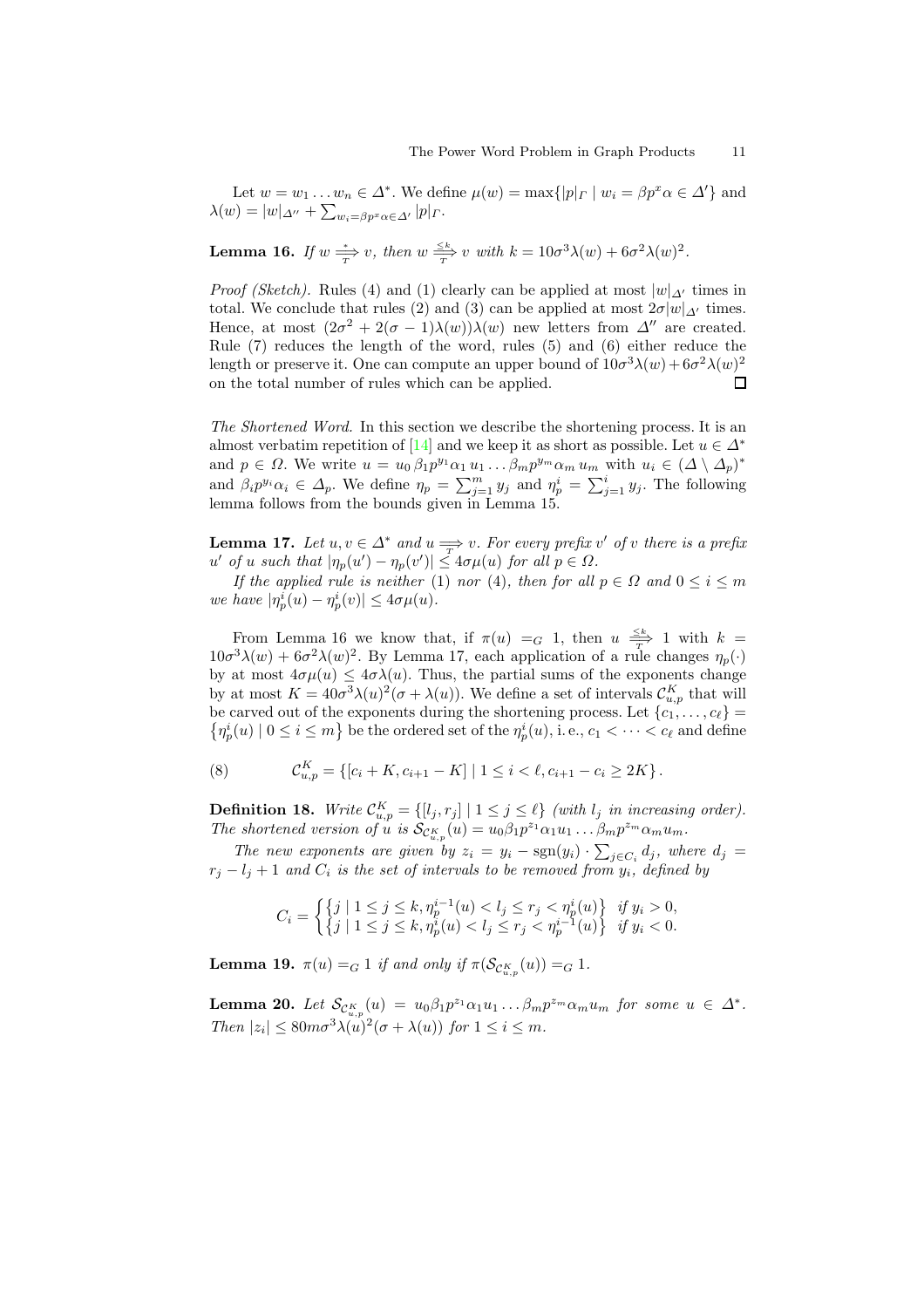Solving the Power Word Problem. Now we are ready for the proofs of our main results from the introduction:

*Proof of Theorem [A.](#page-1-0)* By [Lemma 13](#page-8-0) the preprocessing can be done in  $\mu AC^0$  with oracles for the word problems in G and  $F_2$  (thus, by [\[10,](#page-12-4) Theorem 5.6.5, Theorem 5.6.14] in uAC<sup>0</sup>(WP(F<sub>2</sub>), (WP( $G_{\alpha}$ )) $_{\alpha \in \mathcal{L}}$ )  $\subseteq$  uAC<sup>0</sup>(WP(F<sub>2</sub>), (PowWP( $G_{\alpha}$ )) $_{\alpha \in \mathcal{L}}$ )). The shortening procedure can be computed in parallel for each  $p \in \{p_i \mid 1 \leq j \leq n\}$  $i \leq n$ . It requires iterated additions, which is in  $uTC^0 \subseteq uAC^0(WP(F_2)).$ By [Lemma 20](#page-10-3) the exponents of the shortened word are bounded by a polynomial. We write the shortened word as a simple power word of polynomial length and solve the simple power word problem, which by [Proposition 12,](#page-8-1) is in uAC<sup>0</sup>(WP(F<sub>2</sub>),(PowWP( $G_{\alpha}$ ))<sub> $\alpha \in \mathcal{L}$ </sub>).  $\square$ 

The proof of Theorem [B](#page-1-1) is analogous to the proof of Theorem [A](#page-1-0) using the respective statements of the lemmas for the uniform case.

*Proof of Corollary [D.](#page-2-1)* By [\[15](#page-12-8), Theorem 3.11], there is a polynomial  $p(N)$ , where  $N$  is the input length, such that if there is a solution, then there is a solution  $x_1, \ldots, x_n$  with  $x_i \leq 2^{p(N)}$ . Therefore, we can guess a potential solution within the bound in NP. From Theorem [B](#page-1-1) it follows that the uniform power word problem in RAAGs can be decided in P. Hence, the uniform knapsack problem can be decided in NP. Finally, NP-completeness follows immediately from the NP-completeness of the knapsack problem for a certain fixed RAAGs, which has been shown in [\[15\]](#page-12-8).  $\Box$ 

Note that this proof even shows NP-completeness of the slightly more general problem of uniformly solving exponent equations for RAAGs as defined in [\[15\]](#page-12-8).

## Bibliography

- <span id="page-11-3"></span>[1] Allender, E.: Arithmetic circuits and counting complexity classes. Complexity of Computations and Proofs, Quaderni di Matematica 13, 33–72 (2004)
- <span id="page-11-7"></span>[2] Caussinus, H., McKenzie, P., Thérien, D., Vollmer, H.: Nondeterministic NC<sup>1</sup> computation. Journal of Computer and System Sciences 57(2), 200– 212 (1998)
- <span id="page-11-4"></span>[3] Crisp, J., Godelle, E., Wiest, B.: The conjugacy problem in subgroups of right-angled artin groups. Journal of Topology 2(3), 442–460 (2009)
- <span id="page-11-0"></span>[4] Dehn, M.: Über unendliche diskontinuierliche gruppen. Math. Ann.  $71(1)$ , 116–144 (1911)
- <span id="page-11-2"></span>[5] Diekert, V., Kausch, J., Lohrey, M.: Logspace computations in Coxeter groups and graph groups. Contemp. Math., vol. 582, pp. 77–94. Amer. Math. Soc. (2012)
- <span id="page-11-5"></span>[6] Duboc, C.: On some equations in free partially commutative monoids. Theoretical Computer Science 46, 159–174 (1986)
- <span id="page-11-6"></span>[7] Fine, N.J., Wilf, H.S.: Uniqueness theorems for periodic functions. Proceedings of the American Mathematical Society 16(1), 109–114 (1965)
- <span id="page-11-1"></span>Green, E.R.: Graph products of groups. Ph.D. thesis, University of Leeds (1990)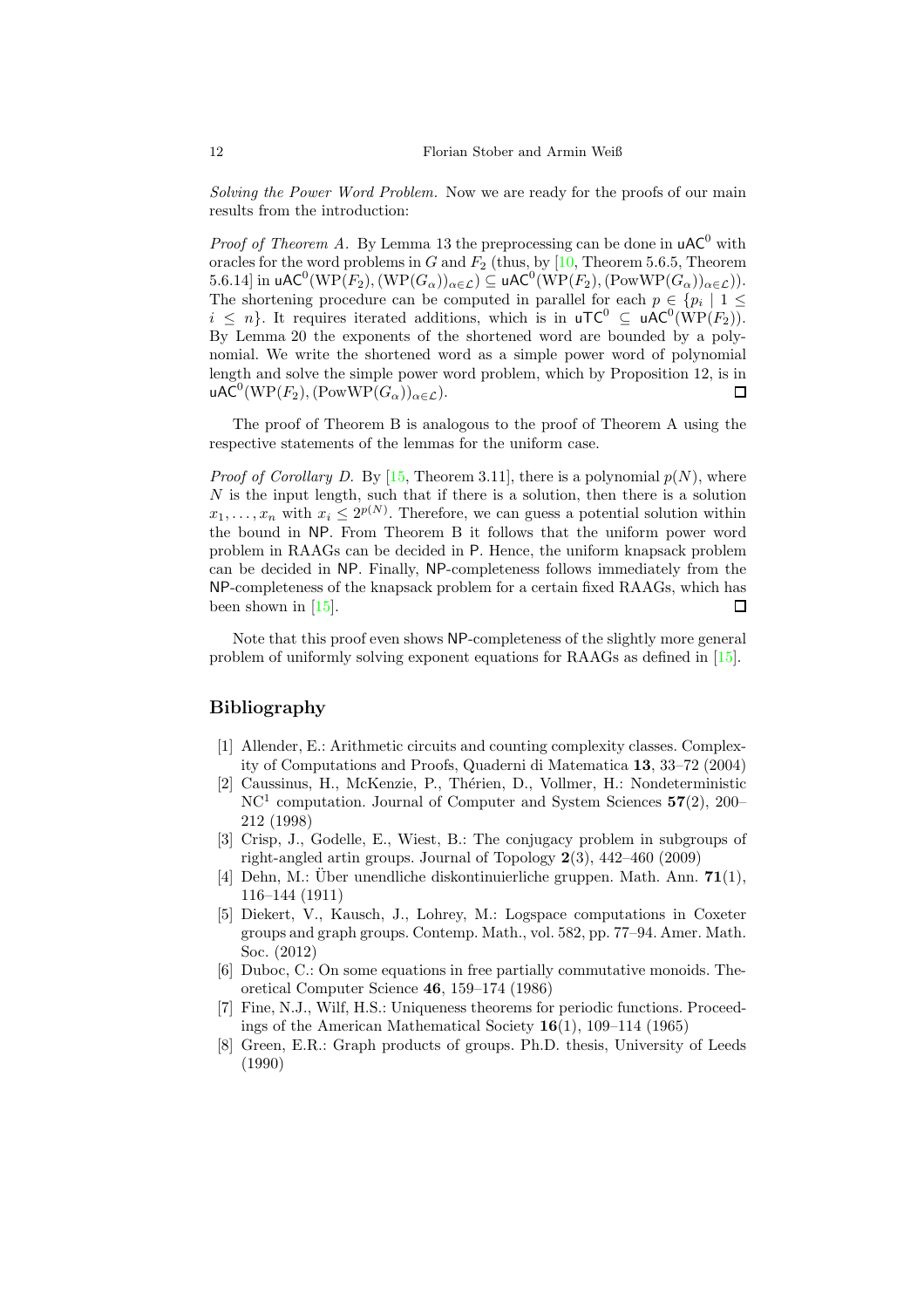- <span id="page-12-5"></span>[9] Haubold, N., Lohrey, M., Mathissen, C.: Compressed decision problems for graph products and applications to (outer) automorphism groups. IJAC 22(08), 218–230 (2012)
- <span id="page-12-4"></span>[10] Kausch, J.: The parallel complexity of certain algorithmic problems in group theory. Ph.D. thesis (2017), <http://dx.doi.org/10.18419/opus-9152>
- <span id="page-12-1"></span>[11] Lipton, R.J., Zalcstein, Y.: Word problems solvable in logspace. J. ACM 24, 522–526 (1977)
- <span id="page-12-2"></span>[12] Lohrey, M.: The Compressed Word Problem for Groups. Springer Briefs in Mathematics, Springer (2014). <https://doi.org/10.1007/978-1-4939-0748-9>
- <span id="page-12-6"></span>[13] Lohrey, M., Schleimer, S.: Efficient computation in groups via compression. In: CSR 2007, Proceedings. pp. 249–258. Springer (2007)
- <span id="page-12-3"></span>[14] Lohrey, M., Weiß, A.: The Power Word Problem. In: MFCS 2019, Proceedings. LIPIcs, vol. 138, pp. 43:1–43:15 (2019). <https://doi.org/10.4230/LIPIcs.MFCS.2019.43>
- <span id="page-12-8"></span>[15] Lohrey, M., Zetzsche, G.: Knapsack in graph groups. Theor. Comput. Syst. 62(1), 192–246 (2018)
- <span id="page-12-7"></span>[16] Myasnikov, A., Nikolaev, A., Ushakov, A.: Knapsack problems in groups. Mathematics of Computation 84(292), 987–1016 (2015)
- <span id="page-12-0"></span>[17] Novikov, P.S.: On the algorithmic unsolvability of the word problem in group theory (1955)
- <span id="page-12-9"></span>[18] Stober, F.: The power word problem in graph groups. Master's thesis (2021). <https://doi.org/10.18419/opus-11768>
- <span id="page-12-10"></span>[19] Vollmer, H.: Introduction to Circuit Complexity. Springer, Berlin (1999)
- <span id="page-12-11"></span>[20] Wrathall, C.: The word problem for free partially commutative groups. Journal of Symbolic Computation 6(1), 99–104 (1988)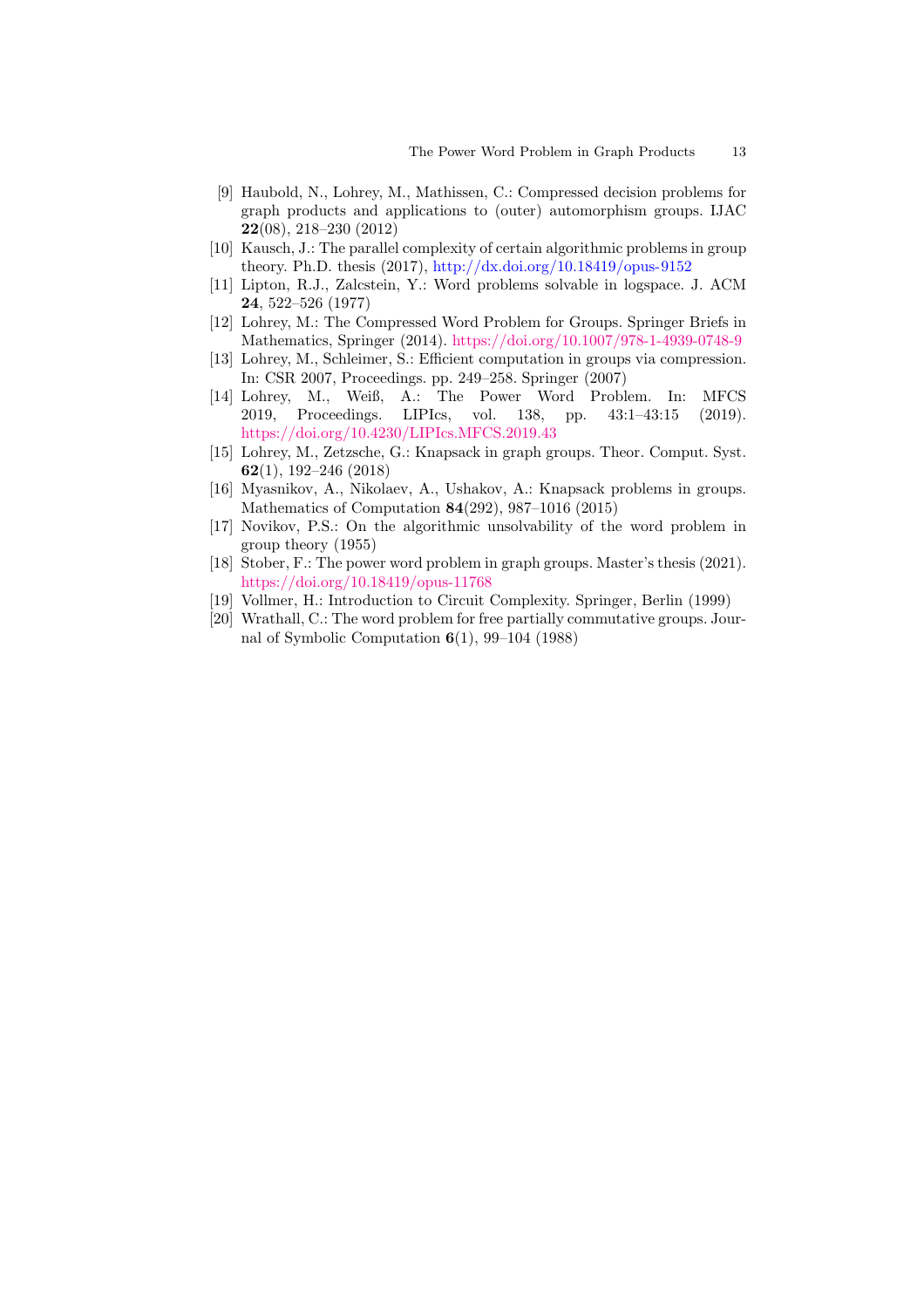### A Prefixes, Factors and Suffixes in a Trace Monoid

Proof of [Lemma 6.](#page-6-3) We look at three statements.

(i) Let w be a prefix of  $p^k$ . We can rewrite w by grouping the letters belonging to the same instance of  $p$  in  $p^k$ .

$$
w=\tilde{w}_1\tilde{w}_2\ldots\tilde{w}_r
$$

 $\tilde{w}_r$  contains at least one letter.  $\tilde{w}_{i-1}$  contains all instances of all letters in p that do not commute with some letter in  $\tilde{w}_i$ . It follows that  $\tilde{w}_{r-j}$  contains all instances of all letters from a base group  $G_{\alpha}$  if  $\alpha$  is reachable from some  $\beta \in \text{alph}(\tilde{w}_r)$  in the dependence graph restricted alph(p) with at most j steps. For  $j \geq \sigma - 1$  we obtain that  $\tilde{w}_{r-j}$  contains all instances of all letters in p, thus  $\tilde{w}_{r-j} = p$ . Hence, the lemma follows with  $w_i = \tilde{w}_{r-s+i}$  and  $x = r-s$ for some  $s \leq \sigma - 1$ .

- (ii) The proof is symmetric to (i).
- (iii) Let v be a factor of  $p^k$ . We write  $p^k = xyz$ . We can also decompose  $p^k$ such that each  $p$  is split into three parts, belonging to  $x, v$  and  $z$ . We write  $p^k = x_1y_1z_1 \ldots x_ky_kz_k$ , where  $\forall_{1 \leq i \leq k} x_iy_iz_i = p$ , as well as  $x = x_1 \ldots x_k$ ,  $v = y_1 \dots y_k$  and  $z = z_1 \dots z_k$ . From case (i) we know that  $x = p^r \beta_1 \dots \beta_s$ with  $s < \sigma$ . We deduce

$$
x_i = \begin{cases} p & \text{if } 1 \le i \le r, \\ \beta_j & \text{if } r < i \le r + s \text{ where } j = i - r, \\ 1 & \text{if } r + s < i \le k. \end{cases}
$$

From case (ii) we know  $z = \alpha_1 \dots \alpha_m p^n$  with  $m < \sigma$ . We deduce

$$
z_i = \begin{cases} 1 & \text{if } 1 \le i \le k - m - n, \\ \alpha_j & \text{if } k - m - n < i \le k - n \text{ where } j = i - k + m + n, \\ p & \text{if } k - n < i \le k. \end{cases}
$$

Using our knowledge about the  $x_i$  and  $z_i$  we deduce the shape of the  $y_i$ . We distinguish two cases.

Case  $r + s + m + n > k$ :

$$
\begin{array}{rcl}\n1 \leq i \leq r & : & y_i = 1 \\
r < i \leq k - m - n & : & y_i \text{ is a suffix of } p \ (z_i = 1) \\
k - m - n < i \leq r + s & : & y_i \text{ is a factor of } p \\
r + s < i \leq k - n & : & y_i \text{ is a prefix of } p \ (x_i = 1) \\
k - n < i \leq k & : & y_i = 1\n\end{array}
$$

We obtains the first case of the lemma by  $a = k-m-n-r$ ,  $b = r+s-k+m+n$ ,  $c = k - n - r - s$ ,  $u_i = y_{i+r}$  for  $1 \leq i \leq a$ ,  $v_i = y_{i+k-m-n}$  and  $w_i = y_{i+r+s}$ for  $1 \leq i \leq c$ . We compute  $a + b + c = k - n - r$ . With the above inequality we have  $a + b + c < s + m$ , adding the bounds on s and m, we obtain the desired bound  $a + b + c \leq 2\sigma - 2$ .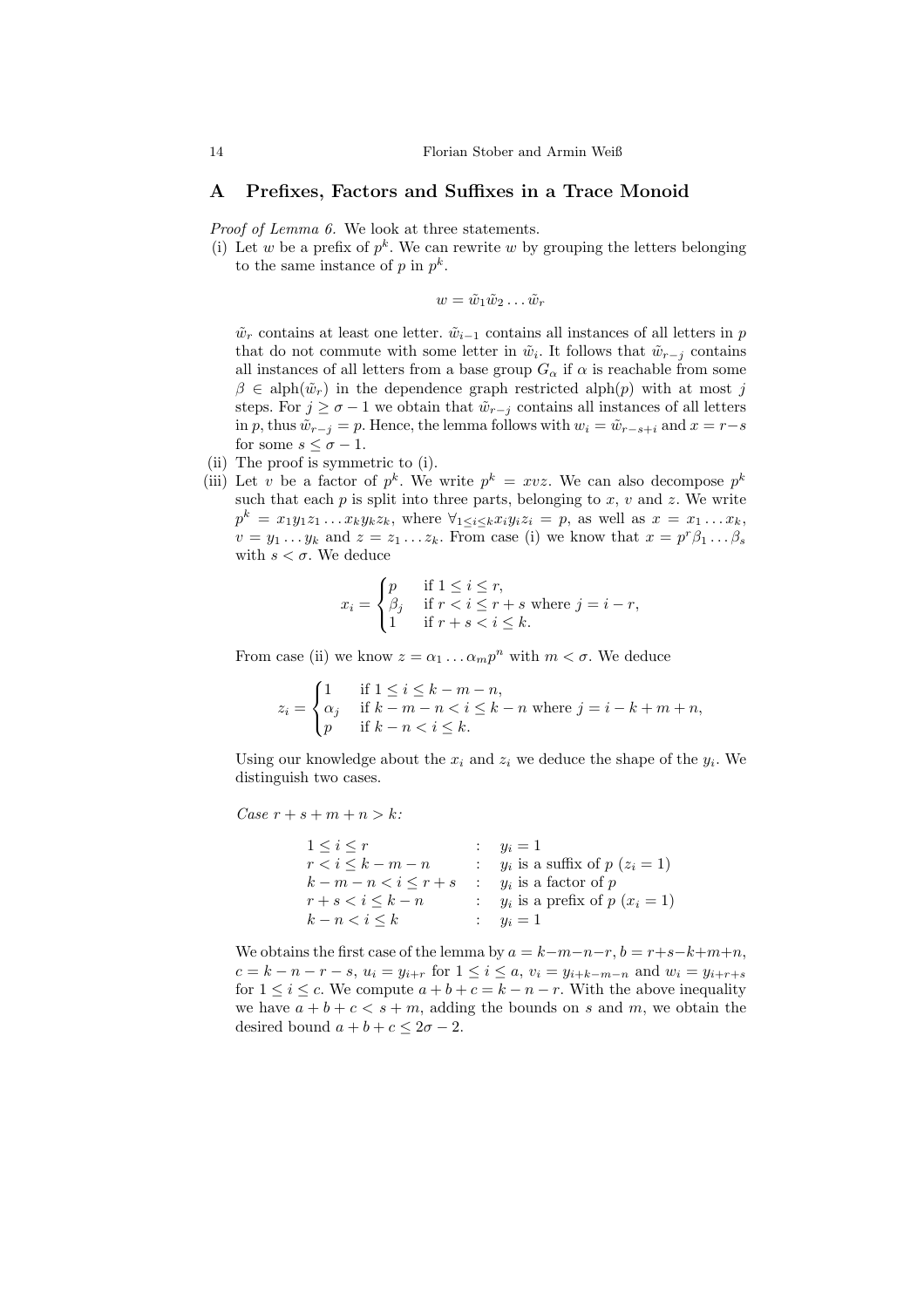Case  $r + s + m + n \leq k$ :

$$
\begin{array}{rcl}\n1 \leq i \leq r & \text{if } & y_i = 1 \\
r < i \leq r + s & \text{if } & y_i \text{ is a suffix of } p \ (z_i = 1) \\
r + s < i \leq k - m - n & \text{if } & y_i = p \\
k - m - n < i \leq k - n & \text{if } & y_i \text{ is a prefix of } p \ (x_i = 1) \\
k - n < i \leq k & \text{if } & y_i = 1\n\end{array}
$$

The lemma follows by  $a = s$ ,  $b = k - m - n - r - s$ ,  $c = m$ ,  $u_i = y_{i+r}$  for  $1 \leq i \leq a$  and  $w_i = y_{i+k-m-n}$  for  $1 \leq i \leq c$ .  $\Box$ 

[Figure 1](#page-14-1) illustrates case (i) of [Lemma 6.](#page-6-3)



<span id="page-14-1"></span>Fig. 1. Prefix of some  $p^x$ .

## B Cyclic Normal Form

<span id="page-14-0"></span>*Remark 21.* Notice that, if w is a cyclic normal form, then it is connected. Indeed, let  $d \in \Gamma$  the  $\leq \mathcal{L}$ -largest letter occurring in w. After a cyclic permutation we can write  $w = dw'$ . Now, assume that  $w =_{M(T, I)} uv$  with  $(u, v) \in I$ . Without loss of generality nf(u) starts with d. Let c denote the first letter of  $nf(v)$ . Then  $nf(uv)$  must start with the letter c contradicting that w is a normal form.

Let  $u, v \in \Sigma^*$  be two elements of a partially commutative monoid M. We say that u and v are related by commutation if  $u =_M v$  and we can write  $u = w_1 ... w_n, v = w_1 ... w_{i-1} w_{i+1} w_i w_{i+2} ... w_n$ . We say that u and v are related by cycling if they are conjugate and we can write  $u = w_1 \dots w_n$  and  $v = w_n w_1 \dots w_{n-1}.$ 

*Proof of [Lemma 3.](#page-5-2)* This proof follows the proof given in  $\lceil 3 \rceil$  for RAAGs. If u is a cyclic permutation of  $v$ , then  $u$  and  $v$  are obviously conjugate. We only need to show the other direction. Assume  $u$  is conjugate to  $v$ . Then  $u$  and  $v$  are related by a sequence of commutations and cyclings.

 $u = w_1 \rightarrow w_2 \rightarrow \cdots \rightarrow w_r = v$ 

We show by induction on  $\mathcal L$  that there is a sequence consisting of cyclings only, that relates  $u$  and  $v$ . If there are no commutations then we are done.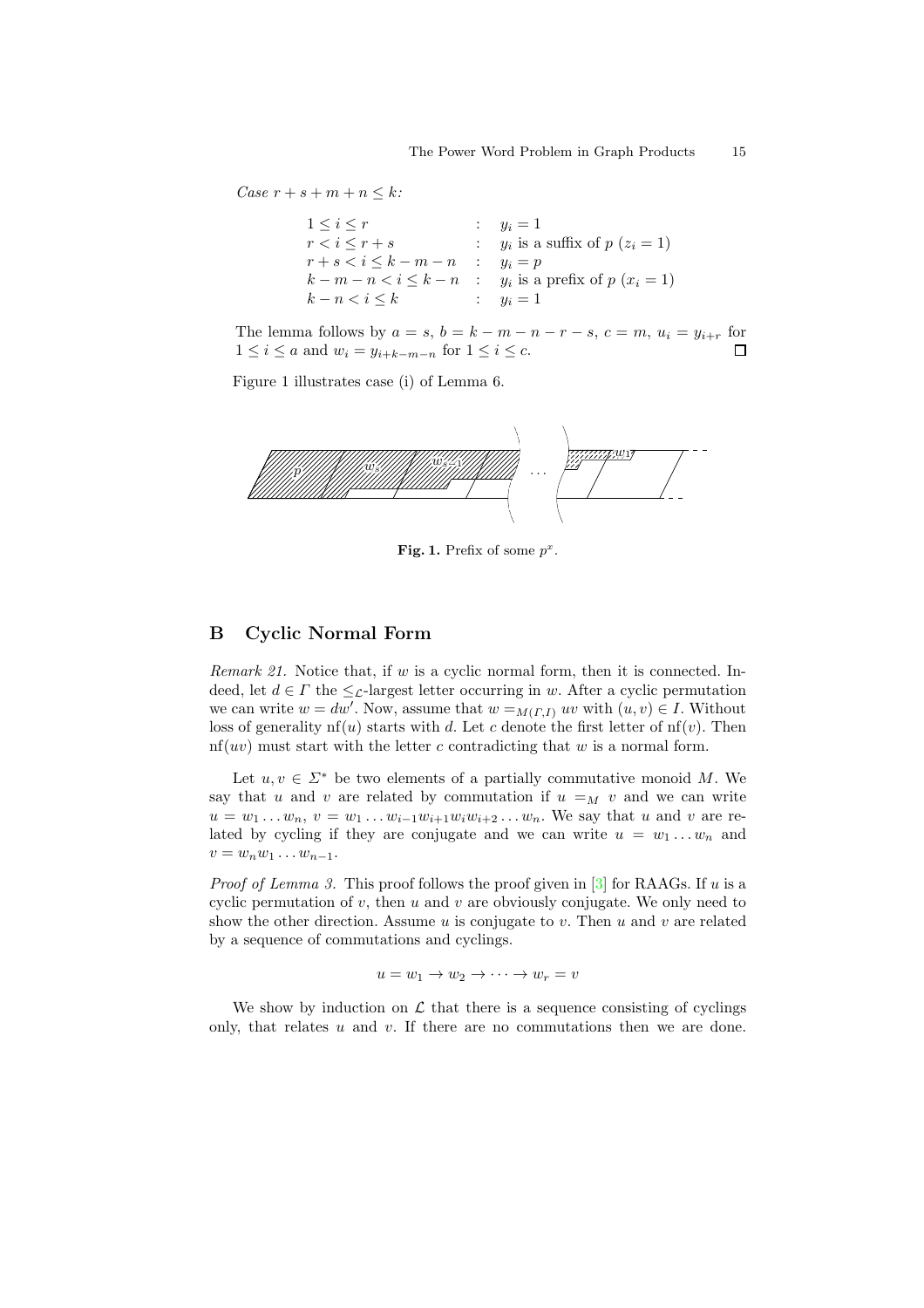Otherwise, let  $\gamma \in \mathcal{L}$  be the largest element of  $\mathcal{L}$  (with respect to  $\leq_{\mathcal{L}}$ ), such that there is a distinguished letter  $c \in G_\gamma$  in w that is involved in a commutation. We track the letter  $c$  during the sequence of cyclings and commutations. We write each  $w_i$  as  $w_i = w'_i c w''_i$ .

Let  $w_j \to w_{j+1}$  be the first commutation involving c. Since w is a cyclic normal form and there is no element larger than  $c$  involved in a commutation, this commutation must have the form  $w_j = w'_{j+1}bcw''_j \rightarrow w'_{j+1}cbw''_j = w_{j+1}$ , where  $b \in G_\beta$  with  $(\beta, \gamma) \in I$  and  $\beta < \gamma$ . The takeaway from looking at the first commutation involving the distinguished letter  $c$  is that there is at least one commutation involving  $c$  where  $c$  commutes to the left of a smaller letter.

Let  $w_p \to w_{p+1}$  be the last commutation where c commutes to the left of a smaller letter. This commutation has the form  $w_p = w'_{p+1}acw''_p \rightarrow w'_{p+1}caw''_p =$  $w_{p+1}$ , where  $a \in G_\alpha$  with  $(\alpha, \gamma) \in I$  and  $\alpha < \gamma$ . We also track the distinguished letter a.

Assume that the distinguished letters a and c do not commute again. Recall that we can write each  $w_q$  with  $q > p$  as  $w_q = w'_q c w''_q$ . We look at the cyclic permutation  $cw''_q w'_q$  and consider the position of a. We have  $cw''_q w'_q = cy_q a z_q$ where  $(cy_q, a) \in I$ . Thus,  $cy_qaz_q$  represents the same group element as  $acy_qz_q$ and therefore we obtain the contradiction that any  $w_q$ , especially  $w_r = v$  is not a cyclic normal form.

It follows, that the distinguished letters  $a$  and  $c$  will commute again in the opposite direction. Let  $w_s = c$  denote this commutation in the opposite direction. We have the following sequence of commutations and cycling from  $w_p$  to  $w_{s+1}$ .

$$
w_p = w'_{p+1}acw''_p \rightarrow w'_{p+1}caw''_p \rightarrow \cdots \rightarrow w'_scaw''_{s+1} \rightarrow w'_sacw''_{s+1} = w_{s+1}
$$

We can replace it with a new sequence

$$
w_p = w'_{p+1}acw''_p \to v'_{p+1}acv''_{p+1} \to \cdots \to v'_{s-1}acv''_{s-1} \to v'_{s}acv''_s = w_{s+1},
$$

where  $v''_q v'_q$  is a cyclic permutation of  $y_q z_q$ .

The new sequence has two commutations involving the distinguished letter  $c$ less then the original sequence. Applying this argument repeatedly we conclude that there is a sequence with no commutations involving the distinguished letter c, or any other letter from  $G_{\gamma}$ . By induction, there is a sequence from u to v that does not involve any commutations. □

<span id="page-15-0"></span>**Lemma 22.** Let  $G = \text{GP}(\mathcal{L}, I; (G_\alpha)_{\alpha \in \mathcal{L}})$  be a graph product. Let  $w \in I^*$  be a length-lexicographical normal form and  $w = dw'$  such that w' does not contain any letter larger than d w.r.t.  $\leq_{\mathcal{L}}$ . Then for all  $k \geq 1$  we have  $\text{nf}_G(w^k) = w^k$ and w is a cyclic normal form.

*Proof.* We show that  $nf(w^k) = w^k$  by showing that  $w^k$  is a normal form. Assume that  $w^k$  is not the length-lexicographic normal form. Consider the shortest prefix  $\tilde{w}$  of  $w^k$  which is not a length-lexicographic normal form. We can write  $\tilde{w} = w^j y a$ for some  $0 \leq j < k$  and  $a \in \Gamma_\alpha$  for some  $\alpha \in \mathcal{L}$  and ya a prefix of w. Moreover, there is a suffix bx of  $w^j$  with  $b \in G_\beta$  such that  $(a, bxy) \in I$  and  $\alpha <_{\mathcal{L}} \beta$ .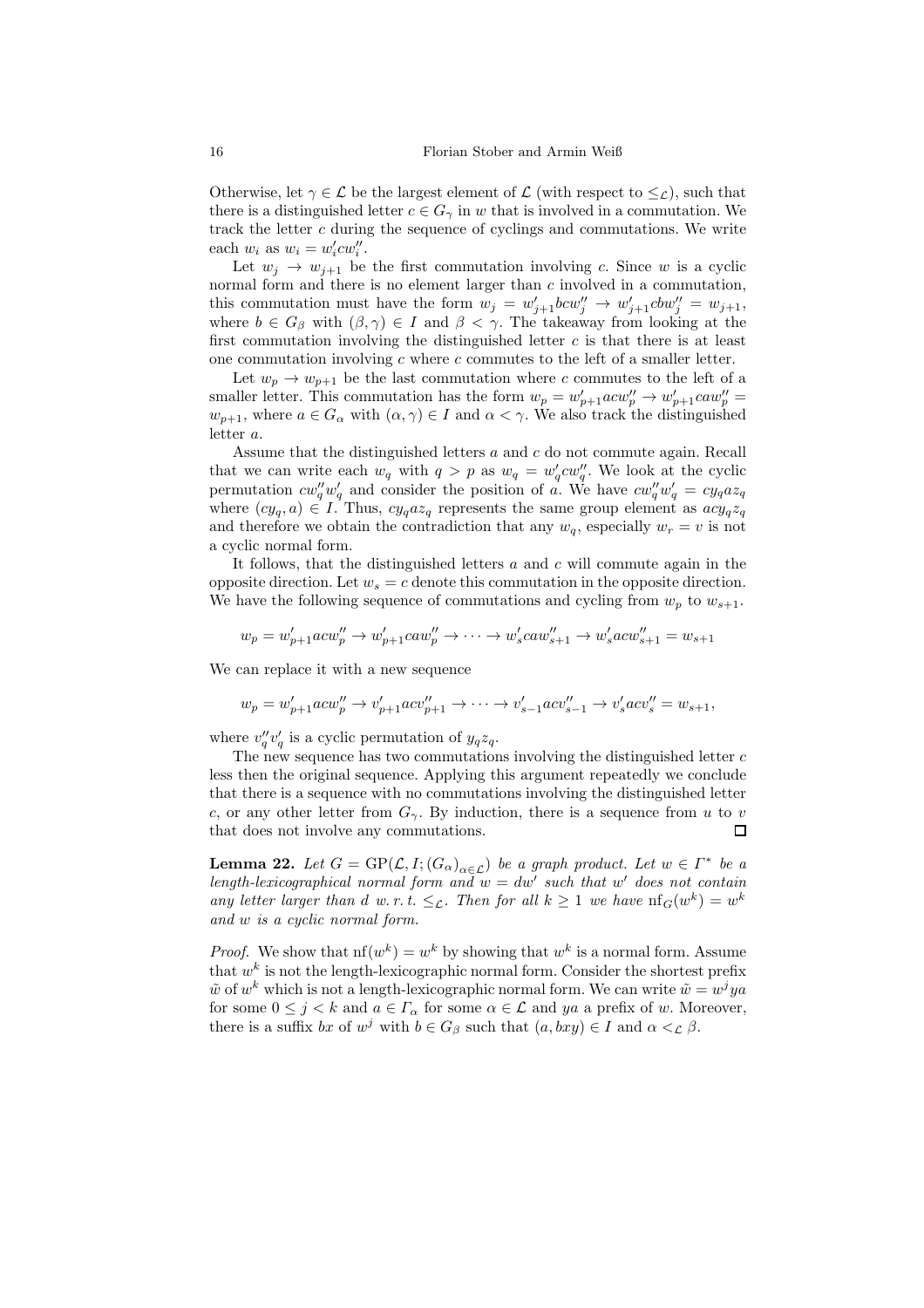Most importantly,  $a$  commutes with  $y$ . Hence,  $a$  is a prefix of  $ya$  viewed in the monoid  $M(\Gamma, I)$ . Assuming alph $(a) \neq$  alph $(d)$  would mean that a must come before d in the length-lexicographic normal form of w. It follows  $a = d$ , which is a contradiction as d is the largest letter in  $w$ , but a is smaller than some letter  $b$  in  $w$ .

Finally, w is a cyclic normal form, as every cyclic permutation is a factor of the normal form  $w^2$  and thus normal.  $\Box$ 

*Proof of [Lemma 4.](#page-5-3)* Let  $d \in \Gamma$  be the lexicographically largest letter (w. r. t.  $\leq_{\Gamma}$ ) occurring in u. Let  $\tilde{u}$  be the cyclic permutation of u with first letter d. Note that  $\tilde{u}$  is a cyclic normal form and  $\tilde{u}$  is conjugate to u.

Assume there is an element v such that  $u = G v^k$ . Then there is an element  $\tilde{v}$ which is conjugate to v and  $\tilde{u} = G \tilde{v}^k$ . We have  $\tilde{u} = nf(\tilde{u}) = nf(\tilde{v}^k)$ . Recall that d is the first letter of  $\tilde{u}$  and thus of  $\text{nf}(\tilde{v}^k)$ . It follows that d must be the first letter of  $\text{nf}(\tilde{v})$ .

By [Lemma 22,](#page-15-0)  $\text{nf}(\tilde{v}^k) = \text{nf}(\tilde{v})^k$  and  $\text{nf}(\tilde{v})$  is a cyclic normal form. It follows that nf(*v*) is a cyclic permutation of  $nf(\tilde{v})$  and  $u = nf(v)^k$ . П

*Proof of [Theorem 5.](#page-5-0)* Let  $w \in \Gamma^*$  be the input. Note that w is already cyclically reduced and connected. If  $|w|_F = 1$ , then there is nothing to do. Otherwise, the cyclic normal form can be computed with the following algorithm:

- 1. Compute the length-lexicographic normal form  $\tilde{w} = nf_{G}(w^{\sigma})$ .
- 2. Let  $\tilde{w} = ydz$ , where  $d \in G_\alpha$  such that  $\alpha$  is maximal w.r.t.  $\leq_{\mathcal{L}}$ ,  $y \in (\Gamma \setminus G_\alpha)^*$ and  $z \in \Gamma^*$ . Compute the cyclic permutation dzy. That is, we rotate the first occurrence of d to the front.
- 3. Compute the length-lexicographic normal form of dzy. We have  $\text{nf}_G(dzy)$  =  $u^{\sigma}$ , where u is a cyclic normal form conjugate to w.

First, we look at the complexity in the non-uniform case. Our algorithm requires solving the normal form problem twice. Since the input is cyclically reduced computing the normal form only required computing a lexicographically smallest ordering, which by [\[10,](#page-12-4) Theorem 6.3.7] can be done in  $uTC^0 \subseteq uAC^0(WP(F_2)).$ In addition, we need to compute a cyclic permutation which can be done in  $uAC<sup>0</sup>$ .

Second, we look at the complexity in the uniform case. By [\[10,](#page-12-4) Theorem 6.3.13, solving the normal form problem can be done in  $\mathsf{uAC}^0$  with oracle gates for NL. Again, the cyclic permutation can be computed in  $uAC^0$ .

Third, we show that our algorithm is correct, i. e., it computes a cyclic normal form. Observe that there can be no prefix of  $z$  that commutes with  $d$ . That is because  $\tilde{w}$  is a length-lexicographic normal form and d is chosen such that there is no larger letter that commutes with d. Additionally, there can be no prefix of y that commutes with dz. Assume there is such a prefix  $\tilde{y}$ . Then  $y\tilde{y}$  is a prefix of  $w^{2\sigma}$ , and we can write  $y\tilde{y} =_G w_1 \dots w_k$  where each  $w_i$  is a prefix of w and  $k \ge \sigma$ . As  $y\tilde{y}$  commutes with d,  $w_1$  is not equivalent to w, a contradiction to [Lemma 6.](#page-6-3)

From these facts it follows that if  $dzy = G e^z'y'$ , then  $d = e$ . Thus,  $\text{nf}_G(dzy)$ must start with the letter d. Let  $\hat{u} = y^{-1}wy$ . Obviously  $\text{nf}_G(dzy) =_G \hat{u}^\sigma$ . By [Lemma 22,](#page-15-0)  $\text{nf}_G(dzy) = \text{nf}_G(\hat{u})^{\sigma}$  and  $u = \text{nf}_G(\hat{u})$  is a cyclic normal form.  $\Box$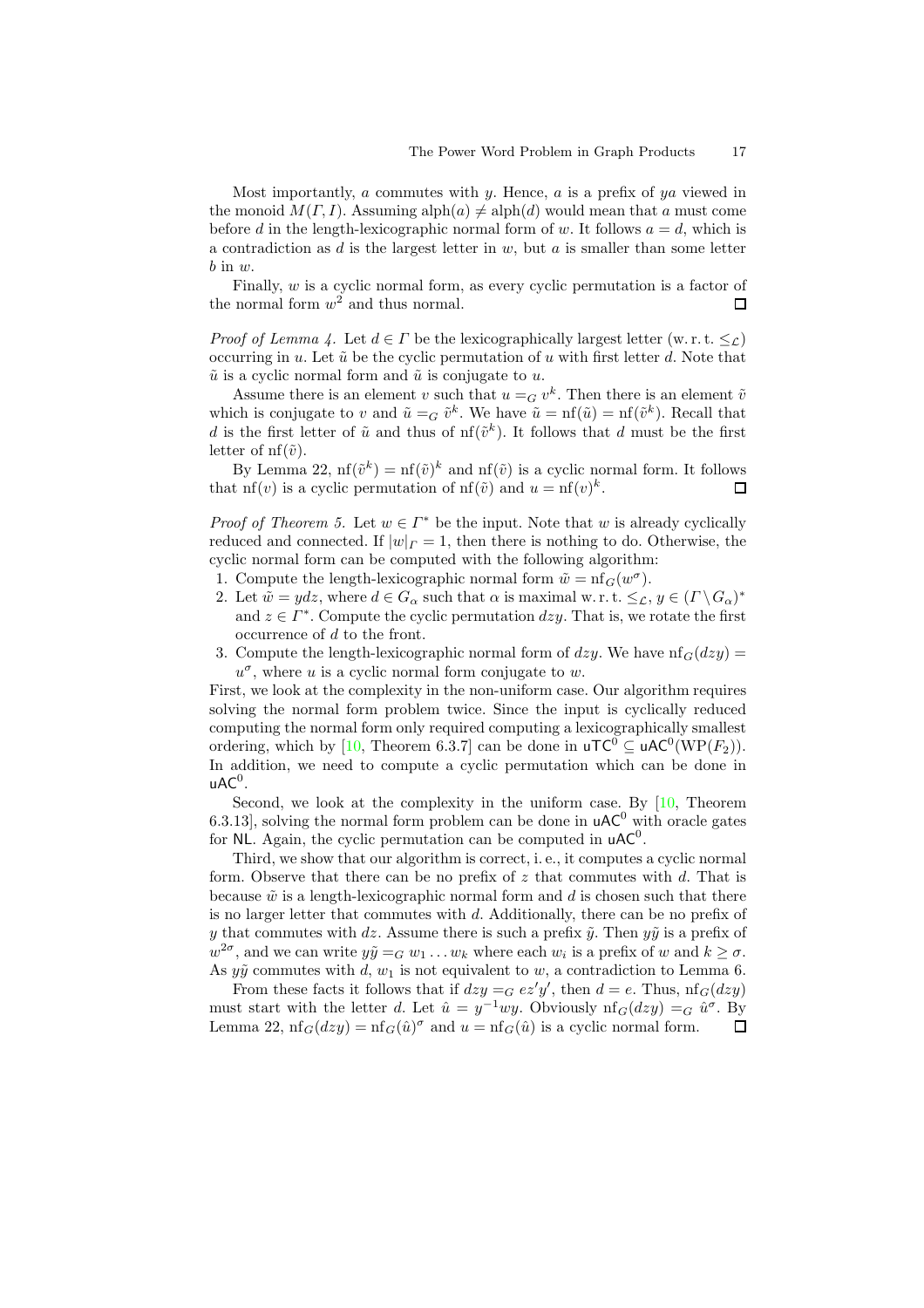## C Conjugacy

*Proof of [Theorem 10.](#page-6-2)* We have  $u = G v^{-1}$ , thus  $v^{-1}$  is a factor of  $p^x$  and, therefore, v is a factor of  $p^{-x}$ . Let  $\Omega^{\pm} = \Omega \cup \Omega^{-1}$  be the extension of  $\Omega$  that includes the inverse of each element. Let  $\hat{x} = |x|$  and  $\hat{y} = |y|$ . Then there are p,  $\hat{p}, \hat{q} \in \Omega^{\pm}$  such that  $\hat{p} \in \{p, p^{-1}\}, \hat{q} \in \{q, q^{-1}\}\$  and v is a common factor of  $\hat{p}^{\hat{x}}$  and  $\hat{q}^{\hat{y}}$ . As  $|v| > 2\sigma(|p| + |q|) \geq 2\sigma|p|$ , by [Lemma 6,](#page-6-3) v can be written as  $v = u_1 \cdots u_t \hat{p}^z v_s \cdots v_1$ , where  $z \geq 2$ . Hence,  $\hat{p}^2$  is a factor of v. By symmetry  $\hat{q}^2$ also is a factor of v.

By [Lemma 11](#page-7-0) the projections  $\pi_i(\hat{p})$  and  $\pi_i(\hat{q})$  are conjugate. As  $\hat{q}$  is a factor of v, it is a factor of  $\hat{p}^{\hat{x}}$  and we can write  $\hat{p}^{\hat{x}} =_{M(\Gamma,I)} \alpha \hat{q} \beta$ . Clearly  $\hat{q} \beta \alpha$  is a transposition of  $\hat{p}^{\hat{x}}$ . Therefore,  $\pi_i(\hat{q}\beta\alpha)$  is a cyclic permutation of  $\pi_i(\hat{p}^{\hat{x}})$ . Thus, as  $\pi_i(\hat{p}^{\hat{x}})$  has period  $|\pi_i(\hat{p})| = |\pi_i(\hat{q})|$ , so does  $\pi_i(\hat{q}\beta\alpha)$ . Since  $\pi_i(\hat{q}\beta\alpha)$  starts with  $\pi_i(\hat{q})$ , has period  $|\pi_i(\hat{q})|$  and length  $\hat{x}|\pi_i(\hat{q})|$ , we have  $\pi_i(\hat{q}\beta\alpha) = \pi_i(\hat{q})^{\hat{x}}$ . It follows by [Lemma 7](#page-6-4) that  $\hat{q}\beta\alpha = \hat{q}^{\hat{x}}$ . Thus  $\hat{p}^{\hat{x}}$  is conjugate to  $\hat{q}^{\hat{x}}$  and therefore  $\hat{p}$  is conjugate to  $\hat{q}$ . Since  $\hat{p}$  and  $\hat{q}$  uniquely represent their conjugacy class, it follows that  $\hat{p} = \hat{q}$ . As p and q uniquely represent their conjugacy class and the conjugacy class of their respective inverses, which in the first case includes  $p$ , and in the second case includes q, we obtain  $p = q$ .  $\Box$ 

## D Preprocessing

Let  $G = \text{GP}(\mathcal{L}, I; (G_{\alpha})_{\alpha \in \mathcal{L}})$  be a graph product of f.g. groups. The preprocessing consists of five steps:

- 1. Cyclically reducing powers.
- 2. Replacing powers with powers of connected elements.
- 3. Removing powers of a single letter.
- 4. Replacing each letter with a normal form specific to the input.
- 5. Replacing each power with a power of an element in Ω.

Let  $\Gamma = \bigcup_{\alpha \in \mathcal{L}} G_{\alpha}$  be the alphabet of G. The input of the power word problem is a word over  $\Gamma^* \cup (\Gamma^* \times \mathbb{Z})$ . We can write the input as  $w = u_0 p_1^{x_1} u_1 \dots p_n^{x_n} u_n$ , where  $u_i, p_i \in \Gamma^*$  and  $x_i \in \mathbb{Z}$ . Note that some  $u_i$  may be 1.

Step 1: Cyclically reducing powers. For each  $p_i$  a cyclically reduced conjugate  $\tilde{p}_i$ is computed. The power  $p_i^{x_i}$  is replaced with  $\alpha_i \tilde{p}_i^{x_i} \beta_i$ , where  $p_i^{x_i} =_G \alpha_i \tilde{p}_i^{x_i} \beta_i$  and  $\alpha_i =_G \beta_i^{-1}$ . By [Lemma 6](#page-6-3) we know there are  $\alpha_i$  and  $\beta_i$  such that  $|\alpha_i| = |\beta_i|$  $|\mathcal{L}| \cdot |\tilde{p}|$ . We can view  $\alpha_i$  as part of  $u_{i-1}$  and  $\beta_i$  as part of  $u_i$ , thus we can assume that for the next step the input again has the shape  $w = u_0 p_1^{x_1} u_1 \dots p_n^{x_n} u_n$ .

Step 2: Replacing powers with powers of connected elements. We compute connected components of  $p_i$ , i.e.,  $p_{i,1}, \ldots, p_{i,k}$  such that  $p_i =_G p_{i,1} \ldots p_{i,k}$ , each  $p_{i,j}$ is connected and for each  $j \neq \ell$  we have  $p_{i,\ell}$  commutes with  $p_{i,j}$ . Observe that  $k \leq |\mathcal{L}|$ . We replace the power  $p_i^{x_i}$  with  $p_{i,1}^{x_i} \dots p_{i,k}^{x_i}$ .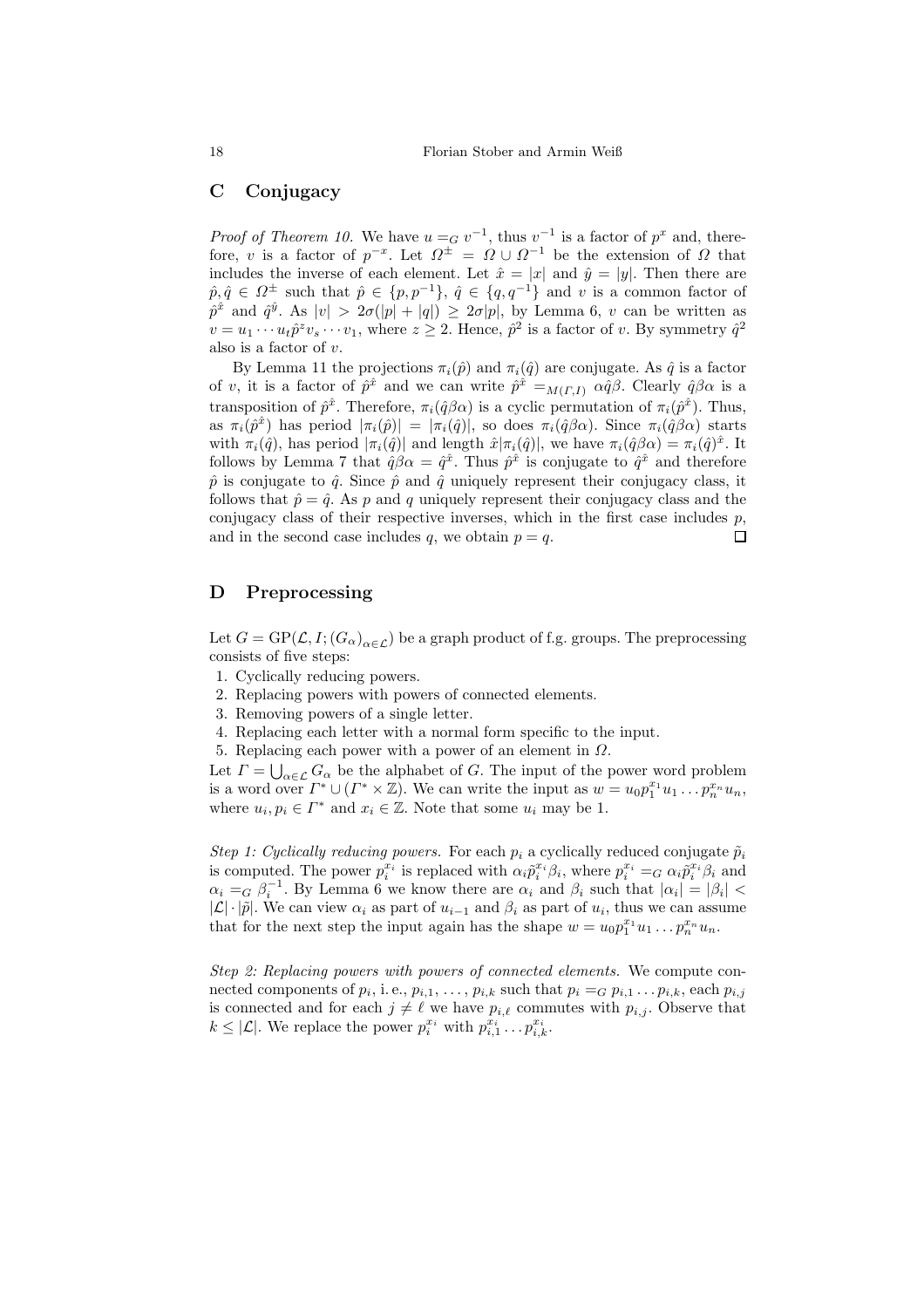Step 3: Removing powers of a single letter. We define the alphabet  $\tilde{\Gamma} = \Gamma \times \mathbb{Z}$ , where  $(v, z)$  represents the letter  $v^z$ . Note that  $\tilde{\Gamma}$  is the alphabet of the simple power word problem in G. We replace any power  $p_i^x$  where  $p_i \in G_\alpha$  for some  $\alpha \in \mathcal{L}$  with the letter  $[p_i^{x_i}] \in \tilde{\Gamma}$ . For the next step we still assume that the input has the shape  $w = u_0 p_1^{x_1} u_1 \dots p_n^{x_n} u_n$ , however from here on  $u_i \in \tilde{\Gamma}^*$ .

Step  $\mu$ : Replace each letter with a normal form specific to the input. For each i we write  $p_i = a_{i,1} \dots a_{i,k_i}$ , where  $a_{i,j} \in \Gamma$ . Let

$$
N = [a_{1,1}, a_{1,1}^{-1}, a_{1,2}, \dots a_{1,k_1}, a_{1,k_1}^{-1}, \dots, a_{n,1}, \dots a_{n,k_n}^{-1}]
$$

be the list of letters (and their inverses) occurring in some power. For convenience, we write  $N = [n_1, \ldots, n_{|N|}]$ . We replace each  $p_i$  with  $\tilde{p}_i = \tilde{a}_{i,1} \ldots \tilde{a}_{i,k_i}$ , where  $\tilde{a}_{i,j}$  is the first element in N equivalent to  $a_{i,j}$ . Note that we need to solve the word problem in the base groups  $G_{\alpha}$  to compute this. After that transformation, any two letters  $\tilde{a}_{i,j}$  and  $\tilde{a}_{\ell,m}$  representing the same element are equal as words. Thus, the letters are in a normal form. That normal form is dependent on the input of the power word problem in  $G$ , but that is not an issue for our application. Again, we assume the input for the next step to be  $w = u_0 p_1^{x_1} u_1 \dots p_n^{x_n} u_n$ .

Step 5: Replace each power with a power of an element in  $\Omega$ . We give a more concrete definition of  $\Omega \subseteq \tilde{\Gamma}^*$ , extending [Definition 9.](#page-6-0) Let  $\Omega$  be the set containing only words  $w$  with the following properties.

- $w \neq_G 1$ ,
- $w$  is primitive,
- $w$  is connected,
- $w$  is cyclically reduced,
- there is no  $\alpha \in \mathcal{L}$ , such that  $w \in G_{\alpha}$ ,
- all letters of w are in normal form  $(w, r, t)$ , the normal form defined in step 4),
- $w$  is a cyclic normal form,
- w is minimal w.r.t.  $\leq_{\mathcal{L}}$  among its cyclic permutations and the cyclic permutations of a cyclic normal form of its inverse.

All requirements except for  $w$  being primitive and the last two requirements are already fulfilled after the previous four preprocessing steps. To take care of the last two requirements, for each  $p_i$  we compute a cyclic normal form and a cyclic normal form of its inverse. Then we compute the minimal element  $\tilde{p}_i$ w. r. t.  $\leq_{\mathcal{L}}$  among all cyclic permutations of the two cyclic normal forms. If  $\tilde{p}_i$ is conjugate to the inverse of  $p_i$  we set  $\tilde{x}_i = -x_i$ , otherwise  $\tilde{x}_i = x_i$ . There are  $\alpha_i$  and  $\beta_i$  with  $p_i^{x_i} =_G \alpha_i \tilde{p}_i^{\tilde{x}_i} \beta_i$  such that  $\alpha_i =_G \beta_i^{-1}$  and  $|\alpha_i| = |\beta_i| < |\mathcal{L}| \cdot |\tilde{p}|$ . Again, we view  $\alpha_i$  as part of  $u_{i-1}$  and  $\beta_i$  as part of  $u_i$ , thus we can assume that the input for the next reduction step, that is computing the shortened word, has the shape  $w = u_0 p_1^{x_1} u_1 \dots p_n^{x_n} u_n$ .

Now that each  $p_i$  is a cyclic normal form, it is easy to check whether a given  $p_i$  is primitive, and replace it with a primitive factor if necessary. As  $p_i$  is a cyclic normal form we know that if  $p_i = G q^r$ , then  $p_i = nf(q)^r$  (compare proof of [Theorem 5\)](#page-5-0). Thus, we only need to check for periods in  $p_i$ .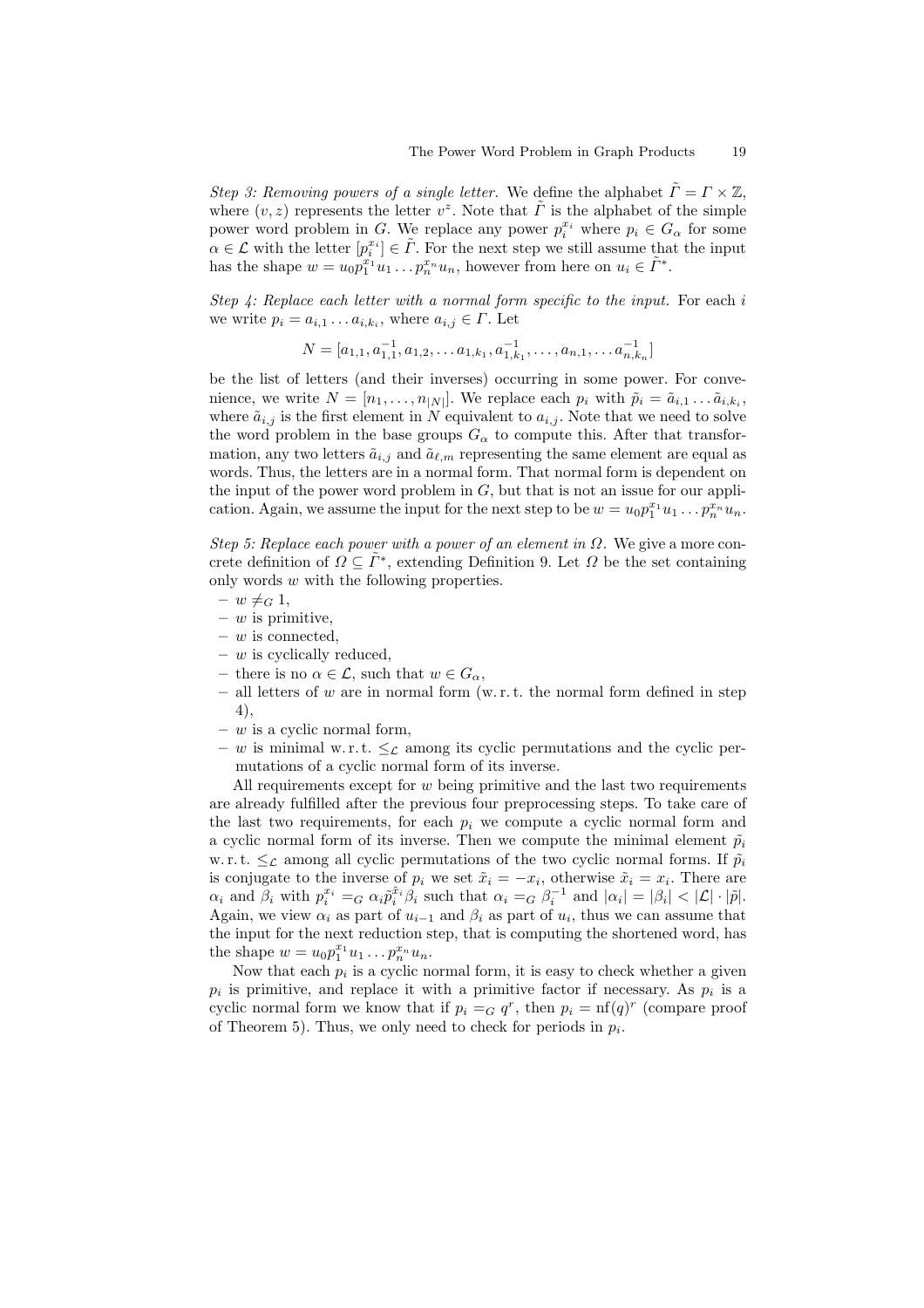#### D.1 The non-uniform case

Proof of [Lemma 13](#page-8-0) (non-uniform case). The cyclically reduced conjugate in step one can be computed in  $uAC^0$  with oracle gate for the word problem in G by [\[10,](#page-12-4) Lemma 7.3.4].

To compute connected components of a power  $p_i^{x_i}$  we define the predicate  $\text{con}_{p_i}(j,\ell)$  for  $j,\ell \in \mathcal{L}$  which is true if j and  $\ell$  are connected in  $D(p_i)$ , the dependence graph restricted to the letters in  $p_i$ . The two vertices are connected if there is an undirected path from j to  $\ell$  of length at most  $|\mathcal{L}|-1$ . The following equation is equivalent to  $\text{con}_{p_i}(j, \ell)$ .

$$
\exists i_1, \ldots, i_{|\mathcal{L}|-1} : i_1 = j \wedge i_{|\mathcal{L}|-1} = \ell \wedge (i_1, i_2) \notin I \wedge \cdots \wedge (i_{|\mathcal{L}|-2}, i_{|\mathcal{L}|-1}) \notin I
$$

Furthermore we define the predicate smallest<sub> $p_i(j)$ </sub> which for  $j \in \text{alph}(p_i)$  is true if and only if j is the smallest member of  $\mathcal L$  in the connected component of j. The following equation is equivalent to smallest<sub> $p_i(j)$ </sub>.

$$
\forall \ell \in \mathcal{L} : \ell \geq j \vee \neg \operatorname{con}_{p_i}(j, \ell)
$$

We define the projections  $\pi_{p_i,j}$  for  $p_i = a_{i,1} \dots a_{i,k}$  by

$$
a_{i,\ell} \mapsto \begin{cases} a_{i,\ell} & \text{if } \text{con}_{p_i}(j,\text{alph}(a_{i,\ell})) \wedge \text{smallest}_{p_i}(j), \\ 1 & \text{otherwise.} \end{cases}
$$

Observe that  $p_i = G \pi_{p_i,1} \dots \pi_{p_i,|\mathcal{L}|}$  and each  $\pi_{p_i,j}$  is connected. Replacing each power of a single letter with the corresponding letter from the input alphabet of the power word problem of the base group can obviously be done in  $uAC^0$ . To compute our normal form we define the predicate nfletter  $_N(n_i, a)$  to decide whether  $n_i \in N$  is the normal form of a. The predicate is equivalent to

$$
\mathrm{alph}(n_i) = \mathrm{alph}(a) \ \land \ n_i =_{G_{\mathrm{alph}(a)}} a
$$

$$
\land \ \forall n_j \in N : (\mathrm{alph}(n_j) \neq \mathrm{alph}(a) \lor n_j \neq_{G_{\mathrm{alph}(a)}} n_i \lor j \geq i).
$$

We define the mapping  $\pi_{\text{nfletter}}: a \mapsto n_i$  where nfletter $_N(n_i, a)$  of a letter to its normal form. In every  $p_i$  we replace all letters with their corresponding normal forms.

To compute a representative for  $p_i$  from  $\Omega$ , we first compute a cyclic normal form conjugate to  $p_i$  and a cyclic normal form conjugate to  $p_i^{-1}$ . By [Theorem 5,](#page-5-0) we can compute a cyclic normal form in  $\mathsf{uAC}^0$  with oracle gates for the word problem in  $F_2$ . Two conjugate cyclic normal forms are related by cyclic permutation according to [Lemma 3.](#page-5-2) Computing all cyclic permutations and selecting the smallest is obviously in  $uAC^0$ . If a cyclic normal form is not primitive in  $M(\Gamma, I)$ , but a power of another element, then by [Lemma 4](#page-5-3) the cyclic normal form is a power of another cyclic normal form as a word. Checking for periods in words and replacing each power with a primitive factor is obviously in  $uAC^0$ . Hence, we have shown, that the preprocessing can be done in  $\mathsf{uAC}^0$  using oracle gates for the word problem in  $G$  and  $F_2$ .  $\Box$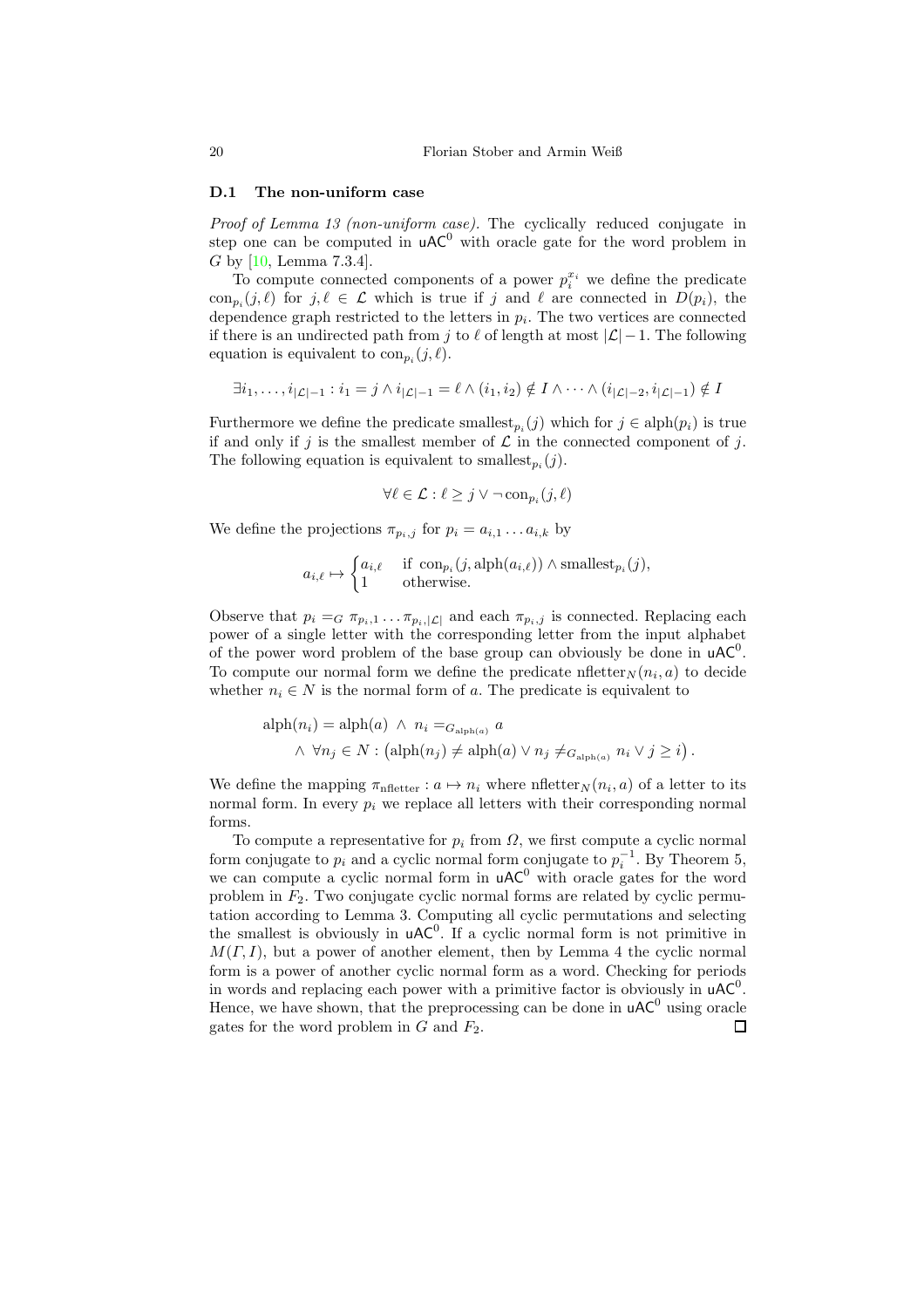#### D.2 The uniform case

Proof of [Lemma 13](#page-8-0) (uniform case). The cyclically reduced conjugate in step one can be computed in  $\mathsf{uAC}^0$  with oracle gate for WP GPC, the uniform word problem for graph products with base groups in  $\mathcal{C}$ , by [\[10,](#page-12-4) Lemma 7.3.4].

To compute connected components of a power  $p_i^{x_i}$  we define the predicate  $\text{con}_{p_i}(j,\ell)$  for  $j,\ell \in \mathcal{L}$  which is true if j and  $\ell$  are connected in  $D(p_i)$  (the dependence graph restricted to the letters in  $p_i$ ). The two vertices are connected if there is an undirected path from j to  $\ell$  of length at most  $|\mathcal{L}| - 1$ . Computing the  $con_{p_i}$  predicate in the uniform case requires solving the undirected path connectivity problem which is in NL.

Furthermore, we define the predicate smallest<sub>pi</sub> $(j)$  which for  $j \in \text{alph}(p_i)$  is true if and only if j is the smallest member of  $\mathcal L$  in the connected component of j. The following equation is equivalent to smallest<sub>pi</sub> $(j)$ .

$$
\forall \ell \in \mathcal{L} : \ell \geq j \vee \neg \operatorname{con}_{p_i}(j, \ell)
$$

We define the projections  $\pi_{p_i,j}$  for  $p_i = a_{i,1} \dots a_{i,k}$  by

$$
a_{i,\ell} \mapsto \begin{cases} a_{i,\ell} & \text{if } \operatorname{con}_{p_i}(j, \text{alph}(a_{i,\ell})) \wedge \text{smallest}_{p_i}(j), \\ 1 & \text{otherwise.} \end{cases}
$$

Observe that  $p_i = G \pi_{p_i,1} \dots \pi_{p_i,|\mathcal{L}|}$  and each  $\pi_{p_i,j}$  is connected. Replacing each power of a single letter with the corresponding letter from the input alphabet of the power word problem of the base group can obviously be done in  $uAC^0$ . To compute our normal form we define the predicate  $\operatorname{nfletter}_N(n_i, a)$  to decide whether  $n_i \in N$  is the normal form of a. The predicate is equivalent to

$$
\mathrm{alph}(n_i) = \mathrm{alph}(a) \ \land \ n_i =_{G_{\mathrm{alph}(a)}} a
$$

$$
\land \ \forall n_j \in N : (\mathrm{alph}(n_j) \neq \mathrm{alph}(a) \lor n_j \neq_{G_{\mathrm{alph}(a)}} n_i \lor j \geq i).
$$

We define the mapping  $\pi_{\text{nfletter}}: a \mapsto n_i$  where nfletter $_N(n_i, a)$  of a letter to its normal form. In every  $p_i$  we replace all letters with their corresponding normal forms.

To compute a representative for  $p_i$  from  $\Omega$ , we first compute a cyclic normal form conjugate to  $p_i$  and a cyclic normal form conjugate to  $p_i^{-1}$ . By [Theorem 5,](#page-5-0) we can compute a cyclic normal form in  $uAC^0$  with oracle gates for the word problem in NL. Two conjugate cyclic normal forms are related by cyclic permutation according to [Lemma 3.](#page-5-2) Computing all cyclic permutations and selecting the smallest is obviously in  $uAC^0$ . If a cyclic normal form is not primitive in  $M(\Gamma, I)$ , but a power of another element, then by [Lemma 4](#page-5-3) the cyclic normal form is a power of another cyclic normal form as a word. Checking for periods in words and replacing each power with a primitive factor is obviously in  $uAC^0$ . Hence, we have shown, that the preprocessing can be done in  $\mathsf{uAC}^0$  using oracle gates for  $WPGPC$  and NL.  $\Box$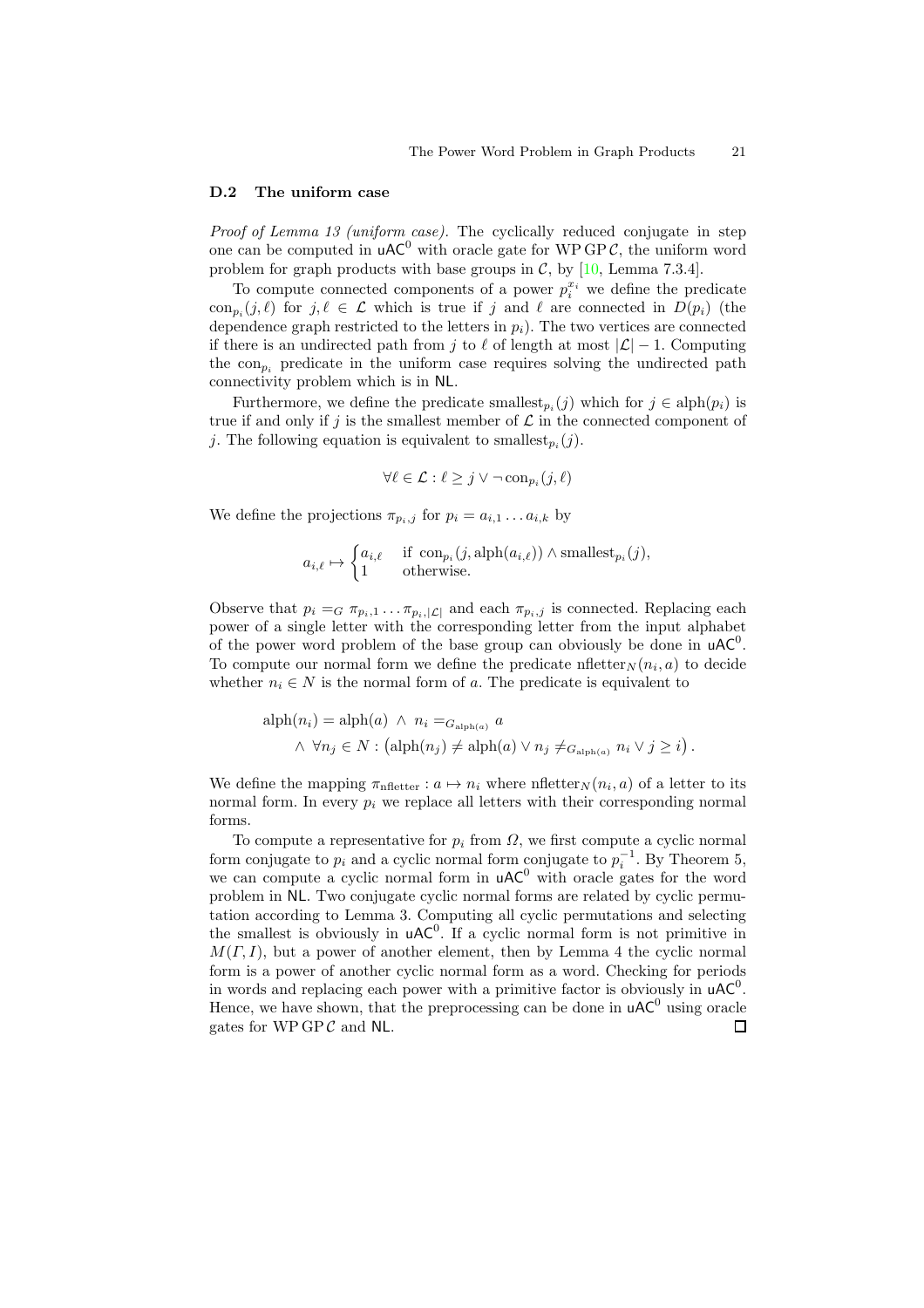## E Symbolic Rewriting System

Instead of [Lemma 14](#page-9-8) we prove the following more refined statement.

Lemma 23. For  $u, v \in \Delta^*$  we have (i)  $\pi(\text{IRR}(T)) \subseteq \text{IRR}(S)$ , (ii)  $u \stackrel{*}{\Longrightarrow} v$  implies  $\pi(u) \stackrel{*}{\Longrightarrow} \pi(v)$ , (iii)  $\pi(u) =_G 1$  if and only if  $u \stackrel{*}{\Rightarrow} 1$ .

*Proof.* Assume we have an element  $t \in \text{IRR}(T)$  with  $\pi(t) \notin \text{IRR}(S)$ . Then there is a factor aub of  $\pi(t)$ , where  $a, b \in \Gamma$ ,  $ab \stackrel{*}{\Rightarrow} [ab]$ ,  $\mathbf{u} \in \Gamma^*$  and  $(a, \mathbf{u}) \in I$ . As the letters of  $t$  are irreducible over  $S$  the preimages of  $a$  and  $b$  must be located in different letters of t. Let  $t_i$  and  $t_j$  be the letters of t that contain the preimages of a and b. Note that a is a suffix of  $t_i$  and b is a prefix of  $t_j$  (viewed as elements of  $M(\Gamma, I)$ ). All the letters in between hold parts of the preimage of **u**, thus commute with a.

If  $t_i$  and  $t_j$  are both in  $\Delta''$ , then rule [\(7\)](#page-9-7) can be applied. If one of them is in  $\Delta'$  and the other in  $\Delta''$ , then either rule [\(5\)](#page-9-4) or rule [\(6\)](#page-9-5) can be applied. If both are in  $\Delta'$ , the situation is a bit more subtle: In the case  $t_i = \beta p^x \alpha$  and a comes from  $\beta$ , we know that  $x = 0$  since, otherwise, a would not commute with  $p^x$ . Hence, rule [\(4\)](#page-9-3) can be applied. The same applies to the symmetric situation with b.

Now write  $t_i = \beta p^x \alpha$  and  $t_j = \delta q^y \gamma$  and assume that a is a letter of  $p^x \alpha$ and b is part of  $\delta q^y$ . Since  $a\mathbf{u}b \stackrel{*}{\Rightarrow} [ab]\mathbf{u}$ , a is a suffix (in  $M(\Gamma, I)$ ) of  $p^x\alpha$ , b is a prefix of  $\delta q^y$ . It follows that  $p^x \alpha \mathbf{u} \delta q^y \Rightarrow p^{x-d} \alpha' [ab] \mathbf{u} \delta' q^{y-e}$  and we can continue applying rules until we obtain an irreducible word.

Thus, if  $p \neq q$ , one can apply rule [\(3\)](#page-9-2). Otherwise, if we cannot apply rule [\(1\)](#page-9-6) and  $\beta p^x \alpha \mathbf{u} \in \text{IRR}(S)$  and  $\mathbf{u} \delta q^y \gamma \in \text{IRR}(S)$ , we can apply rule [\(2\)](#page-9-1). If  $\beta p^x \alpha \mathbf{u} \notin$ IRR(S) or  $\mathbf{u}\delta q^y \gamma \notin \text{IRR}(S)$ , we can apply some rule of T by induction on the length of  $t$  It follows that one of the rules of  $T$  can be applied contradicting  $t \in \text{IRR}(T)$ . Thus  $\pi(\text{IRR}(T)) \subseteq \text{IRR}(S)$ .

For (ii) observe that the rules of  $T$  only allows such reductions that are also allowed in S.

(iii) follows from (i) and (ii). If  $u \frac{*}{T}$  1 then  $\pi(u) \frac{*}{s}$  1 by (ii). If  $u \frac{*}{T}$   $v \in$ IRR(T) with  $v \neq 1$ , then  $\pi(u) \stackrel{*}{\Longrightarrow} \pi(v)$  by (ii) and  $\pi(v) \in \text{IRR}(S)$  by (i).

<span id="page-21-1"></span>**Lemma 24.** For  $\beta p^x \alpha \in \Delta'$  we have  $|\alpha| < (\sigma - 1)|p|$  and  $|\beta| < (\sigma - 1)|p|$ .

*Proof.* By [Lemma 6](#page-6-3) we can write  $\alpha = p^k w_s \cdots w_1$  with  $s < \sigma$  where each  $w_i$  is a prefix of p. As p is not a prefix of  $\alpha$  we have  $k = 0$ . Regarding the length of  $\alpha$  we obtain  $|\alpha| = \sum_{i=1}^s |w_i| < \sum_{i=1}^s |p| = s|p| \leq (\sigma - 1)|p|$ . The bound on the length of  $\beta$  follows by symmetry.

<span id="page-21-0"></span>**Lemma 25.** Let  $G = \text{GP}(\mathcal{L}, I; (G_\alpha)_{\alpha \in \mathcal{L}})$  be a graph product. Let  $p, q \in$  $M(\Gamma, I)$  such that p and q are primitive, connected, cyclically reduced, and  $|\text{alph}(p)|, |\text{alph}(q)| \geq 2$ . Given positive integers x and y, a suffix  $\beta$  of  $p^x$  and a prefix  $\alpha$  of  $q^y$ , where  $\beta$  and  $\alpha$  are reduced and  $\beta \alpha =_G 1$ , if  $|\beta| = |\alpha| >$  $(\sigma + 1) \cdot \max\{|p|, |q|\},\$  then  $p = G q^{-1}.$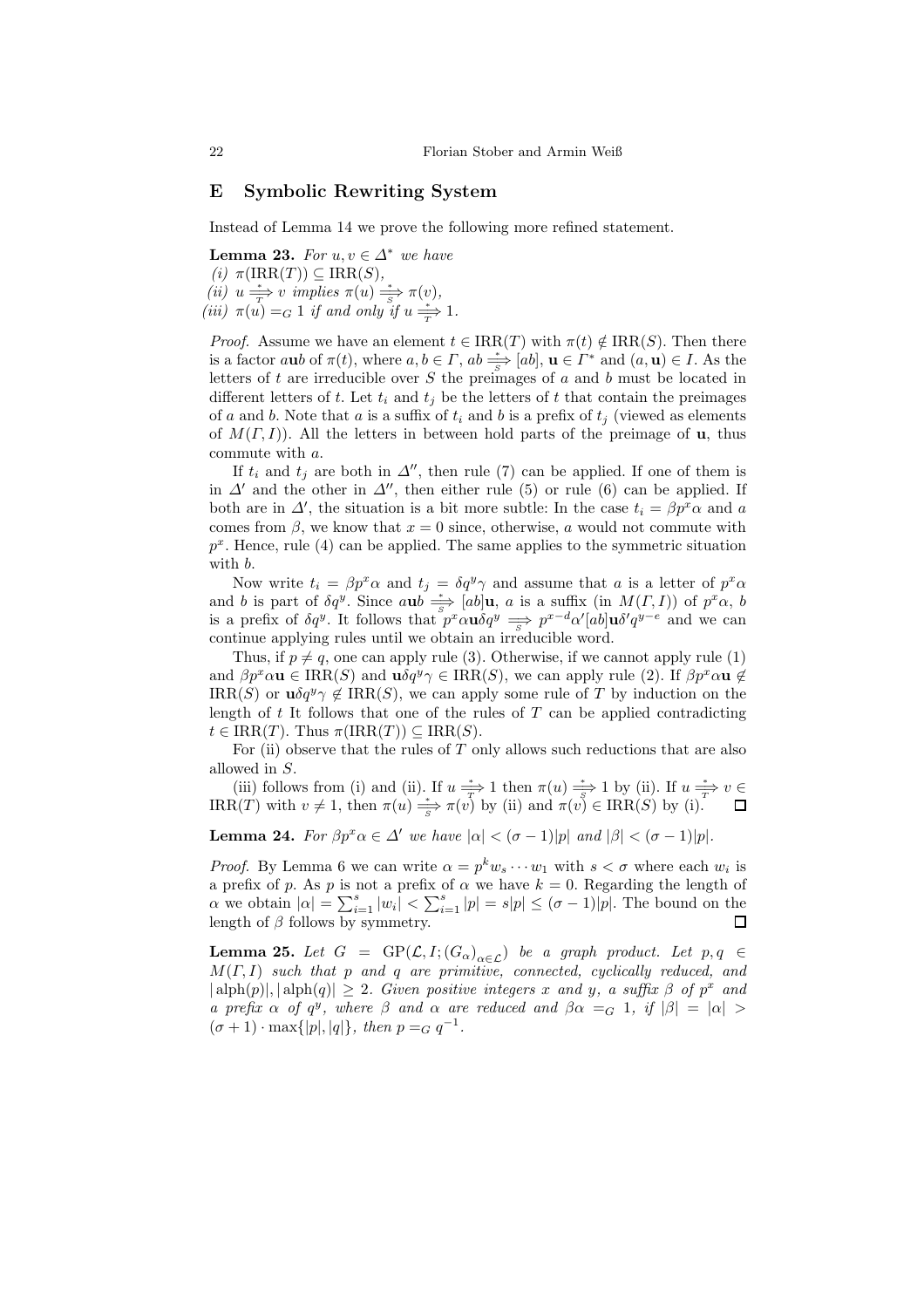*Proof.* Using [Lemma 6](#page-6-3) and the length bound on  $\alpha$  and  $\beta$  we obtain that  $p^2$ is a suffix of  $\beta$  and  $q^2$  is a prefix of  $\alpha$ . Observe that  $\beta =_G \alpha^{-1}$ . Thus  $\beta$  is a common suffix of  $p^x$  and  $q^{-y}$ . Both  $p^2$  and  $q^{-2}$  are suffixes of  $\beta$ . By [Lemma 11](#page-7-0) the projections  $\pi_i(p)$  and  $\pi_i(q^{-1})$  are conjugate. As both are suffixes of  $\pi_i(\beta)$ they are equal, i.e.,  $\pi_i(p) = \pi_i(q^{-1})$ . Using [Lemma 7](#page-6-4) we obtain  $p = G q^{-1}$ .  $\Box$ 

*Proof of [Lemma 15.](#page-9-0)* When applying rule  $(2)$  we distinguish two cases. First, if  $(p, \pi(\mathbf{u})) \in I$ , then  $\alpha\delta$  is no power of p. Most importantly we have  $\alpha\delta \neq_G 1$ . Let  $p_1, p_2 \in \text{IRR}(S)$  be cyclically reduced conjugates of p such that  $p_1 =_G \alpha^{-1} p \alpha$ and  $p_2 = G \delta p \delta^{-1}$ . As p is primitive and  $\alpha \neq G \delta^{-1}$ , we have  $p_1 \neq G p_2$ .

Let  $\alpha''$  be the suffix of  $p^x \alpha$  and  $\delta''$  the prefix of  $\delta p^y$  such that  $\alpha''\delta'' \implies a_1 \dots a_k$ . Then  $\alpha''$  is a suffix of  $p_1^{\nu}$  and  $\delta''$  is a prefix of  $p_2^{\nu}$  for some large enough  $\nu \in \mathbb{Z}$ . From [Lemma 25](#page-21-0) it follows  $|\alpha''| \leq (\sigma+1)|p|_{\Gamma}$ . By [Lemma 24,](#page-21-1)  $|\alpha'|_{\Gamma} < (\sigma - 1)|p|_{\Gamma}$ . We write  $p^d \alpha = \alpha' \alpha''$ . It follows that  $|p^d|_P + |\alpha|_P = |\alpha'|_P + |\alpha''|_P$ , and thus  $d|p|_P \leq |\alpha'| + |\alpha''| \leq (\sigma - 1)|p|_P + (\sigma + 1)|p|_P$ . Solving for d we obtain  $d \leq 2\sigma$ . The bound on |e| follows by symmetry.

Second, if  $(p, \pi(\mathbf{u})) \notin I$  observe that, if there is some prefix  $\delta''$  of  $\delta p^y$  and some suffix  $\alpha''$  of  $p^x \alpha$  such that  $\alpha'' \delta'' \stackrel{*}{\Rightarrow} a_1 \dots a_k$ , then  $\delta''$  must commute with **u**. Thus,  $p^{\text{sgn}(y)}$  cannot be a factor of  $\delta''$  and, by [Lemma 6,](#page-6-3)  $\delta''$  must be a prefix of  $\delta p^{(\sigma-1) \, \text{sgn}(y)}$ . Thus  $|e| \leq \sigma - 1 < 2\sigma$ . The bound on  $|e|$  follows by symmetry.

When applying rule [\(3\)](#page-9-2) we have a suffix  $\alpha''$  of  $p^x\alpha$  and a prefix  $\delta''$  of  $\delta q^y$ such that  $\alpha''\delta'' \stackrel{*}{\Rightarrow} a_1 \dots a_k$ . Thus, we can write  $p^d \alpha = \alpha' \alpha''$  and  $\delta q^e = \delta'' \delta'$ . Let  $\alpha'''$  be a suffix of  $\alpha''$  and  $\delta'''$  be a prefix of  $\delta''$  such that  $\alpha''' \delta''' \stackrel{*}{\Rightarrow} 1$  and the length of  $\alpha'''$  and  $\delta'''$  is maximal,  $\alpha'''$  is a factor of  $(p^{\text{sgn}(x)})^{\nu}$  and  $\delta'''$  is a factor of  $(q^{\text{sgn}(y)})^{\nu}$  for some large enough  $\nu \in \mathbb{Z}$ . We have  $|\alpha'''|_{\Gamma} = |\delta'''|_{\Gamma} \leq$  $2\sigma(|p|_F + |q|_F)$ . Otherwise, we would have  $p = q$  by [Theorem 10](#page-6-2) contradicting  $p \neq q$ . By [Lemma 24,](#page-21-1)  $|\alpha'|_{\Gamma} < (\sigma - 1)|p|_{\Gamma}$  and  $|\delta'|_{\Gamma} < (\sigma - 1)|q|_{\Gamma}$ . We also have  $|\alpha''| \leq |\alpha'''| + \sigma$  and  $|\delta''| \leq |\delta'''| + \sigma$ . It follows  $|p^d\alpha|_{\Gamma} = |\alpha'\alpha''|_{\Gamma} <$  $2\sigma(|p|_F+|q|_F)+\sigma+(\sigma-1)|p|_F<4\sigma(|p|_F+|q|_F)\leq 4\sigma|p|_F|q|_F$ . Combining this with  $|d| \cdot |p|_{\Gamma} = |p^d|_{\Gamma} \ge |p^d \alpha|_{\Gamma}$  and solving for  $|d|$  we obtain  $|d| < 4\sigma |q|_{\Gamma}$ . By symmetry, it follows that  $|e| < 4\sigma |p|_{\Gamma}$ .

In Rule [\(4\)](#page-9-3) we have  $|r|_{\Gamma} \leq |\alpha \beta|_{\Gamma}$ . By [Lemma 24,](#page-21-1)  $|\alpha|_{\Gamma} < (\sigma - 1)|p|_{\Gamma}$  and  $|\beta|_{\Gamma} < (\sigma - 1)|p|_{\Gamma}$ . Therefore,  $|r|_{\Gamma} < 2(\sigma - 1)|p|_{\Gamma}$ .

When applying rule [\(5\)](#page-9-4) there is a single letter prefix b of  $\beta p^x$  with alph(a) = alph(b). Either b is a prefix of  $\beta$  in which case  $d = 0$  or if it is not, then b must be a prefix of  $p^{\text{sgn} x}$  in which case  $|d| = 1$ . The same bound on rule [\(6\)](#page-9-5) follows by symmetry.  $\Box$ 

Proof of [Lemma 16.](#page-10-1) We observe the following bounds on the number of applications of the individual rules of the rewriting system:

(i) Rules [\(4\)](#page-9-3) and [\(1\)](#page-9-6) can be applied at most  $|w|_{\Delta'}$  times in total.

(ii) Rules [\(2\)](#page-9-1) and [\(3\)](#page-9-2) can be applied at most  $2\sigma|w|_{\Delta'}$  times.

(iii) Rule [\(7\)](#page-9-7) can be applied at most  $(2\sigma^2 + 2(\sigma - 1)\lambda(w) + 1)\lambda(w)$  times.

(iv) Rules [\(5\)](#page-9-4) and [\(6\)](#page-9-5) can be applied at most  $2(\sigma+1)\sigma\lambda(w)(\sigma+\lambda(w))$ .

Adding up those bounds we obtain a bound of  $(2\sigma + 1)|w|_{\Delta'} + (2\sigma^2 + 2(\sigma 1)\lambda(w) + 1)\lambda(w) + 2(\sigma + 1)\sigma\lambda(w)(\sigma + \lambda(w)) \leq 10\sigma^3\lambda(w) + 6\sigma^2\lambda(w)^2.$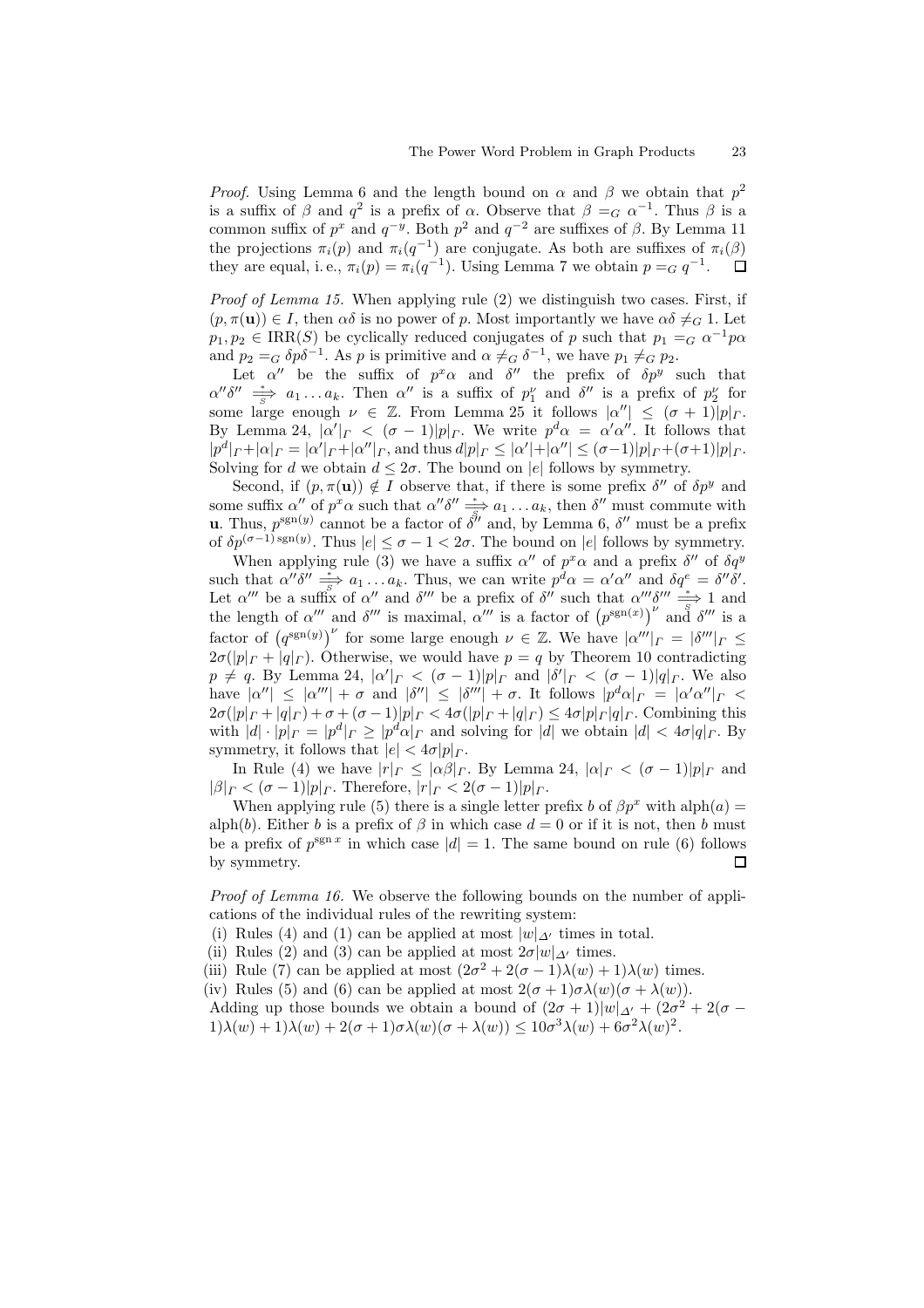#### 24 Florian Stober and Armin Weiß

- (i) For an application  $w_1 \rightleftharpoons w_2$  of rule [\(4\)](#page-9-3) or [\(1\)](#page-9-6) we have  $|w_1|_{\Delta'} > |w_2|_{\Delta'}$ .
- (ii) When looking at the number of times the rules [\(2\)](#page-9-1) and [\(3\)](#page-9-2) can be applied we only consider the letters from  $\Delta'$  in w. Initially, each letter  $\beta p^x \alpha \in \Delta'$ can cancel with at most  $\sigma$  other letters to its right (and at most  $\sigma$  other letters to its left). Each removal of a letter from  $\Delta'$  by rule [\(4\)](#page-9-3) enables up to  $\sigma$  additional applications of rules [\(2\)](#page-9-1) and [\(3\)](#page-9-2).
- (iii) Initially, there are  $|w|_{\Delta}$ <sup>'</sup> letters from  $\Delta''$ . Each application of rules [\(2\)](#page-9-1) or [\(3\)](#page-9-2) increases  $|\cdot|_{\Delta}$ <sup>'</sup> by up to  $\sigma$ . Each application of rule [\(4\)](#page-9-3) increases  $|\cdot|_{\Delta}$ <sup>'</sup> by up to  $2(\sigma-1)\lambda(w)$ . Rule [\(7\)](#page-9-7) decreases  $|\cdot|_{\Delta''}$  by at least one, thus it can be applied at most  $(2\sigma^2 + 2(\sigma - 1)\lambda(w) + 1)\lambda(w)$  times.
- (iv) Observe that up to  $2|w|_{\Delta}$  applications are possible initially. Up to  $2\sigma^2|w|\Delta t + 2(\sigma-1)\lambda(w)|w|\Delta t$  additional letters from  $\Delta$ <sup>*''*</sup> are created by other rules, allowing up to twice that many additional applications of rules [\(5\)](#page-9-4) and [\(6\)](#page-9-5). Each application of rule [\(4\)](#page-9-3) or [\(7\)](#page-9-7) allows up  $\sigma - 1$  additional applications. Therefore, those rules can be applied at most  $2(\sigma+1)\sigma\lambda(w)(\sigma+\lambda(w))$  $\Box$ times.

## F The Shortened Word

*Proof of [Lemma 17.](#page-10-2)* We can assume that v' contains a letter from  $\Delta_p$ , otherwise the Lemma is trivial. Moreover, we can assume that  $v' \in \Delta^* \Delta_p$ , as appending or removing letters from  $\Delta \setminus \Delta_p$  does not change  $\eta_p$ .

Let the applied rule be  $l \to r \in T$ . To prove the first part of the lemma we distinguish three cases.

- (i) The right-hand side of the rule is not in  $v'$ . In that case we choose  $u' = v'$ .
- (ii) The right-hand side of the rule is completely in v'. We write  $v' = \alpha r \beta$ . We choose  $u' = \alpha l \beta$ . The Lemma follows with the bounds from [Lemma 15.](#page-9-0)
- (iii) The right-hand side  $r$  of the rule overlaps with  $v'$ . Observe that any letter from  $\Delta_p$  occurring in r is either the first or the last letter. It follows that  $r = \beta p^y \alpha \mathbf{u}$  for some  $\mathbf{u} \in \Delta^*$  and consequently we can write  $l = \beta' p^x \alpha' \mathbf{u}'$ . Since we assumed v' to end in a letter form  $\Delta_p$ , we can write  $v' = v'' \beta p^y \alpha$ . If rule [\(1\)](#page-9-6) has been applied, we choose  $u' = v''l$ . Otherwise, one of rules [\(2\)](#page-9-1), [\(3\)](#page-9-2) or [\(6\)](#page-9-5) has been applied. We choose  $u' = v'' \beta' p^x \alpha'$ . The Lemma follows with the bounds from [Lemma 15.](#page-9-0)

To see that the second statement of the lemma is true, observe that in case the applied rule is neither  $(1)$  nor  $(4)$ , there is a one-to-one correspondence between letters from  $\Delta_p$  in u and v.  $\square$ 

In the following we define the shortening process for a more general set  $\mathcal C$  of intervals to be carved out of the exponents during the shortening process.

<span id="page-23-0"></span>**Definition 26.** Let  $C = \{[l_j, r_j] | 1 \leq j \leq k\}$  be a set of finite, non-empty, nonoverlapping intervals, where  $k = |\mathcal{C}|$ . We assume the intervals to be ordered, i.e.,  $r_j \leq l_{j+1}$ . We define the size of an interval  $d_j = r_j - l_j + 1$ . An element  $u \in \Delta^*$ is said to be compatible with a set of intervals  $C$ , if for every prefix  $u'$  of u we have  $\eta_p(u') \notin [l_j, r_j]$  for all  $1 \leq j \leq k$ .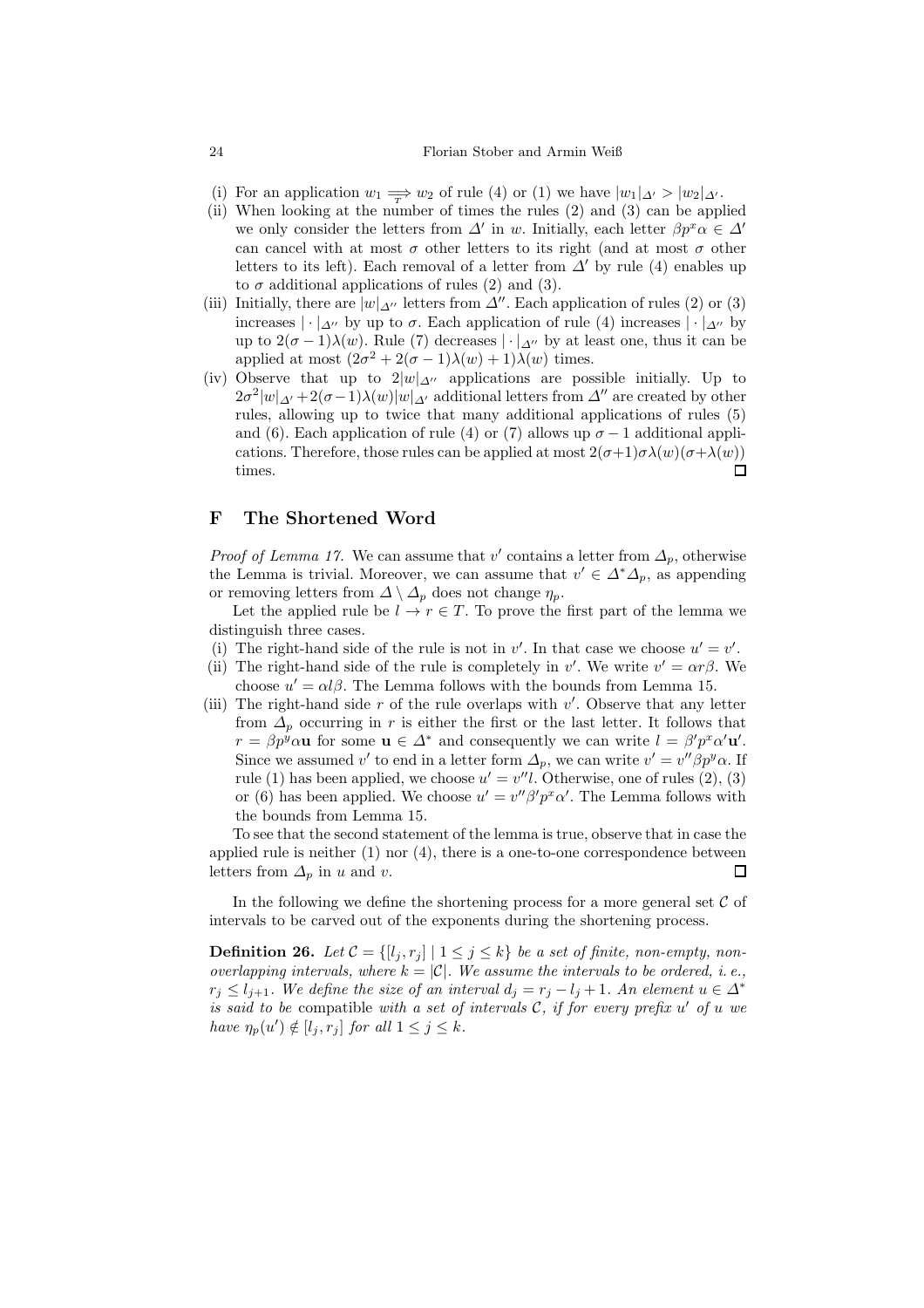$(1)$ 

**Lemma 27.** If  $u \in \text{IRR}(T)$ , then  $\mathcal{S}_{\mathcal{C}}(u) \in \text{IRR}(T)$ .

*Proof.* We prove the lemma by showing that  $sgn(y_i) = sgn(z_i)$  and  $z_i \neq 0$ . As the intervals in C are ordered, there are  $\alpha$  and  $\beta$  such that  $C_i$  contains all indices from  $\alpha$  to  $\beta$ . In case  $y_i > 0$  we have

$$
z_i = y_i - \sum_{j \in C_i} d_j
$$
  
=  $y_i - \sum_{j=\alpha}^{\beta} d_j$   
=  $y_i - \sum_{j=\alpha}^{\beta} (r_j - l_j + 1)$   
 $\ge y_i - (r_\beta - l_\alpha + 1)$   
 $\ge y_i - ((\eta_p^i(u) - 1) - (\eta_p^{i-1}(u) + 1) +$   
=  $y_i - y_i + 1$   
= 1

The case  $y_i < 0$  follows by symmetry.

**Definition 28.** We define the distance between some  $\eta_p^i(\cdot)$  and the closest interval from C as

$$
dist_p(u, C) = \min \left\{ |\eta_p^i(u) - x| \mid 1 \leq i \leq m, x \in [l, r] \in C \right\}.
$$

From that definition the following statement follows immediately.

**Lemma 29.** dist<sub>p</sub> $(u, C) > 0$  if and only if u is compatible with C.

<span id="page-24-0"></span>We want to show, that given some requirements are fulfilled, any rewriting step that is possible on u is also possible on  $\mathcal{S}_{\mathcal{C}}(u)$ .

**Lemma 30.** If  $dist_p(u, C) \geq 4\sigma\mu(u)$  and  $u \Longrightarrow v$ , then  $\mathcal{S}_{\mathcal{C}}(u) \Longrightarrow \mathcal{S}_{\mathcal{C}}(v)$ .

*Proof.* Observe that u is compatible with C. By [Lemma 17](#page-10-2) we have  $dist(v, C) > 0$ and thus v is compatible with C. It follows that  $\mathcal{S}_{\mathcal{C}}(u)$  and  $\mathcal{S}_{\mathcal{C}}(v)$  are well-defined.

To prove the lemma we compare the shortened version of  $u$  and  $v$  and show that a rule from  $T$  can be applied. We distinguish which rule from  $T$  has been applied to u.

- $-$  If rule  $(2)$ ,  $(3)$ ,  $(5)$ ,  $(6)$  or  $(7)$  has been applied, the shortening process has the same effect on u and v, i.e.,  $C_i(u) = C_i(v)$ . The same rule that has been applied to u to obtain v can also be applied to  $\mathcal{S}_{\mathcal{C}}(u)$  to obtain  $\mathcal{S}_{\mathcal{C}}(v)$ .
- If rule [\(4\)](#page-9-3) is applied, then  $C_{\ell}(v) = C_{\ell}(u)$  for  $\ell < i$  and  $C_{\ell}(v) = C_{\ell+1}(u)$  for  $\ell \geq i$ . We also know  $y_i = 0$ , which is not altered by the shortening process, i. e.,  $C_i(u) = \emptyset$ . Thus, the same rule can be applied to  $\mathcal{S}_{\mathcal{C}}(u)$  to obtain  $\mathcal{S}_{\mathcal{C}}(v)$ .

 $\Box$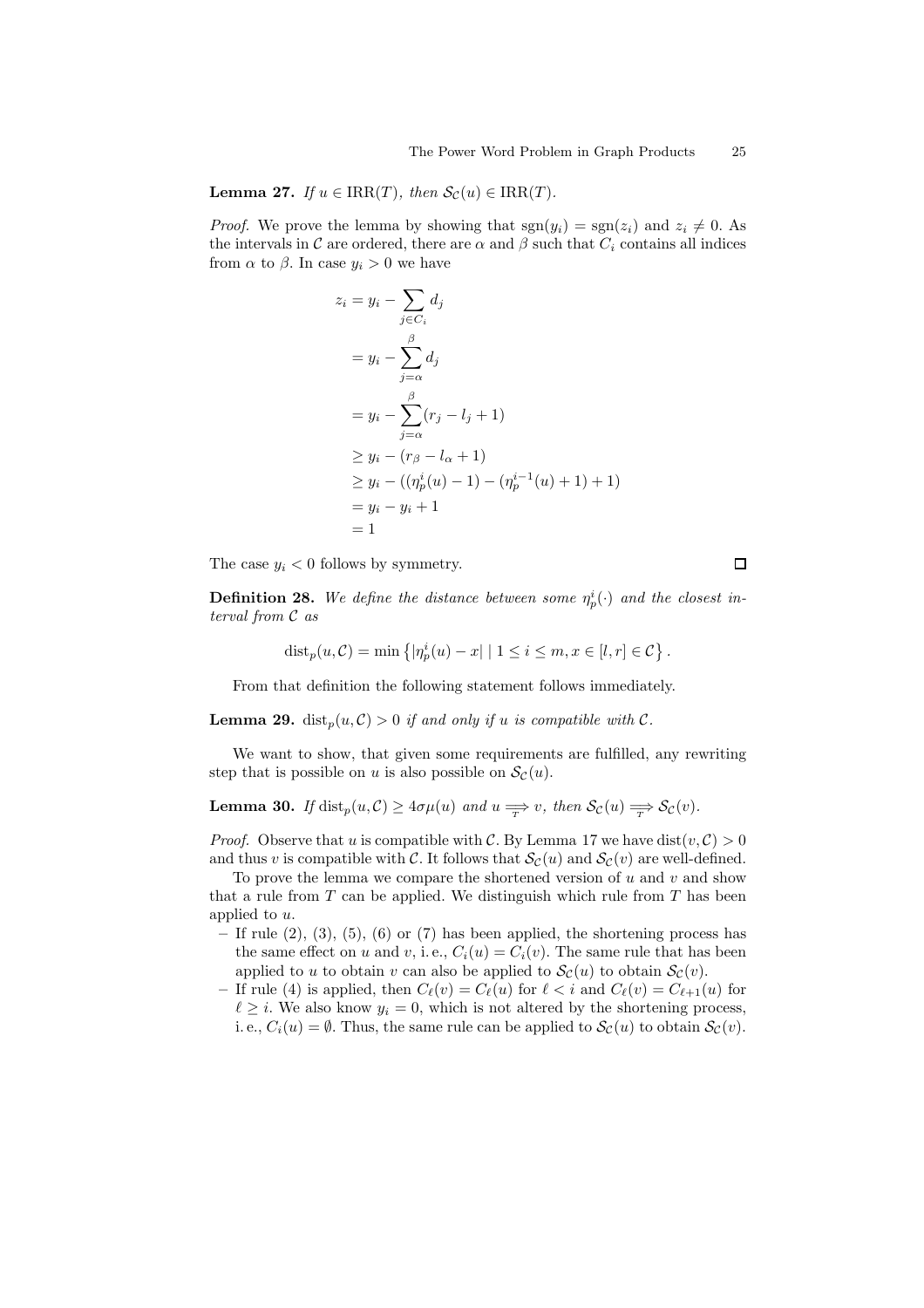– Assume rule [\(1\)](#page-9-6) has been applied. Let

$$
u = u_0 \beta_1 p^{y_1} \alpha_1 u_1 \dots \beta_i p^{y_i} \alpha_i u_i \beta_{i+1} p^{y_{i+1}} \alpha_{i+1} u_{i+1} \dots \beta_m p^{y_m} \alpha_m u_m.
$$

The result of applying the rule is

$$
v = u_0 \beta_1 p^{y_1} \alpha_1 u_1 \dots \beta_i p^{y_i + y_{i+1} + d} \alpha_{i+1} u_i u_{i+1} \dots \beta_m p^{y_m} \alpha_m u_m
$$

On powers not modified by the rule the shortening process behaves the same on u and v, i.e.,  $C_{\ell}(v) = C_{\ell}(u)$  for  $\ell < i$  and  $C_{\ell}(v) = C_{\ell+1}(u)$  for  $\ell > i$ . The result of the shortening process on  $v$  is

$$
\mathcal{S}_{\mathcal{C}}(v) = u_0 \beta_1 p^{z_1} \alpha_1 u_1 \dots \beta_i p^{\tilde{z}_i} \alpha_{i+1} u_i u_{i+1} \dots \beta_m p^{z_m} \alpha_m u_m,
$$

where  $\tilde{z}_i = y_i + y_{i+1} + d - \text{sgn}(y_i + y_{i+1} + d) \cdot \sum_{\ell \in C_i(v)} d_{\ell}$ . When applying rule [\(1\)](#page-9-6) to the corresponding letters of  $\mathcal{S}_{\mathcal{C}}(u)$  we obtain

$$
\hat{v} = u_0 \beta_1 p^{z_1} \alpha_1 u_1 \dots \beta_i p^{z_i + z_{i+1} + d} \alpha_{i+1} u_i u_{i+1} \dots \beta_m p^{z_m} \alpha_m u_m,
$$

We need to show that  $\tilde{z}_i = z_i + z_{i+1} + d$ , i.e.,  $z_i + z_{i+1} = y_i + y_{i+1} - \text{sgn}(y_i +$  $y_{i+1} + d) \cdot \sum_{\ell \in C_i(v)} d_{\ell}.$ 

Observe that  $dist(u, \mathcal{C}) > d$ , thus if  $sgn(y_i + y_{i+1} + d) \neq sgn(y_i + y_{i+1})$  we have  $C_i(u) = C_{i+1}(u)$ ,  $C_i(v) = \emptyset$  and the lemma follows. From now on we can assume  $sgn(y_i + y_{i+1} + d) = sgn(y_i + y_{i+1}).$ 

First, consider the case that  $y_i$  and  $y_{i+1}$  have the same sign. In that case  $C_i(v) = C_i(u) \cup C_{i+1}(u)$  and we have

$$
z_i + z_{i+1} = y_i - \text{sgn}(y_i) \cdot \sum_{\ell \in C_i(u)} d_{\ell} + y_{i+1} - \text{sgn}(y_{i+1}) \cdot \sum_{\ell \in C_{i+1}(u)} d_{\ell}
$$

$$
= y_i + y_{i+1} - \text{sgn}(y_i + y_{i+1}) \cdot \sum_{\ell \in C_i(v)} d_{\ell}.
$$

Second, we look at the case where  $y_i$  and  $y_{i+1}$  have opposite sign. We assume  $|y_i| > |y_{i+1}|$ . The other case is symmetric. Now  $C_i(v) = C_i(u) \setminus C_{i+1}(u)$  and we obtain

$$
z_i + z_{i+1} = y_i - \text{sgn}(y_i) \cdot \sum_{\ell \in C_i(u)} d_{\ell} + y_{i+1} - \text{sgn}(y_{i+1}) \cdot \sum_{\ell \in C_{i+1}(u)} d_{\ell}
$$

$$
= y_i + y_{i+1} - \text{sgn}(y_i) \left( \sum_{\ell \in C_i(u)} d_{\ell} - \sum_{\ell \in C_{i+1}(u)} d_{\ell} \right)
$$

$$
= y_i + y_{i+1} - \text{sgn}(y_i + y_{i+1}) \cdot \sum_{\ell \in C_i(v)} d_{\ell} \qquad \Box
$$

<span id="page-25-0"></span>**Lemma 31.** If  $dist_p(u, C) \geq 4k\sigma\mu(u)$  and  $u \leq \frac{\leq k}{T} v$ , then  $\mathcal{S}_{\mathcal{C}}(u) \leq \frac{\leq k}{T} \mathcal{S}_{\mathcal{C}}(v)$ .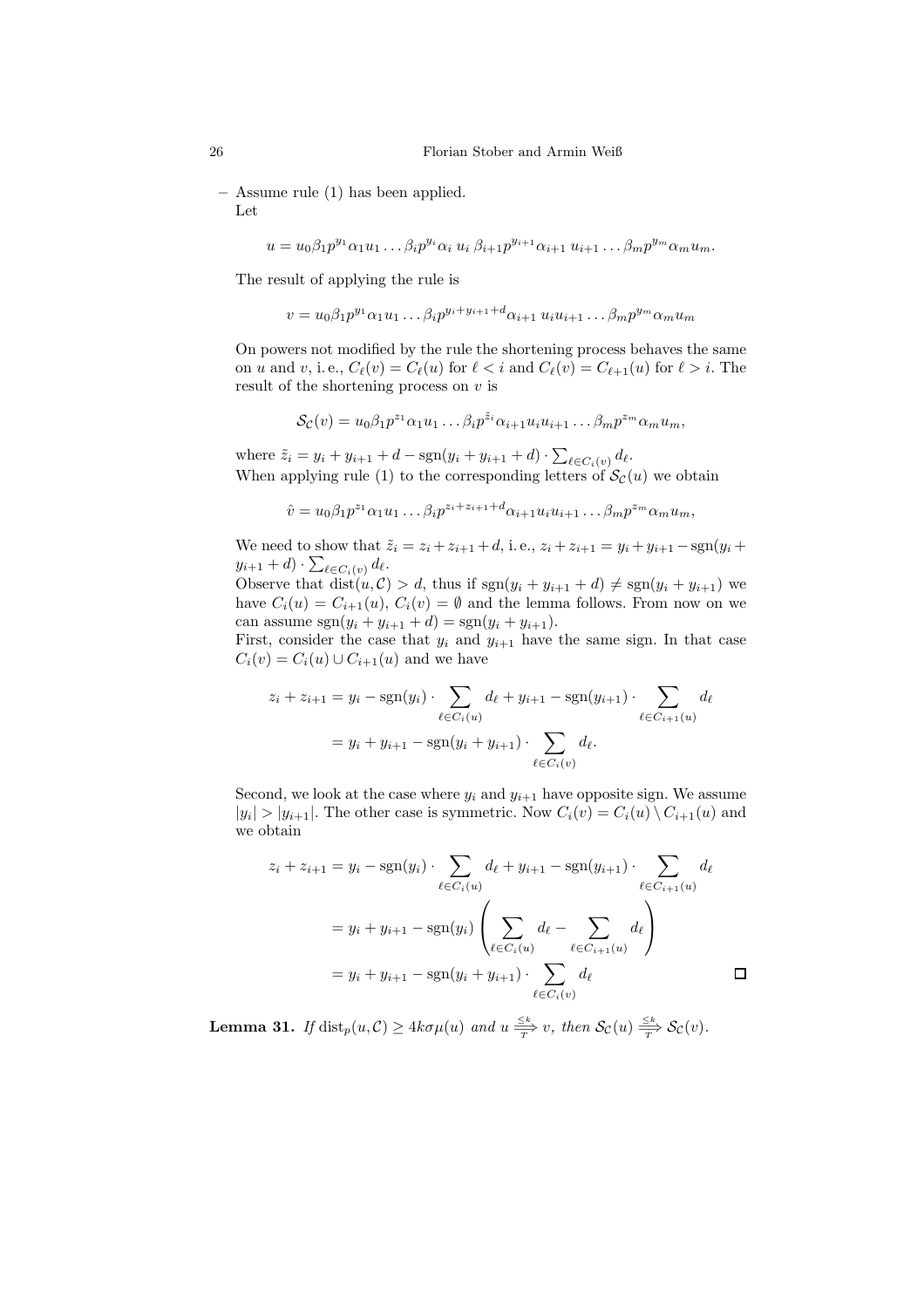*Proof.* We prove the lemma by induction. If  $k = 1$ , then the statement follows from [Lemma 30.](#page-24-0) If  $k > 1$ , then there is a  $u' \in \Delta^*$  such that

$$
u \Longrightarrow u' \stackrel{\leq k-1}{\longrightarrow} v.
$$

By [Lemma 17](#page-10-2) we have  $dist_p(u', \mathcal{C}) \geq 4(k-1)\sigma\mu(u)$ . As none of the rules of T increases  $\mu(\cdot)$ , it follows that  $dist_p(u', \mathcal{C}) \geq 4(k-1)\sigma\mu(u')$ . Therefore  $\mathcal{S}_{\mathcal{C}}(u') \stackrel{\leq k-1}{\longrightarrow} \mathcal{S}_{\mathcal{C}}(v)$  by induction. By [Lemma 30](#page-24-0) we have  $\mathcal{S}_{\mathcal{C}}(u) \rightleftharpoons \mathcal{S}_{\mathcal{C}}(u')$ . Combining those statements we conclude  $\mathcal{S}_{\mathcal{C}}(u) \leq^{\leq k}_{T} \mathcal{S}_{\mathcal{C}}(v)$ .  $\Box$ 

Proof of [Lemma 19.](#page-10-4) Let  $k = 10\sigma^3\lambda(w) + 6\sigma^2\lambda(w)^2$ . From the definition of  $\mathcal{C}_{u,p}^K$ we conclude  $dist_p(u, C) \geq 4k\sigma\lambda(u) \geq 4k\sigma\mu(u)$ .

First, let  $\pi(u) = G$  1. By [Lemma 14](#page-9-8) that is equivalent to  $u \frac{\pi}{\sigma}$  1, which by [Lemma 16](#page-10-1) is equivalent to  $u \leq k \to \infty$ . By [Lemma 31](#page-25-0) we have  $\mathcal{S}_{\mathcal{C}}(u) \leq k \to \mathcal{S}_{\mathcal{C}}(1) = 1$ . Applying [Lemma 16](#page-10-1) and [Lemma 14](#page-9-8) again we obtain  $\pi(\mathcal{S}_{\mathcal{C}}(u)) =_G 1$ .

Second, assume  $\pi(u) =_G v \in \text{IRR}(S)$ , with  $v \neq_G 1$ . Again, applying [Lemma 16](#page-10-1) and [Lemma 14](#page-9-8) that is equivalent to  $u \frac{\leq k}{T}$   $\tilde{v}$ , with  $\tilde{v} \in \text{IRR}(T)$ ,  $\tilde{v} \neq_G 1$ . By [Lemma 27](#page-23-0)  $\mathcal{S}_{\mathcal{C}}(v)$  is irreducible. As the shortening process does not remove any letters, but only replaces them we have  $\mathcal{S}_{\mathcal{C}}(\tilde{v}) \neq_G 1$ . Again, applying [Lemma 16](#page-10-1) and [Lemma 14,](#page-9-8) we obtain  $\pi(\mathcal{S}_{\mathcal{C}}(u)) =_G \mathcal{S}_{\mathcal{C}}(\tilde{v}) \neq_G 1$ .  $\Box$ 

Proof of [Lemma 20.](#page-10-3)

 $\overline{\phantom{a}}$ 

$$
z_{i}| = \left| y_{i} - \text{sgn}(y_{i}) \cdot \sum_{j \in C_{i}} d_{j} \right|
$$
  
\n
$$
= |y_{i}| - \sum_{j \in C_{i}} d_{j}
$$
  
\n
$$
\stackrel{(i)}{=} |y_{i}| - \sum_{j \in C_{i}} \max\{0, c_{j+1} - c_{j} - 2K + 1\}
$$
  
\n
$$
\leq |y_{i}| - \sum_{j \in C_{i}} c_{j+1} - c_{j} - 2K + 1
$$
  
\n
$$
= |y_{i}| - \sum_{j \in C_{i}} c_{j+1} - c_{j} + \sum_{j \in C_{i}} 2K - 1
$$
  
\n
$$
= \sum_{j \in C_{i}} 2K - 1
$$
  
\n
$$
\stackrel{(ii)}{\leq} m(2K - 1) \leq m2K.
$$

We used the following facts.

(i) Definition of  $\mathcal{C}_{u,p}^K$  in [\(8\)](#page-10-5). (ii)  $|C_i| \leq |\mathcal{C}_{u,p}^K| \leq m$ . The lemma follows by plugging in  $K = 40\sigma^3\lambda(u)^2(\sigma + \lambda(u)).$ 

 $\Box$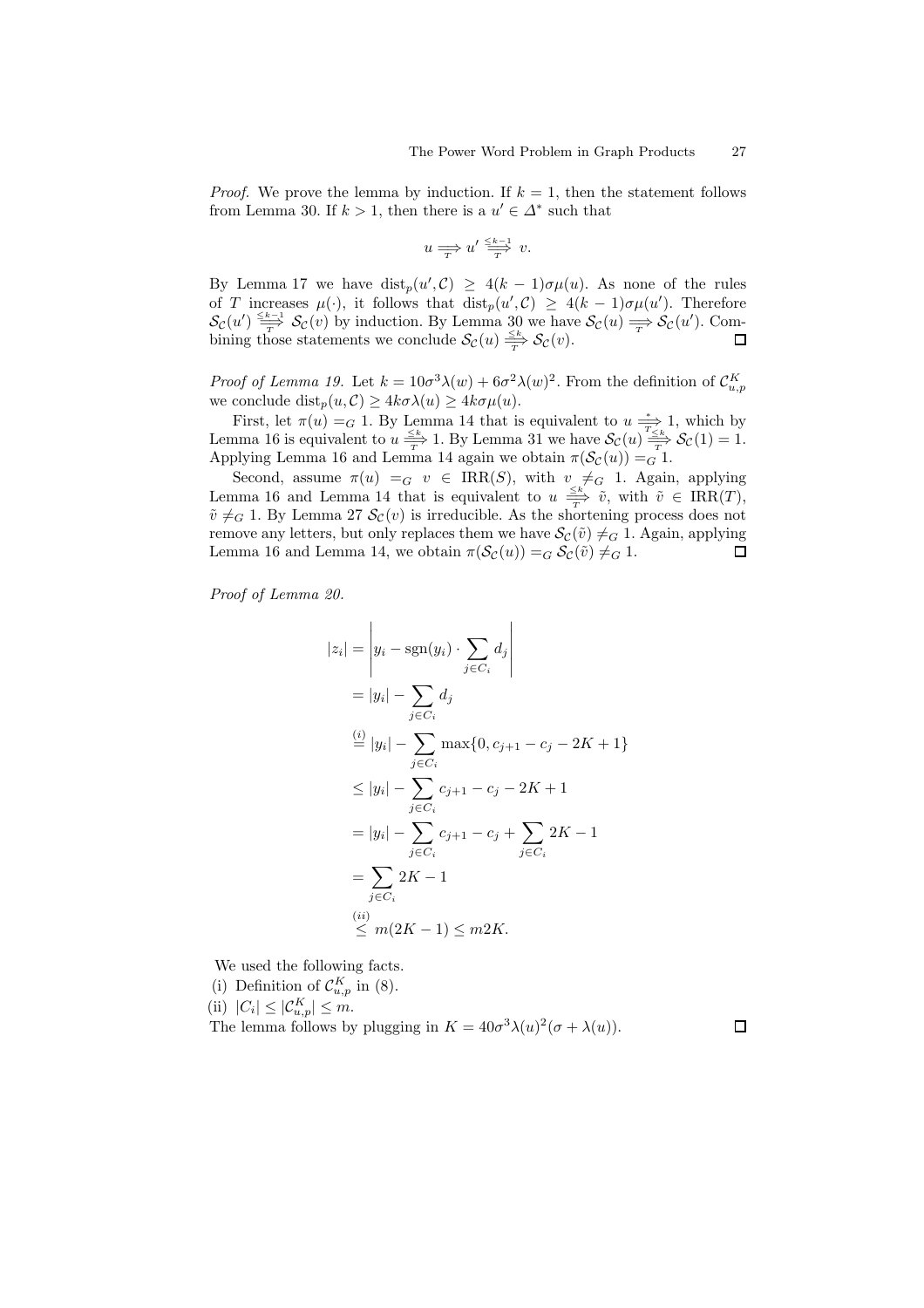## G Solving the Simple Power Word Problem

In this section we adapt the proof from  $[10]$  for the word problem to the setting of the simple power word problem. In the process we also need to solve the generalized simple power word problem:

Definition 32 (generalized simple power word problem). Let  $G$  be a graph product. Let  $H \leq G$ . The input consists of a list of letters  $a_1, \ldots, a_n \in \Gamma$ and a list of binary encoded integers  $x_1, \ldots, x_n \in \mathbb{Z}$ . We interpret the input as  $w = a_1^{x_1} \dots a_n^{x_n}$ . The generalized simple power word problem GSPowWP( $G, H$ ) is to decide whether  $w \in H$ .

### G.1 The non-uniform Case

Before solving the simple power word problem in  $G$  we introduce lemmata to help us achieve this goal. The following lemma is due to Jonathan Kausch [\[10\]](#page-12-4).

**Lemma 33.** [\[10](#page-12-4), Lemma 5.4.4] Let B be a f.g. group,  $\mathcal{R}$  a (possibly infinite) set, let  $G = *_{v \in \mathcal{R}} B^{(v)}$  with  $B^{(v)} \simeq B$  and  $1 \in \mathcal{R}$  a distinguished element. Then, we have  $G \simeq F(X) \rtimes B$ , where  $F(X)$  is a free group with basis

<span id="page-27-0"></span>
$$
X = \{ g^{(v)}(g^{(1)})^{-1} \mid 1 \neq g \in B, 1 \neq v \in \mathcal{R} \}.
$$

Let B be a f.g. group,  $\mathcal R$  be a finite list. We begin by looking at a specific free product. Kausch [\[10,](#page-12-4) Lemma 5.4.5] has shown that for the free product  $G = *_{v \in \mathcal{R}} B^{(v)}$ , the word problem can be solved in **uAC**<sup>0</sup> with oracle gates for  $WP(B)$  and  $WP(F_2)$ . We show a similar result for the simple word problem. Our proof is mostly identical to the one presented in [\[10](#page-12-4)], with only a few changes to account for the different encoding of the input.

<span id="page-27-1"></span>**Lemma 34.** Let B be a f.g. group. Let  $G \simeq *_{v \in N} B^{(v)}$ . Let the input be  $w =$  $(w_1^{(v_1)})^{x_1} \ldots (w_n^{(v_n)})^{x_n} \in (B \times N \times \mathbb{Z})^*$ , where the exponents  $x_i$  are encoded as binary numbers. Then the problem  $w \in G$  can be decided in  $\mathsf{uAC}^0$  with oracles for the power word problem in B and for the word problem of the free group  $F_2$ .

*Proof.* By [Lemma 33](#page-27-0) we have  $G \simeq F(X) \rtimes B$ . The set X is given by

$$
X = \{ g^{(v)}(g^{(1)})^{-1} \mid 1 \neq g \in B, 1 \neq v \in \mathbb{N} \}.
$$

Let  $\varphi: G \to B$  be the homomorphism defined by  $\varphi(b^{(v)}) = b$ . We can assume  $\varphi(w) = w_1^{x_1} \dots w_n^{x_n} =_B 1$  as otherwise  $w \neq_G 1$ . Now our aim is to write w as a member of the kernel of  $\varphi$ , which is  $F(X)$ .

Let  $g_i = w_1^{x_1} \dots w_i^{x_i} \in (B \times \mathbb{Z})^*$ . Observe that we can construct the  $g_i$  in  $uAC<sup>0</sup>$ . We have

$$
w =_G g_1^{(v_1)} \cdot \prod_{i=2}^n \left( g_{i-1}^{(v_i)} \right)^{-1} \cdot g_i^{(v_i)}.
$$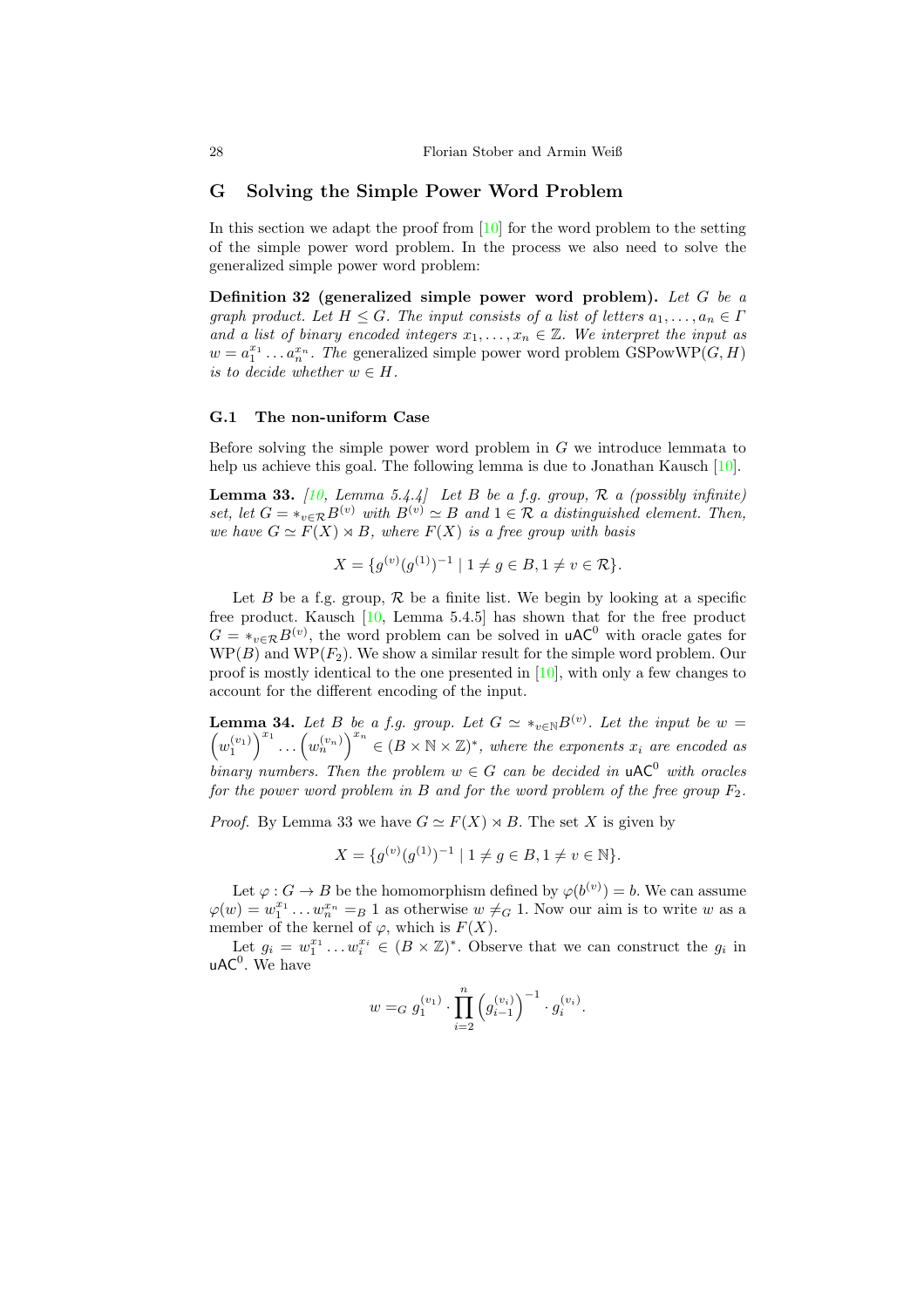Using the fact that  $g_n = \varphi(w) = B 1$ , we can rewrite w as part of the kernel over the basis  $X$ :

$$
w =_G \prod_{i=1}^{n-1} g_i^{(v_i)} \cdot (g_i^{(v_{i+1})})^{-1}
$$
  
=
$$
_G \prod_{i=1}^{n-1} g_i^{(v_i)} \cdot (g_i^{(1)})^{-1} \cdot g_i^{(1)} \cdot (g_i^{(v_{i+1})})^{-1}
$$
  
=
$$
_G \prod_{i=1}^{n-1} g_i^{(v_i)} (g_i^{(1)})^{-1} \cdot (g_i^{(v_{i+1})} (g_i^{(1)})^{-1})^{-1}.
$$

Next we define a finite subset  $Y \subseteq X$ , such that  $w \in F(Y) \leq F(X)$ . To achieve this we set

$$
Y = \left\{ g_i^{(v_i)}(g_i^{(1)})^{-1}, g_i^{(v_{i+1})}(g_i^{(1)})^{-1} \mid 1 \le i \le n-1 \right\}.
$$

From this definition it follows that  $|Y| \leq 2(n-1)$ . Note that two generators  $g_{i}^{v}(g_{i}^{(1)}$  $\binom{1}{i}$  –1,  $g_j^u(g_j^{(1)})$  $j^{(1)}$ )<sup>-1</sup>  $\in$  Y are equal if and only if  $v = u$  and  $g_i = g_j$ . The following circuit can decide whether two generators are equal using the oracle for the power word problem in B.

$$
Eq(v, i, u, j) \equiv (v = u \land g_i g_j^{-1} \in PowWP(B))
$$

As a last step we simplify the basis by mapping it to the set  $\hat{Y}$  =  ${x_1, \ldots, x_{2(n-1)}}$ . We use the following map  $\psi: Y \to \hat{Y}$ .

$$
g_i^v(g_i^{(1)})^{-1} \mapsto \begin{cases} x_k, & \text{if } v = v_i \text{ and} \\ k = \min\{j \le i \mid g_i^{v_i} = g_j^{v_j}\}, \\ x_k, & \text{if } v = v_{i+1} \text{ and} \\ k = \min\{1 \le j \le n \mid g_i^{v_{i+1}} = g_j^{v_j}\} \text{ exists,} \\ x_{k+n-1} & \text{if } v = v_{i+1} \text{ and} \\ k = \min\{1 \le j \le n \mid g_i^{v_{i+1}} = g_j^{v_j}\} \text{ otherwise.} \end{cases}
$$

The map  $\psi$  can be computed in **uAC<sup>0</sup>** with oracle gates for the power word problem in B and defines an isomorphism between  $F(Y)$  and  $F(\hat{Y})$ . By [\[10,](#page-12-4) Theorem 5.2.5] the uniform word problem of  $\hat{w} = \psi(w)$  in  $F(\hat{Y})$  can be reduced to the word problem in  $F_2$  in  $\mathsf{uAC}^0$ .  $\Box$ 

The next step is to look at a specific amalgamated product. The following lemma is due to Jonathan Kausch [\[10\]](#page-12-4).

<span id="page-28-0"></span>**Lemma 35.** [\[10](#page-12-4), Lemma 5.5.2] Let  $G = P *_{A} (B \times A)$ . Given a retract  $\pi$ :  $G \to P$ , we have  $G \simeq \ker \pi \rtimes P$  and

<span id="page-28-1"></span>
$$
\ker \pi \simeq *_{v \in P/A} B^{(v)}.
$$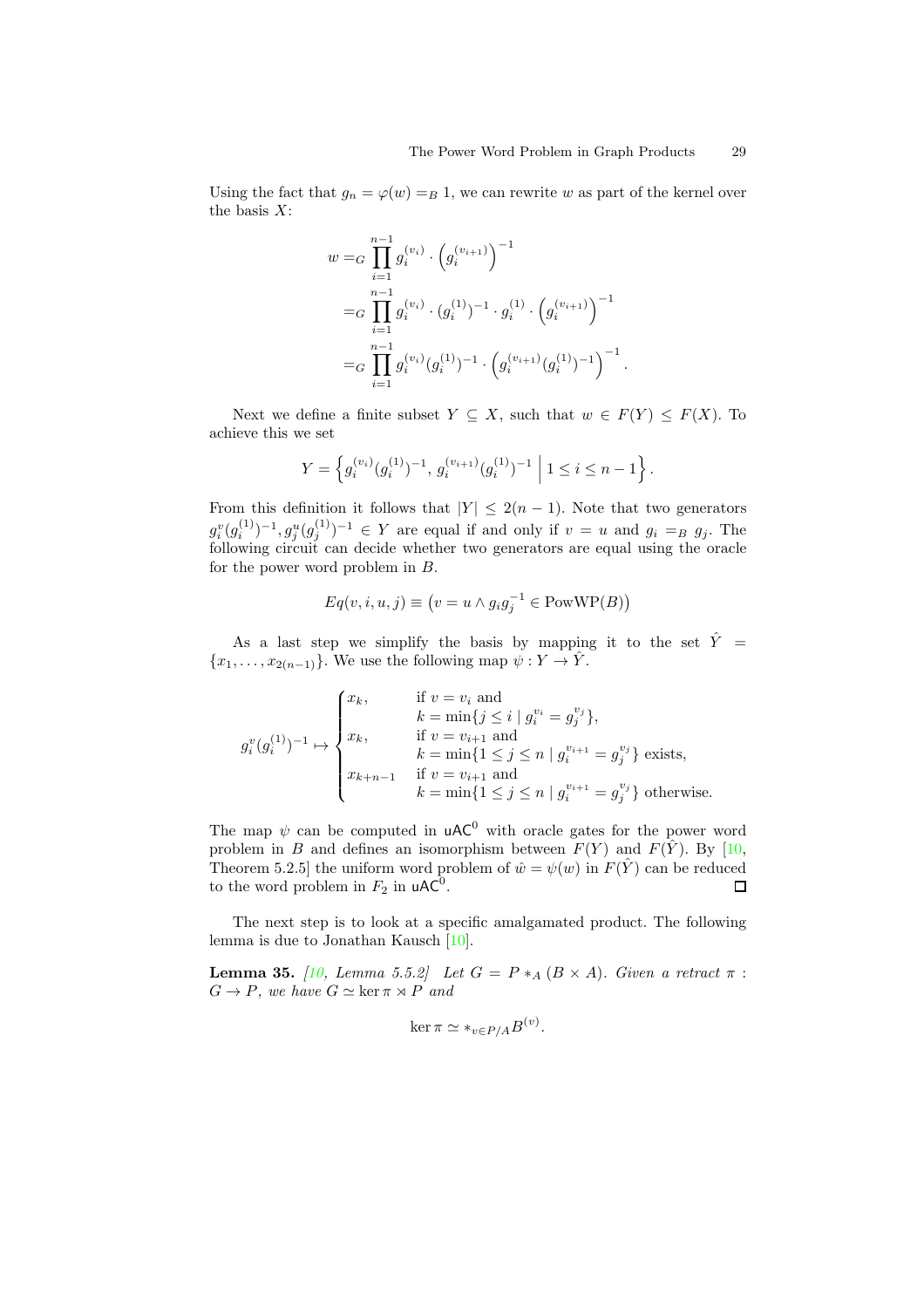**Lemma 36.** Let  $G = \text{GP}(\mathcal{L}, I; (G_\alpha)_{\alpha \in \mathcal{L}})$  be a graph product of f.g. groups. For a subset  $S \subseteq \mathcal{L}$  we define the induced subgroup  $G_S = GP(S, I_S; (G_\alpha)_{\alpha \in S})$ , where  $I_S = I \cap (S \times S)$ . We have

$$
GSPowWP(G_S, G) \in uAC^0(SPowWP(G)),
$$

that is the generalized simple power word problem  $GSPowWP(G_S, G)$  can be decided in  $\mathsf{uAC}^0$  with an oracle for the simple power word problem in G.

*Proof.* Consider the projection  $\pi : (T \times \mathbb{Z})^* \mapsto (T_S \times \mathbb{Z})$ , with

$$
\pi(a^x) = \begin{cases} a^x & \text{if } \text{alpha}(a) \in S, \\ 1 & \text{otherwise.} \end{cases}
$$

Let  $w = w_1^{x_1} \dots w_n^{x_n}$  be the input of the generalized simple power word problem. We have  $w = G \pi(w)$  if and only if  $w \in G_S$ . That is equivalent to  $w^{-1}\pi(w) = G_1$ , the projection  $\pi$  can be computed in uAC<sup>0</sup>.  $\Box$ 

Lemma 37 [\(Proposition 12,](#page-8-1) Part 1). Let  $G = GP(\mathcal{L}, I; (G_{\alpha})_{\alpha \in \mathcal{L}})$  be a graph product of f.g. groups. We have

$$
SPowWP(G) \in uAC^0(\{WP(F_2)\} \cup \{PowWP(G_\alpha) \mid \alpha \in \mathcal{L}\}),
$$

that is the simple power word problem in G can be solved in  $\mathsf{uAC}^0$  with oracles for the power word problem in each base group  $G_{\alpha}$  and the word problem of the free group  $F_2$ .

*Proof.* We proceed by induction on the cardinality of  $\mathcal{L}$ . If  $|L| = 1$ , we can solve the simple power word problem in G by solving the power word problem in the base group. Otherwise, let  $\beta \in \mathcal{L}$  be fixed. We define  $L' = \mathcal{L} \setminus \{\beta\},\$  $I' = I \cap (L' \times L'), P = GP(L', I'; (G_{\alpha})_{\alpha \in L'}), \text{ link}(\beta) = {\gamma | (\beta, \gamma) \in I} \text{ and}$  $\text{link}(G_{\beta}) = \text{GP}(\text{link}(\beta), I \cap (\text{link}(\beta) \times \text{link}(\beta)); (G_{\alpha})_{\alpha \in \text{link}(\beta)}).$  Now we can write G as amalgamated product  $G = P *_{\text{link}(G_\beta)} (\text{link}(G_\beta) \times G_\beta)$ . By the induction hypothesis we can solve the simple power word problem in P and  $link(G_\beta)$ with oracles for the power word problem in each base group  $G_{\alpha}$  and the word problem of the free group  $F_2$ . By [Lemma 36](#page-28-0) we can reduce the generalized simple power word problem of  $\text{link}(G_\beta)$  in P to the simple power word problem in P. It remains to show how to solve the simple power word problem in the amalgamated product.

Let the input be  $w = w_1^{x_1} \dots w_n^{x_n} \in (\Gamma \times \mathbb{Z})^*$ . Recall that  $\Gamma_P = \bigcup_{\alpha \in L'} \Gamma_\alpha$ . We define the projections  $\pi_P : \Gamma^* \to \Gamma_P^*$  and  $\pi_\beta : \Gamma^* \to \Gamma_\beta^*$  by

$$
\pi_P(a) = \begin{cases} a & \text{if } a \in \Sigma_P, \\ a & \text{if } a \in \Sigma_A, \\ 1 & \text{if } a \in \Sigma_B, \end{cases} \qquad \pi_\beta(a) = \begin{cases} 1 & \text{if } a \in \Sigma_P, \\ 1 & \text{if } a \in \Sigma_A, \\ a & \text{if } a \in \Sigma_B. \end{cases}
$$

Let  $p_i = \pi_P(w_i)$  and  $b_i = \pi_B(w_i)$ . Note that  $b_i = 1$  or  $p_i = 1$  for all i. For the following construction we assume that  $\pi_P(w) = p_1^{x_1} \dots p_n^{x_n} =_P 1$ , as otherwise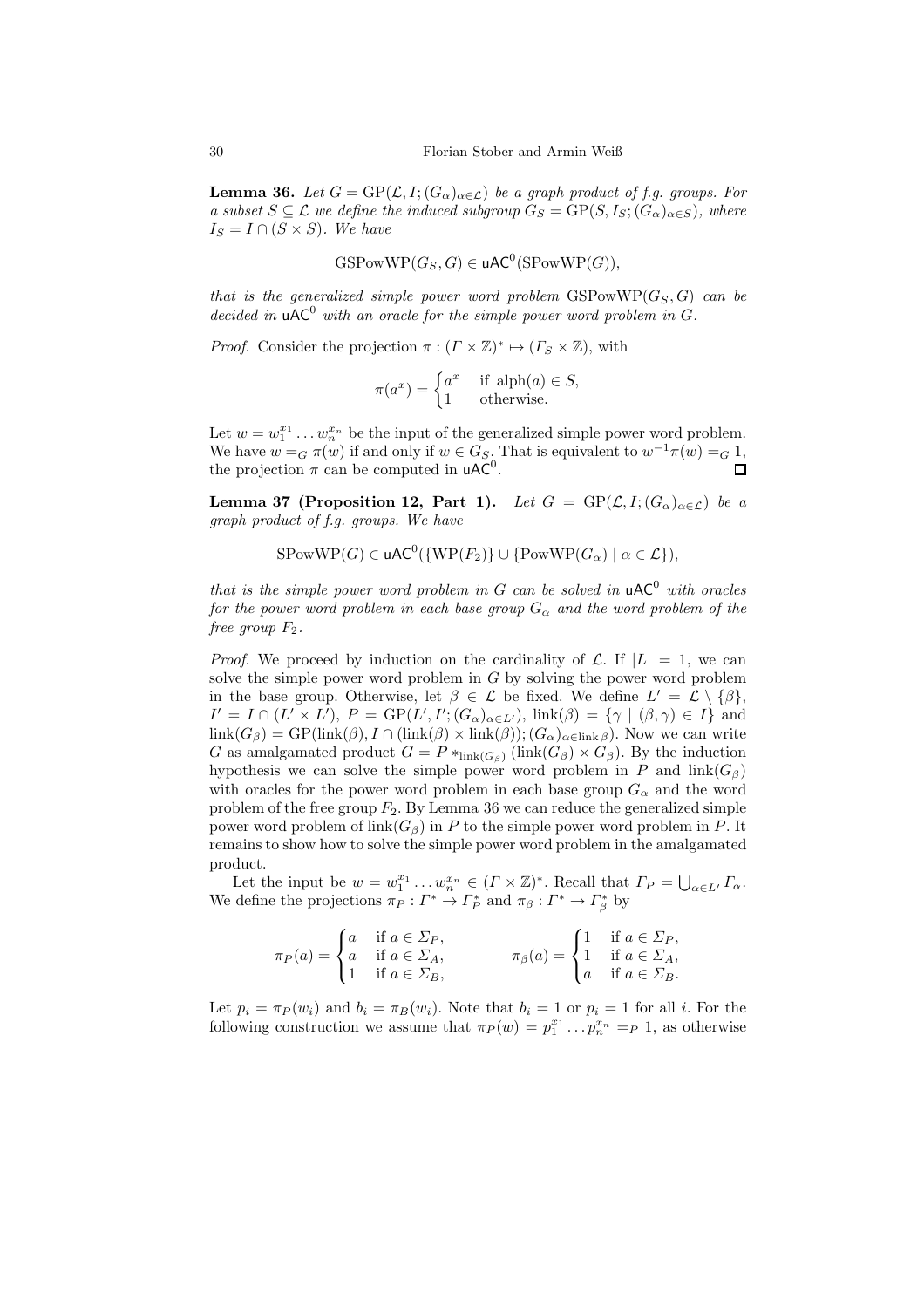$w \neq_G 1$ . By [Lemma 35](#page-28-1) we have  $G \simeq *_{v \in P/A} B^{(v)} \rtimes P$ . We want to write w as part of the kernel of  $\pi_P$ . We define  $g_i = p_1^{x_1} \dots p_i^{x_i}$ . Note that the  $g_i$  can be computed in uAC<sup>0</sup>. We have  $w = G g_1 b_1^{x_1} g_1^{-1} g_2 b_2^{x_2} \dots g_{n-1}^{-1} g_n b_n^{x_n}$ . Observe that  $g_n = \pi_P(w) =_G 1$  and thus  $w =_G g_1 b_1^{x_1} g_1^{-1} \dots g_n b_n^{x_n} g_n^{-1} \in *_{v \in P/A} B^{(v)}$ .

We compute

$$
\mu_i = \min\{1 \le j \le n \mid g_i A = g_j A\}
$$
  
= 
$$
\min\{1 \le j \le n \mid g_i g_j^{-1} \in A\}.
$$

The computation can be reduced to the simple power word problem in  $P$  in  $uAC^0$  by [Lemma 36.](#page-28-0)

Now we have  $w = G 1$  if and only if  $\pi_P(w) = G 1$  and  $(b_1^{x_1})^{(g_{\mu_1})} \dots (b_n^{x_n})^{(g_{\mu_n})} =$ 1 1 in ∗v∈P/AB(v) or, equivalently, (b x<sup>1</sup> 1 ) (µ1) . . .(b x<sup>n</sup> n ) (µn) = 1 in ∗µ∈NB(µ) . The lemma follows with [Lemma 34.](#page-27-1)  $\Box$ 

### G.2 The uniform Case

Let  $G = GP(\mathcal{L}, I; (G_{\alpha})_{\alpha \in \mathcal{L}})$  be a graph product of f.g. groups. The following embedding of  $G$  into a (possibly infinite-dimensional) linear group has been presented in [\[10](#page-12-4)]. The mapping  $\sigma : G \to GL(\mathbb{Z}^T)$  is defined by  $w \mapsto \sigma_w$ , where  $\sigma_w = \sigma_{w_1} \dots \sigma_{w_n}$  for  $w = w_1 \dots w_n$  with  $w_i \in \Gamma$ . For  $a \in \Gamma$  the mapping  $\sigma_a: \mathbb{Z}^{\Gamma} \to \mathbb{Z}^{\Gamma}$  is defined as the linear extension of

$$
\sigma_a(b) = \begin{cases}\n-a & \text{if } a, b \in \Gamma_\alpha \text{ for some } \alpha \text{ and } ab =_{G_\alpha} 1, \\
[ab] - a & \text{if } a, b \in \Gamma_\alpha \text{ for some } \alpha \text{ and } ab \neq_{G_\alpha} 1, \\
b + 2a & \text{if } a \in \Gamma_\alpha, b \in \Gamma_\beta \text{ for some } \alpha \neq \beta \text{ and } (\alpha, \beta) \notin I, \\
b & \text{if } a \in \Gamma_\alpha, b \in \Gamma_\beta \text{ for some } \alpha \neq \beta \text{ and } (\alpha, \beta) \in I.\n\end{cases}
$$

<span id="page-30-0"></span>**Lemma 38.** [\[10](#page-12-4), Lemma 3.3.4] Let  $w \in \Gamma^*$  be a reduced trace and  $we =_G uev$ such that  $e \in \Gamma_{\varepsilon}$ ,  $u, v \in \Gamma^*$ ,  $(e, v) \in I$  and e is the single maximal element of ue. Moreover, let

$$
\sigma_w(e) = \sum_{c \in \Gamma} \lambda_c \cdot c,
$$

and let  $u = u_0 a_1 u_1 \dots a_n u_n$  with  $a_i \in \Gamma_\alpha$  and  $u_i \in (\Gamma \setminus \Gamma_\alpha)^*$ , then for all  $c \in \Gamma_\alpha$ we have  $\lambda_c \geq 0$  and

$$
\lambda_c > 0 \Longleftrightarrow for \; some \; i \in \{1, \ldots, n\} : c =_G \begin{cases} a_i \ldots a_n & \text{if } \alpha \neq \varepsilon, \\ a_i \ldots a_n \cdot e & \text{if } \alpha = \varepsilon. \end{cases}
$$

Our solution to the uniform simple power word problem is based on the solution to the word problem presented in [\[10\]](#page-12-4). The underlying idea is to add an additional free group  $\langle x \rangle$  to the graph product, which is dependent on all other groups. Let  $\pi_{\alpha}$  be the projection to  $\Gamma_{\alpha}$ , defined by  $\pi_{\alpha}(a) = a$  for  $a \in \Gamma_{\alpha}$  and  $\pi_{\alpha}(a) = 1$  for  $a \notin \Gamma_{\alpha}$ . As a consequence of [Lemma 38](#page-30-0) we have  $\sigma_w(x) = x$  if and only if  $w = G$  1. Non-zero coefficients of  $\sigma_w(x)$  are a subword of  $\pi_\alpha(w)$  for some  $\alpha \in \mathcal{L}$ .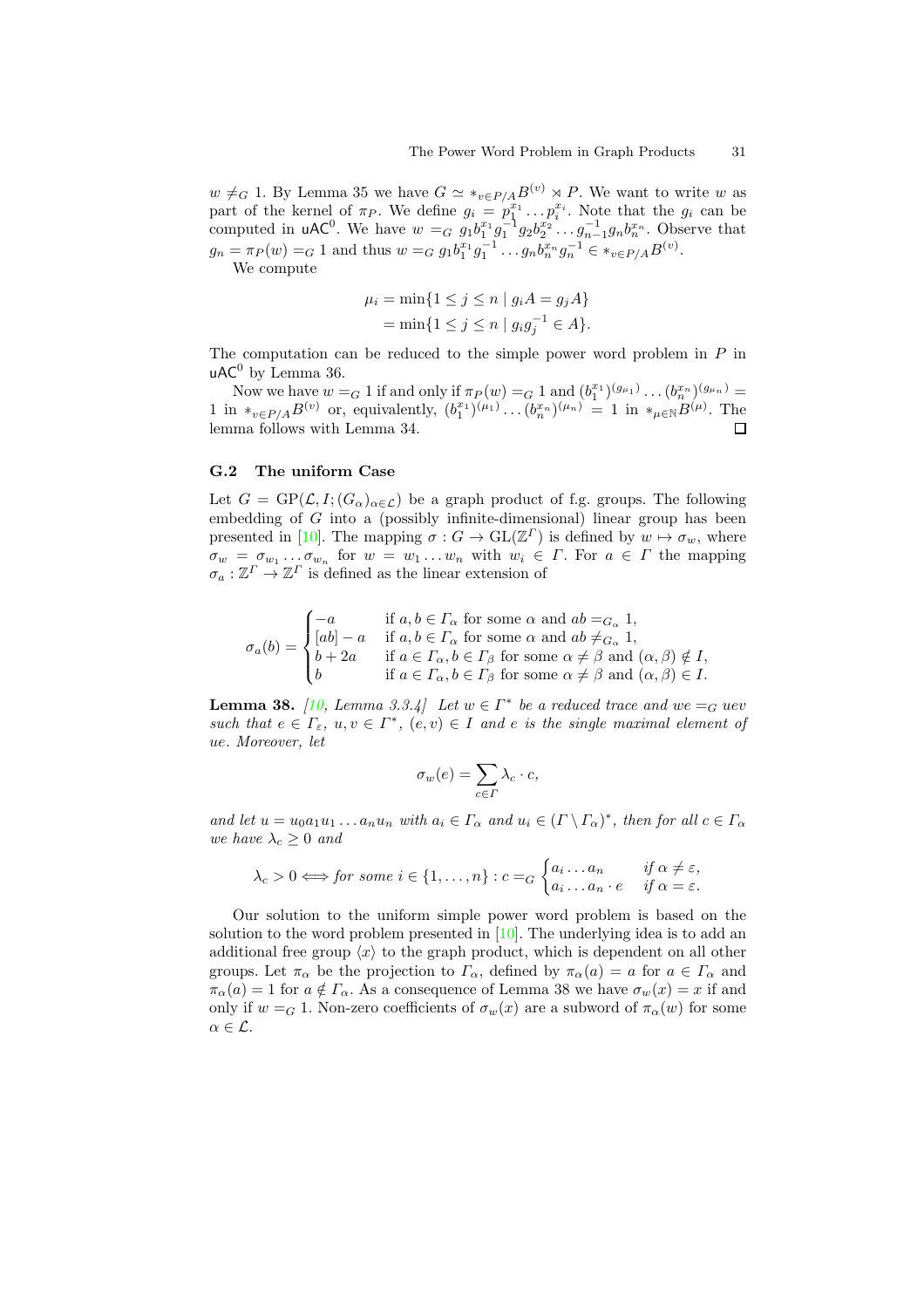Algorithm 1 Computing the coefficient  $a \in \Gamma_\alpha$  of  $\sigma_w(x)$  in GapL

```
Input: a, w_1 \ldots w_n; where w_i = g_i^{x_i}(k, \ell, s) \leftarrow (n+1, n+1, 1)for i in [n, \ldots, 1] do
         if k = n + 1 \wedge \ell = n + 1 then
                                                                                    \triangleright \sigma_{w_i}(x) = 2w_i + x5: Guess "Branch 1", "Branch 2" or "Branch 3"
             if "Branch 1" or "Branch 2" then (k, \ell, s) \leftarrow (i, i, 1)if "Branch 3" then (k, \ell, s) \leftarrow (n+1, n+1, s)else if \mathrm{alph}(g_i) = \mathrm{alph}(g_k) then
                                                   \rhd \sigma_{w_i}(\pi_{\alpha}(w_k \ldots w_{\ell})) = [w_i \pi_{\alpha}(w_k \ldots w_{\ell})] - w_i10: Guess "Branch 1" or "Branch 2"
             if "Branch 1" then (k, \ell, s) \leftarrow (i, \ell, s)if "Branch 2" then (k, \ell, s) \leftarrow (i, i, -s)else if (\text{alph}(g_i), \text{alph}(g_k)) \notin I then
                                                      \rhd \sigma_{w_i}(\pi_{\alpha}(w_k \ldots w_{\ell})) = \pi_{\alpha}(w_k \ldots w_{\ell}) + 2w_i15: Guess "Branch 1", "Branch 2" or "Branch 3"
             if "Branch 1" then (k,\ell,s) \leftarrow (k,\ell,s)if "Branch 2" or "Branch 3" then (k, \ell, s) \leftarrow (i, i, s)else \rhd \sigma_{w_i}(\pi_\alpha(w_k \dots w_\ell)) = \pi_\alpha(w_k \dots w_\ell)(k, \ell, s) \leftarrow (k, \ell, s)20: end if
    end for
    if k \neq n + 1 \wedge a =_{G_\alpha} \pi_\alpha(w_k \dots w_\ell) then \triangleright Use oracle for PowWP C
        if s = 1 then accept
        if s = -1 then reject
25: else
         Guess "Branch 1" or "Branch 2"
         if "Branch 1" then accept
        if "Branch 2" then reject
    end if
```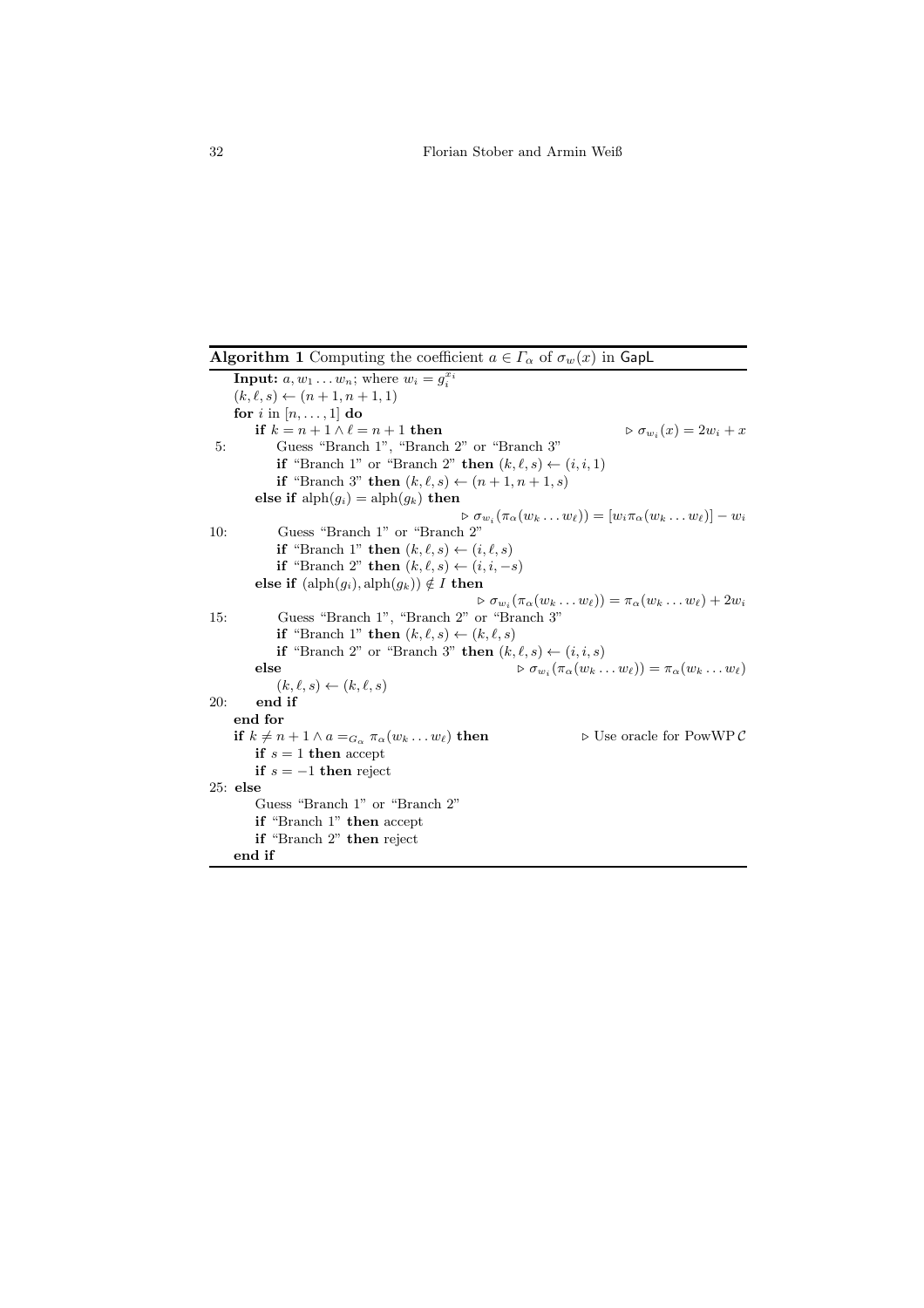

<span id="page-32-0"></span>Fig. 2. Computation of the coefficient  $\lambda_a$  of  $\sigma_{ab}(x)$  by [Algorithm 1.](#page-31-0) Each inner node is labeled with the coefficient it contributes to. The algorithm stores the coefficient using two indices k and l. The nodes on the second level correspond to  $\sigma_b(x)$ , the nodes on the third level correspond to  $\sigma_{ab}(x)$ . If they are labeled with a they have one leaf node as a child which is an accepting path (or a rejecting path if the sign is negative). If they are not labeled with  $a$ , then there are two leaf node children, one is an accepting path, the other a rejecting path, so they do not affect the result of the computation.

Lemma 39 [\(Proposition 12,](#page-8-1) Part 2). Let  $C$  be a non-trivial class of f.g. groups,  $G = \text{GP}(\mathcal{L}, I; (G_\alpha)_{\alpha \in \mathcal{L}})$ . The uniform simple power word problem in G, where  $(\mathcal{L}, I)$  and  $G_{\alpha} \in \mathcal{C}$  for  $\alpha \in \mathcal{L}$  are part of the input, can be solved in  $C_{r}L$  with oracle gates for the uniform power word problem PowWPC.

*Proof.* Let  $w = p_1^{x_1} \dots p_n^{x_n} \in G$ , where  $p_i \in \Gamma$  and  $x_i \in \mathbb{Z}$ . If  $w \neq_G 1$  then there are  $\alpha \in \mathcal{L}$  and  $1 \leq k \leq \ell \leq n$  such that the coefficient  $\pi_{\alpha}(p_k^{x_k} \dots p_{\ell}^{x_{\ell}})$  of  $\sigma_w(x)$  is not zero.

To compute the coefficients we use [Algorithm 1.](#page-31-0) The computation of  $\sigma_w(x)$ can be regarded as a tree. Each inner node is annotated with a coefficient and a sign, and corresponds to a contribution of either  $+1$  or  $-1$  to that coefficient. The coefficient is stored using two indices k and  $\ell$  into the input. We use  $(k, \ell)$  =  $(n+1, n+1)$  to represent x.

The root node is x. Let  $w = w'a$ , with  $a \in \Gamma$ . Then  $\sigma_w(x) = \sigma_{w'}(\sigma_a(x))$ . The nodes on the second level, that is the children of the root node, correspond to  $\sigma_a$ . The last level made up of inner nodes corresponds to  $\sigma_w$ . At that point the algorithm checks if the node is annotated with the coefficient that should be computed. That is done using the oracle for the uniform power word problem in  $\mathcal{C}$ . If the node is annotated with the coefficient that should be computed, then the computation will accept the input if the sign is positive, and reject if the sign is negative. The coefficient is computed as the difference of the number of accepting paths and the number of rejecting paths. Nodes not labeled with the coefficient that should be computed will have two leaf nodes as children, one accepting and one rejecting computation path, thus they do not affect the result. Therefore, the computation of a coefficient is in  $\mathsf{GapL}^{\mathsf{PowWP}\mathcal{C}}$ , and we can check